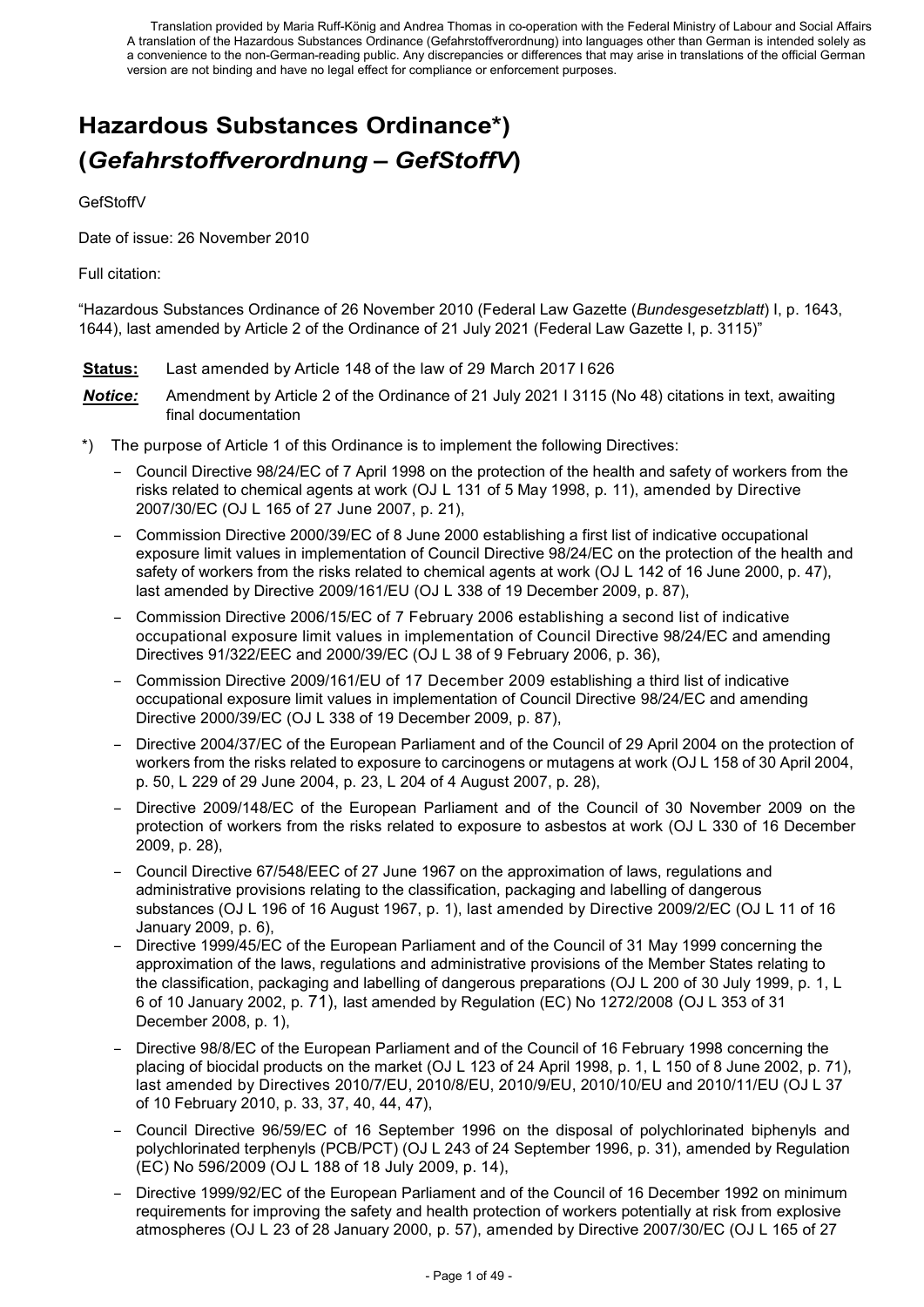June 2007, p. 21).

# **Footnote**

|      | $(++$ Wording as of: 1 December 2010 $++$ )                 |                             |  |
|------|-------------------------------------------------------------|-----------------------------|--|
|      | (+++ Official references of the legislative body to EU law: |                             |  |
|      | implementation of                                           |                             |  |
|      | EGRL 24/98                                                  | (CELEX No: 31998L0024)      |  |
|      | EGRL 39/2000                                                | (CELEX No: 32000L0039)      |  |
|      | EGRL 15/2006                                                | (CELEX No: 32006L0015)      |  |
|      | EURL 161/2009                                               | (CELEX No: 32009L0161)      |  |
|      | EGRL 37/2004                                                | (CELEX No: 32004L0037)      |  |
| EGRL | 148/2009                                                    | (CELEX No: 32009L0148)      |  |
|      | EWGRL 548/67                                                | (CELEX No: 31967L0548)      |  |
| EGRL | 45/99                                                       | (CELEX No: 31999L0045)      |  |
|      | EGRL 8/98                                                   | (CELEX No: 31998L0008)      |  |
|      | EGRL 59/96                                                  | (CELEX No: 31996L0059)      |  |
| EGRL | 92/99                                                       | (CELEX No: 31999L0092) +++) |  |

The Ordinance was issued as Article 1 of the Ordinance of 26 November 2010 I 1643 by the Federal Government, the Federal Ministry of the Interior, the Federal Ministry of Labour and Social Affairs and the Federal Ministry of Economics and Technology after hearing the parties concerned and with the approval of the Federal Council (*Bundesrat*). It entered into force on 1 December 2010 in accordance with Article 6 sentence 1 of the aforementioned Ordinance.

#### **Table of contents**

#### **Section 1 Objective, Scope and Definitions**

- Article 1 Objective and scope
- Article 2 Definitions

#### **Section 2 Information about Hazardous Substances**

- Article 3 Hazard classes
- Article 4 Classification, labelling and packaging
- Article 5 Safety data sheet and other information requirements

#### **Section 3 Risk Assessment and Basic Obligations**

- Article 6 Information collection and risk assessment
- Article 7 Basic obligations

#### **Section 4 Protective Measures**

- Article 8 General protective measures
- Article 9 Additional protective measures
- Article 10 Special protective measures for activities involving hazardous substances classified in Categories 1A or 1B for carcinogenicity, germ cell mutagenicity or reproductive toxicity
- Article 11 Special protective measures to safeguard against physicochemical effects, particularly fire and explosion hazards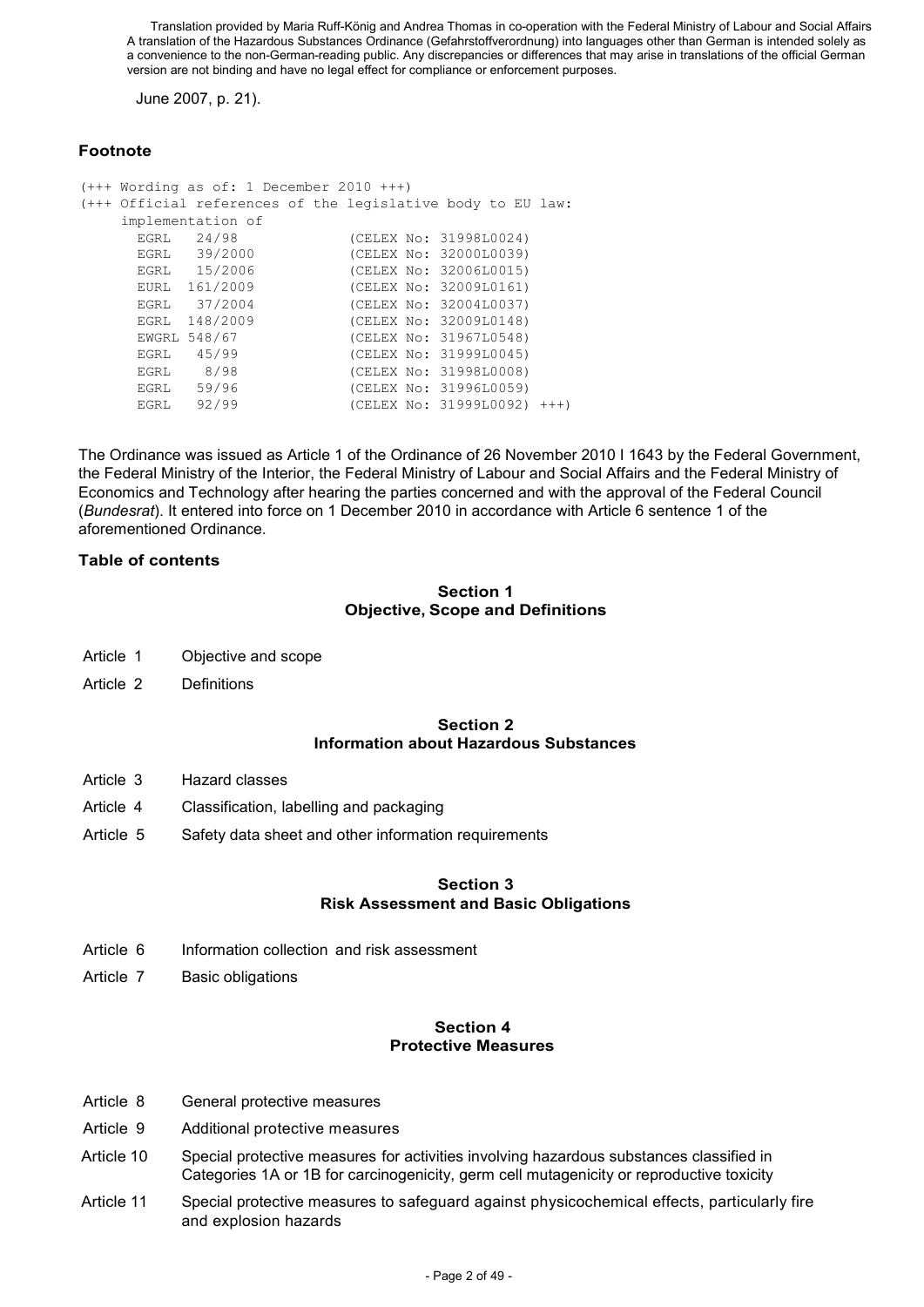- Article 12 (repealed)
- Article 13 Plant malfunctions, accidents and emergencies
- Article 14 Obligation to inform and train workers
- Article 15 Co-operation between companies

#### **Section 4a**

#### **Requirements for the Use of Biocidal Products Including Fumigation Activities and Fumigation with Plant Protection Products**

- Article 15a Use restrictions
- Article 15b General requirements for the use of biocidal products
- Article 15c Special requirements for the use of specific biocidal products
- Article 15d Special requirements for fumigation activities
- Article 15e Additional documentation requirements
- Article 15f Requirements for handling transport units
- Article 15g Special requirements for the fumigation of ships
- Article 15h Exemptions from Section 4a

#### **Section 5 Prohibitions and Restrictions**

- Article 16 Manufacturing and use restrictions
- Article 17 National exemptions from restriction provisions according to Regulation (EC) No 1907/2006

#### **Section 6 Enforcement Provisions and Committee on Hazardous Substances**

- Article 18 Notification of authorities
- Article 19 Official exemptions, orders and powers
- Article 19a Recognition of foreign qualifications
- Article 20 Committee on Hazardous Substances

#### **Section 7 Infringements, Criminal Offenses and Interim Provisions**

- Article 21 Chemicals Act Notifications
- Article 22 Chemicals Act Activities
- Article 23 (repealed)
- Article 24 Chemicals Act Manufacturing and use restrictions
- Article 25 Interim provisions

#### **Annex I**

**(to Article 8 paragraph 8, Article 11 paragraph 3, Article 15b paragraph 3, Article 15c paragraphs 2 and 3, Article 15d paragraphs 1, 3, 4, 6 and 7, Article 15f paragraph 2, Article 15g paragraph 2) Special Provisions for Specific Hazardous Substances and Activities**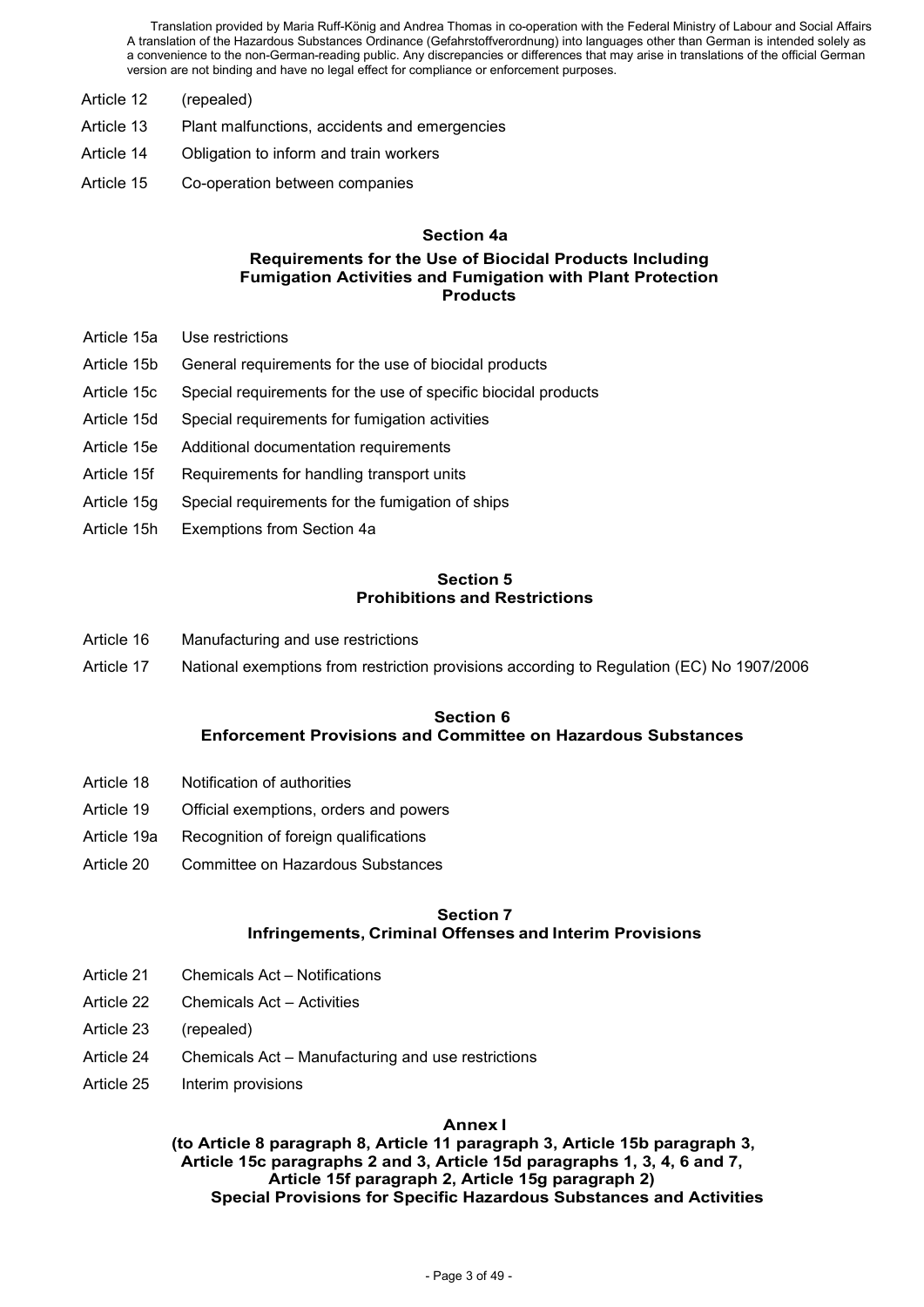- Number 1 Fire and explosion hazards
- Number 2 Particulate hazardous substances
- Number 3 (repealed)
- Number 4 Biocidal products and fumigation activities with biocidal products or plant protection products
- Number 5 Ammonium nitrate

#### **Annex II (to Article 16 paragraph 2) Special Restrictions for the Manufacture and Use of Specific Substances, Mixtures and Articles**

- Number 1 Asbestos
- Number 2 2-Naphthylamine, 4-aminobiphenyl, benzidine, 4-nitrobiphenyl
- Number 3 Pentachlorophenol and its compounds
- Number 4 Metalworking fluids and corrosion inhibitors
- Number 5 Biopersistent fibres
- Number 6 Extremely hazardous carcinogenic substances

#### **Annex III (to Article 11 paragraph 4) Special Requirements for Activities Involving Organic Peroxides**

- Number 1 Scope and definitions
- Number 2 Activities involving organic peroxides

# **Section 1 Objective, Scope and Definitions**

#### **Article 1 Objective and scope**

(1) The objective of this Ordinance is to protect persons and the environment against substance-related damage by prescribing

- 1. regulations for the classification, labelling and packaging of hazardous substances and mixtures,
- 2. measures to protect workers and other persons when carrying out activities with hazardous substances, and
- 3. restrictions on the manufacture and use of specific hazardous substances, mixtures and articles.

(2) Section 2 applies to the placing on the market of

- 1. hazardous substances and mixtures,
- 2. specific substances, mixtures and articles that are subject to special labelling requirements pursuant to Directive 96/59/EC of the Council of 16 September 1996 on the disposal of polychlorinated biphenyls and polychlorinated terphenyls (PCB/PCT) (OJ L 243 of 24 September 1996, p. 31), which was amended by Regulation (EC) No 596/2009 (OJ L 188 of 18 July 2009, p. 14),
- 3. biocidal products within the meaning of Article 3 number 11 of the Chemicals Act (*Chemikaliengesetz, ChemG*) that are not hazardous substances or mixtures, and
- 4. biocidal active substances within the meaning of Article 3 number 12 of the Chemicals Act that are biological agents within the meaning of the Biological Agents Ordinance (*Biostoffverordnung, BioStoffV*), and biocidal products within the meaning of Article 3 number 11 of the Chemicals Act that contain such biological agents as active substances.

Section 2 does not apply to human food articles or animal feed in the form of finished articles intended for final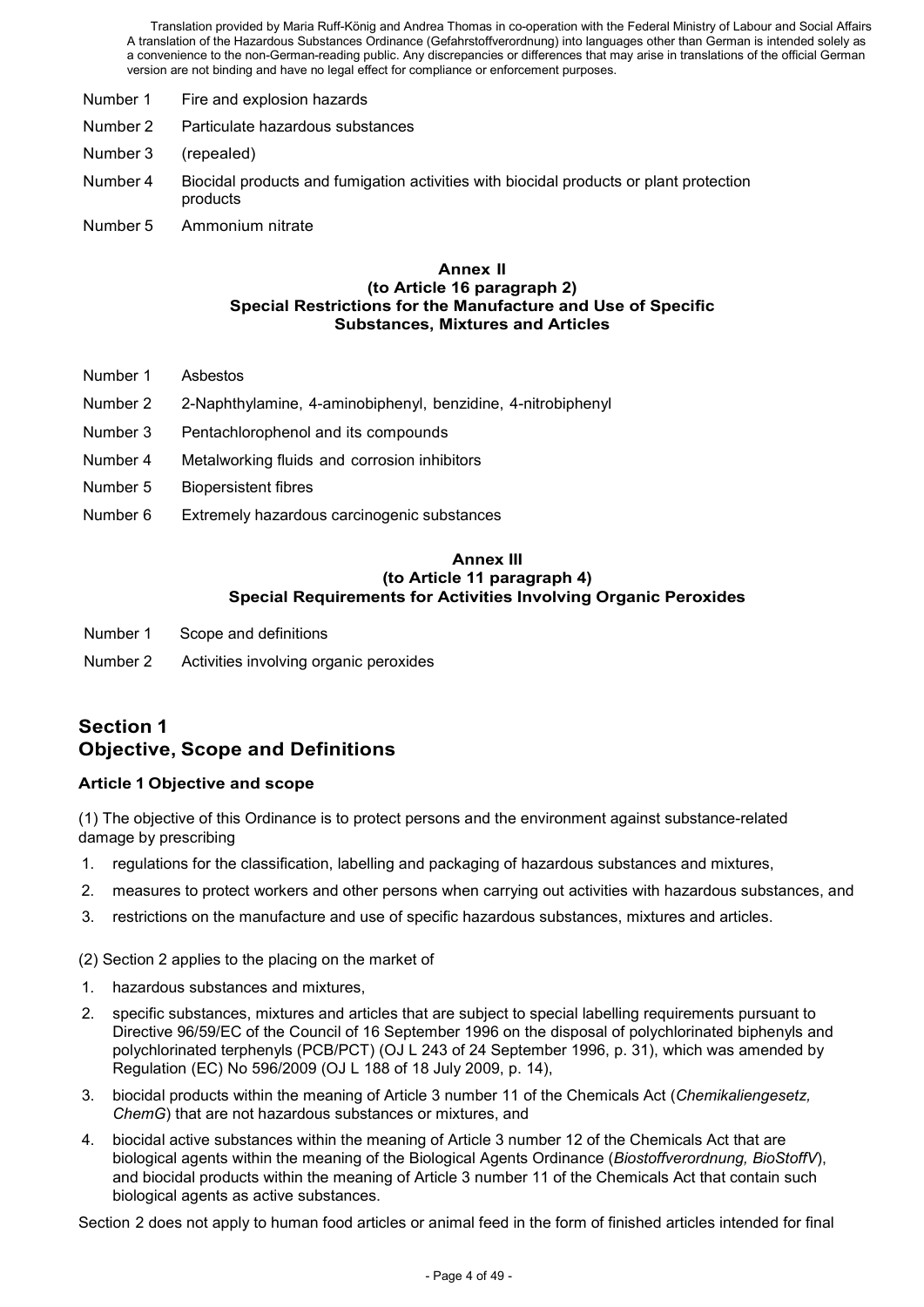#### consumption.

(3) Sections 3 to 6 apply to activities during which workers are exposed to substances, mixtures or articles that are potentially hazardous to their health and safety . They shall equally apply if the safety and health of other persons may be at risk because of activities within the meaning of Article 2 paragraph 5 performed by workers or independent entrepreneurs without employees. Sentences 1 and 2 shall also apply to activities involving the transport of substances, mixtures and articles. The provisions of the Hazardous Goods Transport Act (*Gefahrgutbeförderungsgesetz, GGBefG*) and the ordinances enacted on the basis of this Act shall remain unaffected.

(4) Unless expressly stated otherwise, this Ordinance does not apply to

- 1. biological agents within the meaning of the Biological Agents Ordinance and
- 2. private households.

In addition, this Ordinance does not apply to facilities that fall within the scope of the Federal Mining Act (*Bundesberggesetz, BBergG*) if this Act or the ordinances enacted on the basis of this Act contain relevant statutory provisions.

# **Article 2 Definitions**

(1) Hazardous substances within the meaning of this Ordinance are defined as

- 1. hazardous substances and mixtures according to Article 3,
- 2. explosive substances, mixtures and articles,
- 3. substances, mixtures and articles that lead to the formation or release of substances specified under numbers 1 or 2 during their manufacture or use,
- 4. substances and mixtures that do not fall under numbers 1 to 3, but which may endanger the health and safety of workers on account of their physicochemical, chemical or toxic properties and the manner in which they occur or are used at the workplace.
- 5. all substances that have been assigned an occupational exposure limit.

(2) The terms substance, mixture, article, supplier, downstream user and manufacturer are defined using the same definitions as Article 2 of the Regulation (EC) No 1272/2008 of the European Parliament and Council of 16 December 2008 on classification, labelling and packaging of substances and mixtures, amending and repealing Directives 67/548/EEC and 1999/45/EC, and amending Regulation (EC) No 1907/2006 (OJ L 353 of 31 December 2008, p. 1), which was last amended by Regulation (EU) 2015/1221 (OJ L 197 of 25 July 2015, p. 10).

(2a) Substances or mixtures are hazardous to the environment beyond the scope of the hazard class of substances or mixtures classified as hazardous to the aquatic environment according to Regulation (EC) No 1272/2008 if they or their metabolic products are able to modify the ecological balance, the composition of soil or air, or affect the climate, animals, plants or micro-organisms in such a way as to give rise to immediate or delayed hazards to the environment.

(3) Substances that induce carcinogenicity, germ cell mutagenicity or reproductive toxicity are

- 1. substances that have been classified in categories for carcinogenicity, germ cell mutagenicity or reproductive toxicity in Annex VI of the current version of Regulation (EC) No 1272/2008,
- 2. substances that satisfy the criteria for classification in a category for carcinogenicity, germ cell mutagenicity or reproductive toxicity according to Annex I of the current version of Regulation (EC) No 1272/2008,
- 3. mixtures that contain one or more of the substances listed in Article 2 paragraph 3 numbers 1 or 2 if the concentration of this substance or these substances reaches or exceeds the specific concentration limits or generic concentration limits set forth in the current version of Regulation (EC) No 1272/2008 for the classification of mixtures in categories for carcinogenicity, germ cell mutagenicity or reproductive toxicity,
- 4. substances, mixtures or processes that are classified in a category for carcinogenicity, germ cell mutagenicity or reproductive toxicity according to the rules and knowledge published in accordance with Article 20 paragraph 4.
- (4) Organic peroxides within the meaning of Article 11 paragraph 4 and of Annex III are substances derived from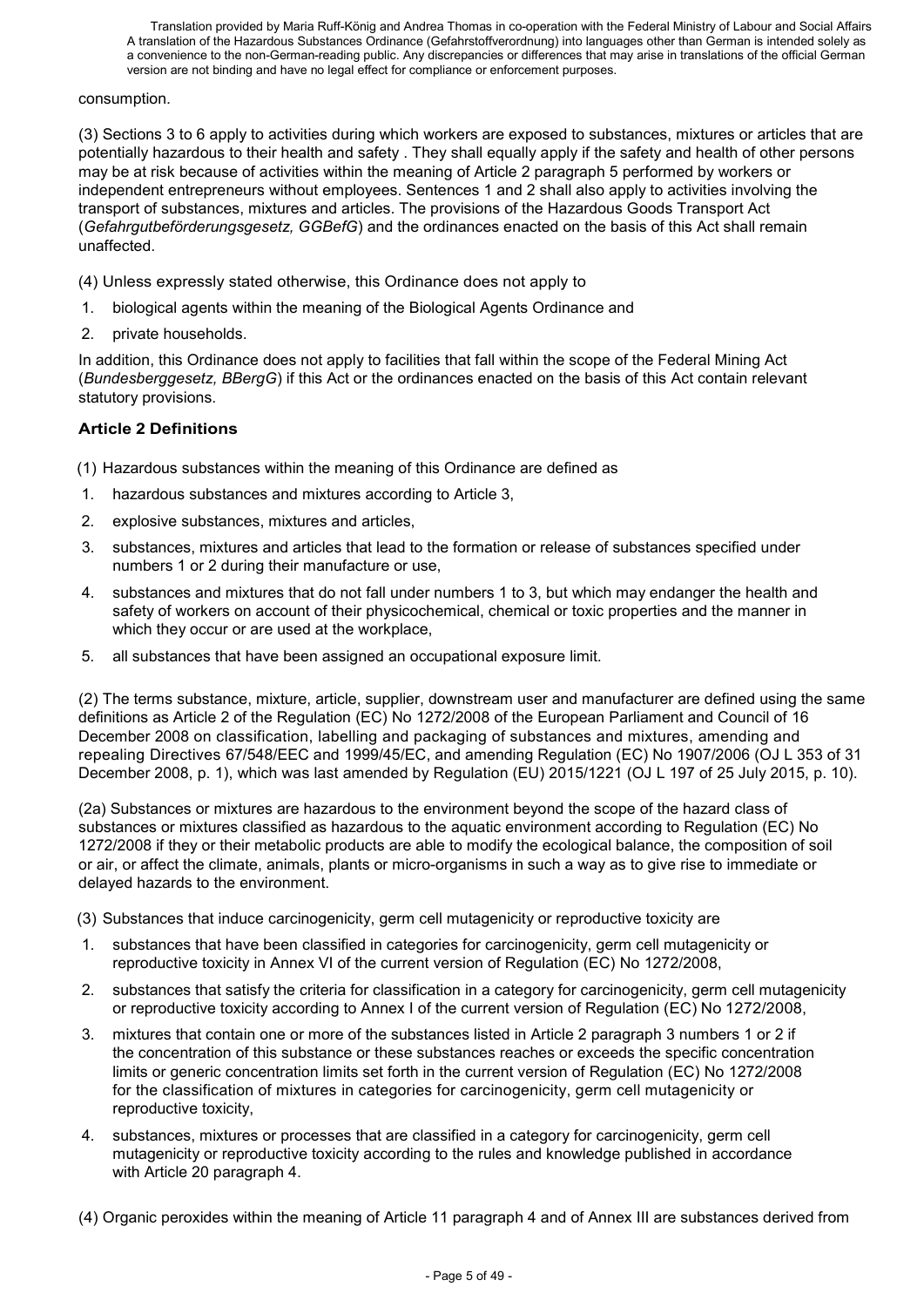hydrogen peroxide that are formed by the substitution of one or both hydrogen atoms with organic groups as well as mixtures that contain these substances.

(5) An activity is defined as any handling of substances, mixtures or articles including the manufacture, mixing, use and consumption, warehousing, storage, treatment and processing, filling and decanting, removal, disposal and destruction. Activities include in-house transport in addition to operating and monitoring work.

(5a) Fumigation is defined as the application of biocidal products or plant protection products

- 1. involving the intentional release of substances in a gaseous state
	- a) that are classified in Categories 1, 2 or 3 for acute toxicity or
	- b) for which authorisation has been granted under the provision that the concentrations of the active substance or oxygen are to be measured or monitored.
- 2. for which authorisation has been granted under the provision that respiratory protective equipment using a supply of breathing-quality air from an independent source be made available and used, or
- 3. for the room disinfection of all surfaces of an enclosed room by applying formaldehyde from an aqueous formaldehyde solution in the form of a suspension of liquid droplets.

(6) Storage is defined as the process of holding items available for later use and for delivery to others. The term also describes the act of holding an item available for transport if the transport does not occur within 24 hours of availability or on the following working day. If the working day falls on a Saturday, the deadline shall be the end of the next regular working day.

(7) The following are deemed as equivalents:

- workers and homeworkers, pupils, students and other persons, particularly those working in scientific facilities who perform activities involving hazardous substances; however, the provisions of the present Ordinance concerning the involvement of employee representatives shall not apply to pupils and students,
- 2. employers and independent entrepreneurs without employees, contractors and intermediaries within the meaning of the Homeworking Act (*Heimarbeitsgesetz, HAG*) in the amended version published in the Federal Law Gazette (*Bundesgesetzblatt, BGBl*) Part III, Section number 804-1, last amended by Article 225 of the Ordinance of 31 October 2006 (Federal Law Gazette I, p. 2407).

(8) The occupational exposure limit is defined as the time-weighted average of the concentration of a chemical substance in the air within a worker's breathing zone in relation to a specified reference period. These values identify the concentrations at which substances are generally not expected to induce adverse acute or chronic effects on workers' health.

(9) The biological limit value is defined as the concentration in the appropriate biological medium of the relevant agent, its metabolite, or an indicator of effect. The biological limit value is derived on the basis of data from the fields of occupational health and toxicology. The values identify the concentrations at which adverse effects on worker health are generally not induced.

(9a) Physicochemical effects include the hazards that arise by carrying out activities with

- 1. substances, mixtures or articles that represent a physical hazard according to Regulation (EC) No 1272/2008 or
- 2. other hazardous substances that are not classified as a physical hazard according to Regulation (EC) No 1272/2008, but that react either with one another or as a result of other interactions, thereby causing fires or explosions.

(10) An explosive mixture is a mixture of combustible gases, vapours, mists, dispersed dust and air or other oxidising agents that, after initiation by an ignition source, gives rise to freely propagating flames, in general leading to a sudden rise in temperature and pressure.

(11) Chemically unstable gases that, even in the absence of an oxidising agent, may give rise to freely propagating flames after initiation by an ignition source, leading to a sudden rise in temperature and pressure, are equivalent to explosive mixtures as defined in paragraph 10.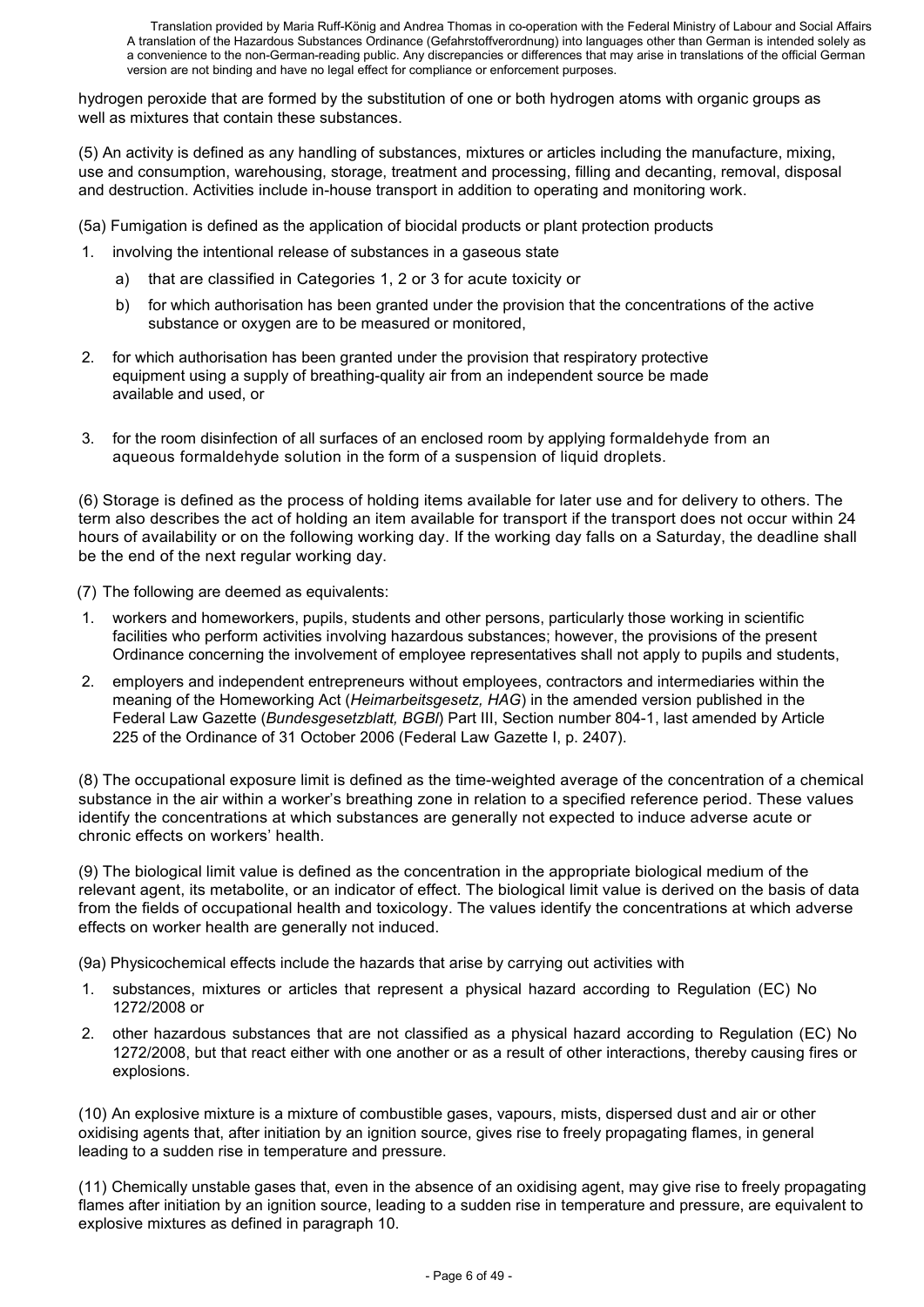(12) A hazardous explosive mixture is an explosive mixture that occurs in such quantities that special precautions are necessary to ensure the safety and health of workers or other persons.

(13) A hazardous explosive atmosphere is a hazardous explosive mixture under atmospheric conditions (ambient temperature from  $-20$  °C to +60 °C at a pressure from 0.8 bar to 1.1 bar) that contains air as an oxidising agent.

(14) A potential explosion site is a hazard area in which a hazardous explosive atmosphere may occur.

(15) State of the art refers to the developmental stage of advanced processes, facilities and operational methods, which seems to guarantee the practical suitability of a measure to protect the safety and health of workers. When determining the state of the art, special consideration shall be given to comparable processes, facilities or operational methods that have proved successful in practical operation. The same shall apply to requirements in terms of occupational health care and hygiene at work.

(16) A person with professional expertise (*fachkundige Person*) is defined as a person who has acquired the knowledge and skills necessary to carry out an activity set forth in this Ordinance. The requisite competency depends on the nature of the respective task. The requirements include relevant professional training, professional experience, or the recent performance of applicable professional activities as well as participation in specific further training courses.

(17) A person with expert knowledge (*sachkundige Person*) is defined as a person who has further developed their competency by completing a course of expert knowledge officially recognised by the competent authority. Depending on the area of activity, it may be necessary to pass an examination at the end of the course in order to prove attainment of the qualification. A qualified person is further defined as a person who has acquired a professional qualification that is recognised as equivalent by the competent authority or a professional qualification deemed equivalent by the current Ordinance.

(18) A user category refers to a group of persons entitled to use a specific biocidal product. It describes the level of qualification that is necessary for its use. The user category is established for each biocidal product during the approval process according to the current version of Regulation (EU) No 528/2012 of the European Parliament and of the Council of 22 May 2012 concerning the making available on the market and use of biocidal products (OJ L 167 of 27 June 2012, p. 1), which was last amended by the Commission Delegated Regulation (EU) 2019/1825 (OJ L 279 of 31 October 2019, p. 19). User categories are:

- 1. general public,
- 2. professional user,
- 3. trained professional user.

# **Section 2 Information about Hazardous Substances**

#### **Article 3 Hazard classes**

(1) Hazardous within the meaning of this Ordinance are substances, mixtures and specific articles that meet the criteria set forth in Annex I of Regulation (EC) No 1272/2008.

(2) The hazard classes below specify the type of hazard and are listed with the numbering used in Annex I of Regulation (EC) No 1272/2008:

|    |                                                                  | Numbering according to Annex I of<br>Regulation (EC) No 1272/2008 |
|----|------------------------------------------------------------------|-------------------------------------------------------------------|
|    | Physical hazards                                                 | 2                                                                 |
| a) | Explosive substances/mixtures and articles containing explosives | 2.1                                                               |
| b) | Flammable gases                                                  | 2.2                                                               |
| C) | Aerosols                                                         | 2.3                                                               |
| d) | Oxidising gases                                                  | 2.4                                                               |
| e) | Gases under pressure                                             | 2.5                                                               |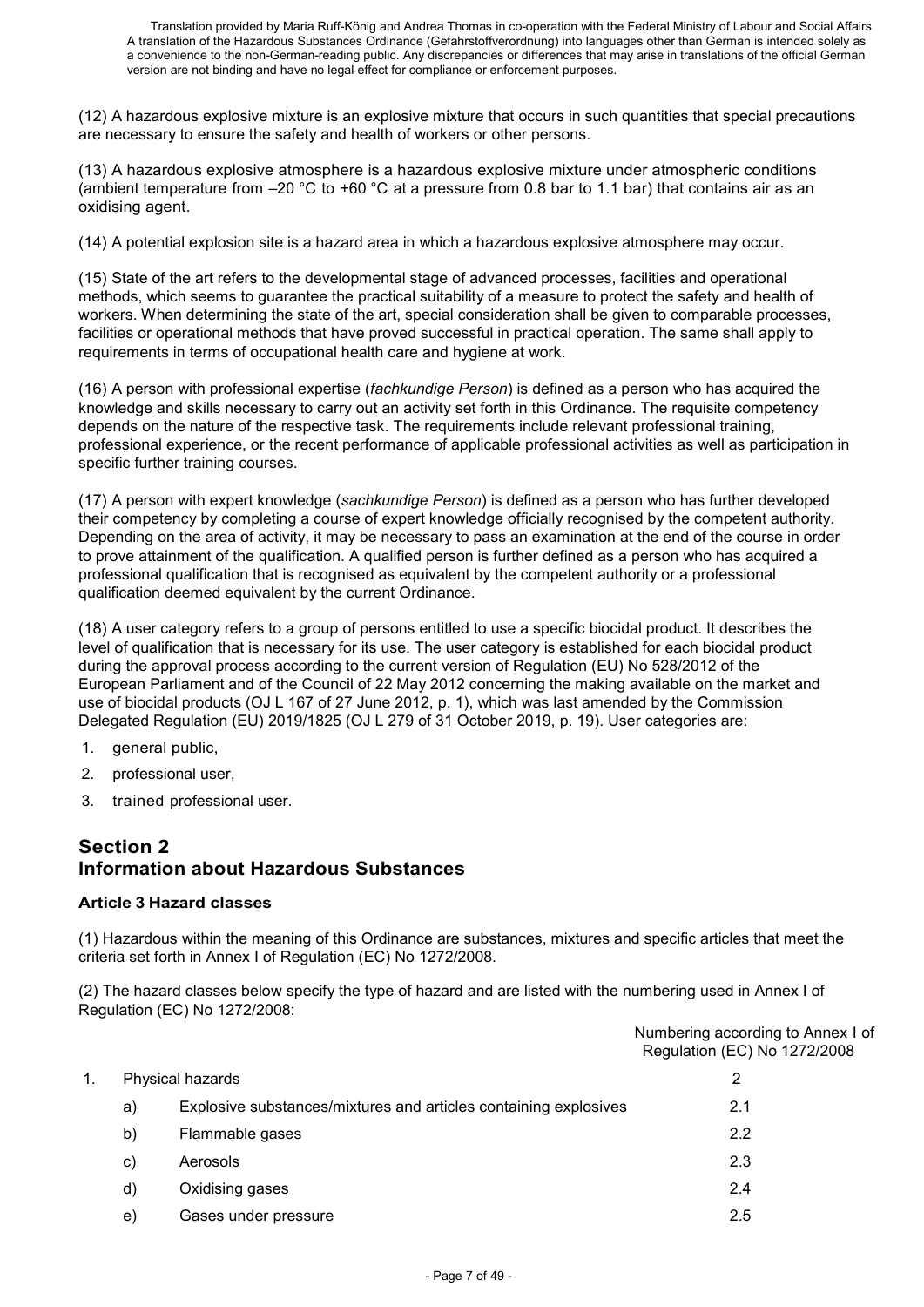|                             | f)            | Flammable liquids                                                        | 2.6            |
|-----------------------------|---------------|--------------------------------------------------------------------------|----------------|
|                             | g)            | Flammable solids                                                         | 2.7            |
|                             | h)            | Self-reactive substances and mixtures                                    | 2.8            |
|                             | i)            | Pyrophoric liquids                                                       | 2.9            |
|                             | j)            | Pyrophoric solids                                                        | 2.10           |
|                             | k)            | Self-heating substances and mixtures                                     | 2.11           |
|                             | I)            | Substances and mixtures which in contact with water emit flammable gases | 2.12           |
|                             | m)            | Oxidising liquids                                                        | 2.13           |
|                             | n)            | Oxidising solids                                                         | 2.14           |
|                             | o)            | Organic peroxides                                                        | 2.15           |
|                             | p)            | Corrosive to metals                                                      | 2.16           |
| <b>Health hazards</b><br>2. |               |                                                                          | 3              |
|                             | a)            | Acute toxicity (oral, dermal and inhalation)                             | 3.1            |
|                             | b)            | Skin corrosion/irritation                                                | 3.2            |
|                             | $\mathbf{c})$ | Serious eye damage/eye irritation                                        | 3.3            |
|                             | d)            | Respiratory or skin sensitisation                                        | 3.4            |
|                             | e)            | Germ cell mutagenicity                                                   | 3.5            |
|                             | f)            | Carcinogenicity                                                          | 3.6            |
|                             | g)            | Reproductive toxicity                                                    | 3.7            |
|                             | h)            | Specific target organ toxicity, single exposure (STOT SE)                | 3.8            |
|                             | i)            | Specific target organ toxicity, repeated exposure (STOT RE)              | 3.9            |
|                             | j)            | Aspiration hazard                                                        | 3.10           |
| 3.                          |               | <b>Environmental hazards</b>                                             | $\overline{4}$ |
|                             |               | Hazardous to the aquatic environment (acute and chronic)                 | 4.1            |
| 4.                          |               | <b>Additional hazards</b>                                                | 5              |
|                             |               | Hazardous to the ozone layer                                             | 5.1            |
|                             |               |                                                                          |                |

#### **Article 4 Classification, labelling, packaging**

(1) The classification, labelling and packaging of substances and mixtures and of articles containing explosives shall comply with the provisions of Regulation (EC) No 1272/2008. Mixtures placed on the market prior to 1 June 2015 that are labelled and packaged in compliance with the provisions of Directive 1999/45/EC are not required to fulfil the classification, labelling and packaging requirements according to Regulation (EC) No 1272/2008 until 31 May 2017.

(2) The classification of substances and mixtures must observe the rules and knowledge published according to Article 20 paragraph 4.

(3) The labelling of substances and mixtures placed on the market in Germany must be in German.

(4) If hazardous substances or hazardous mixtures are placed on the market without packaging, each delivery unit must include the relevant safety information or a safety data sheet in German.

(5) In addition to the labelling requirements set forth in paragraph 1, suppliers of biocidal products, for which a third party is the authorisation holder, must ensure that the additional labelling applied by the authorisation holder according to Article 69 paragraph 2 sentence 2 of Regulation (EU) No 528/2012 has not been removed or has been re-applied at the time of delivery of the product to a third party. Biocidal products that have been placed on the market without authorisation according to Article 28 paragraph 8 of the Chemicals Act, must, in addition to the labelling as set forth in paragraph 1, be labelled in accordance with Article 69 paragraph 2 sentences 2 and 3 of Regulation (EU) No 528/2012, whereby the information requirements set forth in sentence 2 letters c and d of the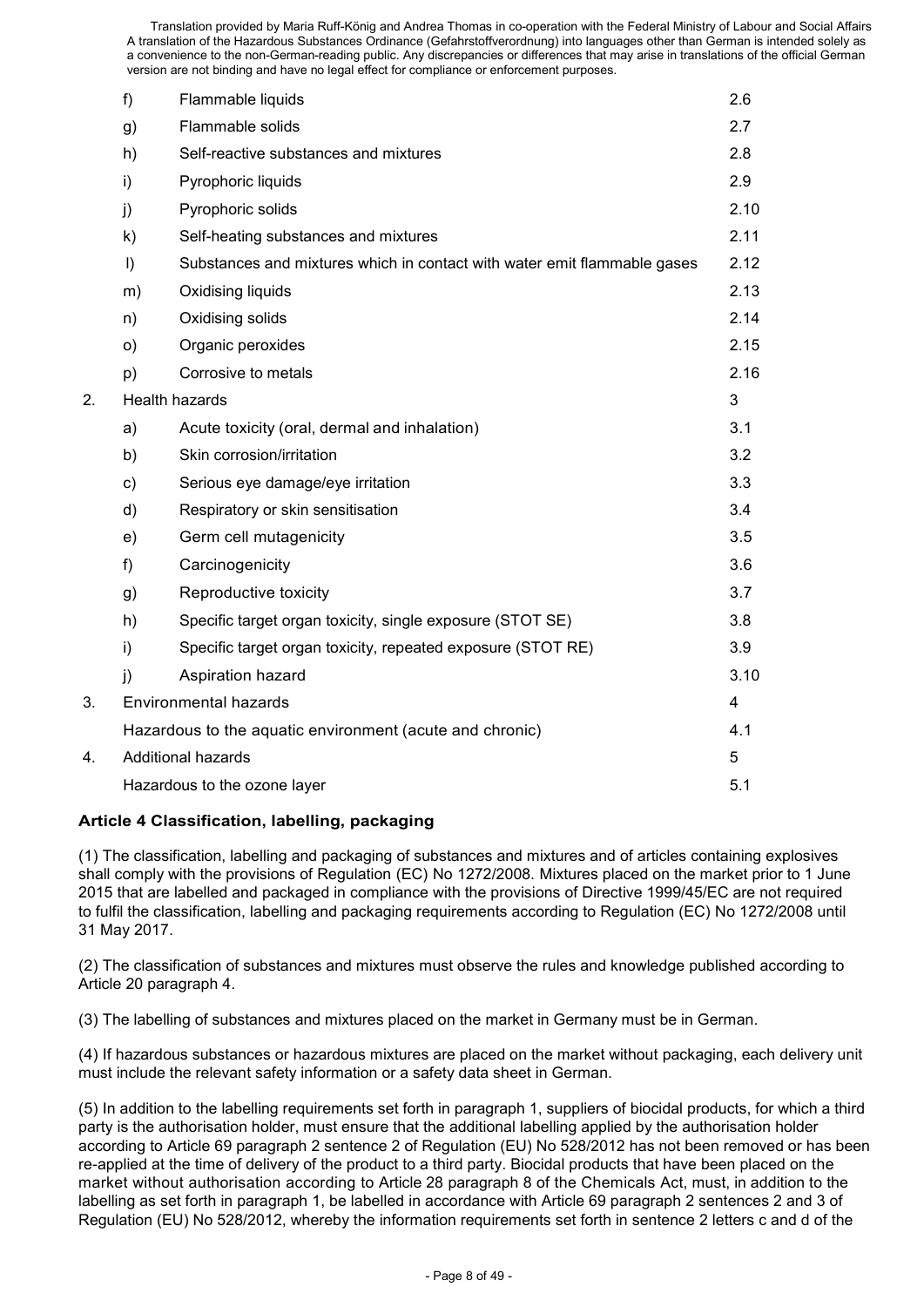Regulation are not applicable and the information provided in compliance with sentence 2 letters f and g are to be relevant for the intended use.

(6) Biocidal active substances that are biological agents within the meaning of Article 2 paragraph 1 of the Biological Agents Ordinance must additionally be classified according to Article 3 of the Biological Agents Ordinance. Biocidal active substances within the meaning of sentence 1 and biocidal products containing a biological agent as the active substance must additionally be labelled with the following information:

- 1. the identity of the organism according to Annex II title 2 numbers 2.1 and 2.2 of Regulation (EU) No 528/2012,
- 2. the risk group classification for the microorganisms according to Article 3 of the Biological Agents Ordinance, and
- 3. for products classified in risk group 2 or higher according to Article 3 of the Biological Agents Ordinance, the biohazard symbol according to Annex I of the Biological Agents Ordinance.

(7) Decontaminated equipment containing PCBs within the meaning of Directive 96/59/EC must be labelled according to the requirements set forth in the Annex of this Directive.

(8) The labelling of specific restricted substances, mixtures and articles must additionally comply with Article 67 in conjunction with Annex XVII of Regulation (EC) No 1907/2006, in each case in the version currently in force.

(9) The supplier of a mixture or substance must, if requested by a downstream user, make available without delay all information required for the classification of new mixtures according to the regulations if

- 1. the labelling information or the safety data sheet of the mixture or
- 2. the contamination or admixture information provided on the label or the safety data sheet of the substance

is not sufficient for classification.

# **Article 5 Safety data sheet and other information requirements**

(1) The supplier is to observe the safety data sheet requirements laid down in Article 31 in conjunction with Annex II of Regulation (EC) No 1907/2006 for the placing on the market of substances and mixtures. If a safety data sheet is not required according to these provisions, the information requirements according to Article 32 of Regulation (EC) No 1907/2006 shall apply.

(2) The information that is to be made available according to Annex II numbers 15 and 16 of Regulation (EC) No 1907/2006 must in particular take into account the rules and knowledge published according to Article 20 paragraph 4 relating to the classification of substances or activities in categories for carcinogenicity, germ cell mutagenicity or reproductive toxicity.

(3) (repealed)

# **Section 3 Risk Assessment and Basic Obligations**

# **Article 6 Information collection and risk assessment**

(1) As part of the risk assessment carried out in the context of the evaluation of the working conditions according to Article 5 of the Occupational Safety and Health Act (*Arbeitsschutzgesetz, ArbSchG*), the employer must determine whether workers are carrying out activities involving hazardous substances or whether hazardous substances may form or be released during work activities. If this is the case, the employer is to assess all hazards to the safety and health of the workers arising from these activities, taking the following into consideration:

- 1. the hazardous properties of the substances or mixtures, including their physicochemical effects,
- 2. the safety and health information provided by the supplier, particularly in the safety data sheet,
- 3. the kind and extent of exposure, considering all routes of exposure; this shall take into account the results of the determinations and evaluations carried out according to Article 7 paragraph 8,
- 4. possible substitutions,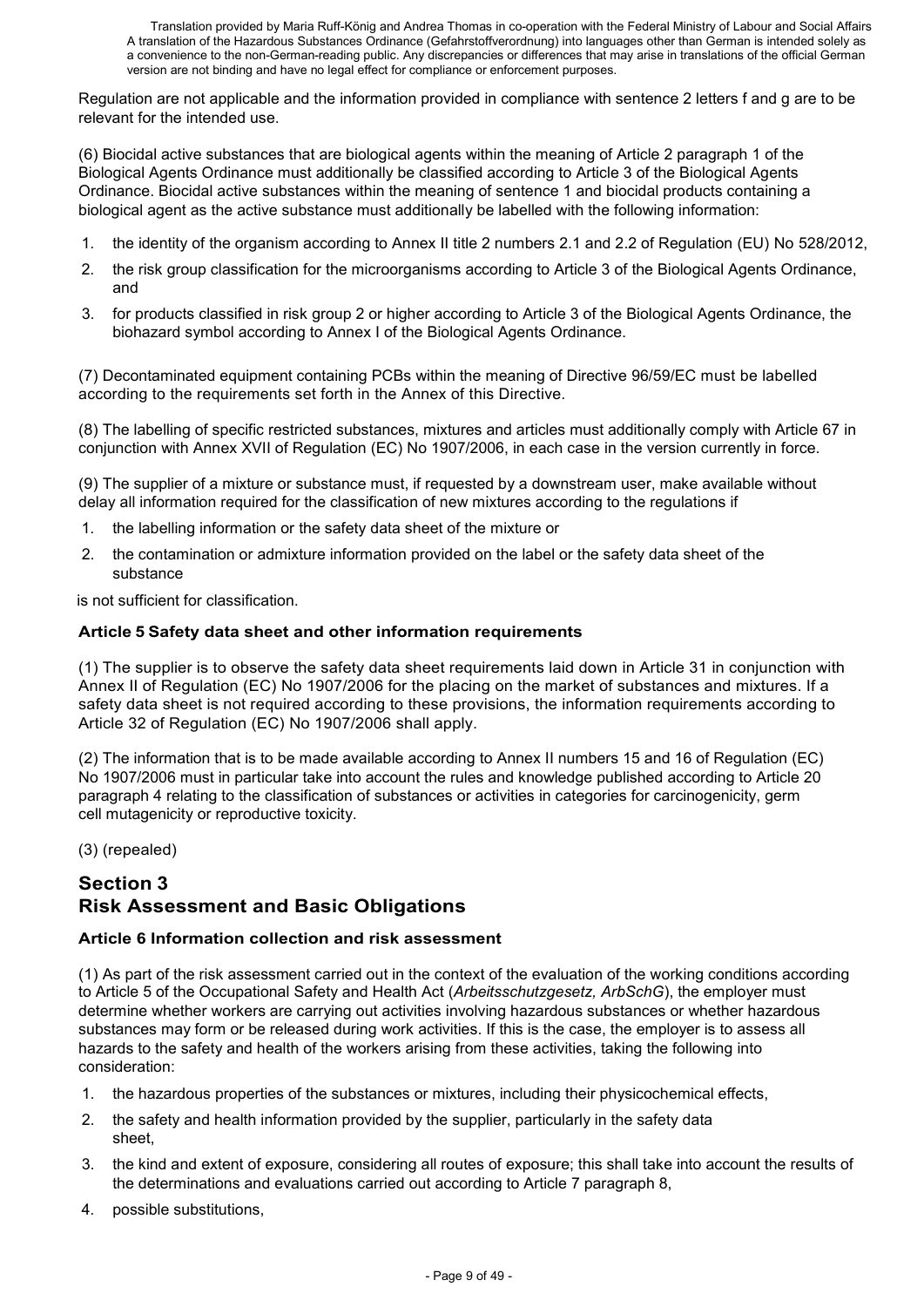- 5. the working conditions and processes, including work equipment and the quantities of hazardous substance,
- 6. occupational exposure limits and biological limit values,
- 7. the effectiveness of the protective measures taken or to be taken,
- 8. the knowledge gained from occupational preventive medical examinations carried out according to the Ordinance on Occupational Health Care.

(2) The employer must obtain the information required for the risk assessment from the supplier or other sources accessible to the employer with reasonable effort. In particular, the employer is to use the information that has been made available according to Title IV of Regulation (EC) No 1907/2006; this comprises safety data sheets and information about substances or mixtures that do not require a safety data sheet. If an information requirement according to Regulation (EC) No 1907/2006 does not apply, the supplier is to make available the information about the hazardous substances necessary to carry out a risk assessment to the employer on request.

(3) Substances and mixtures that have not been classified or labelled by a supplier according to Article 4 paragraph 1, such as substances or mixtures produced within the company, are to be classified by the employer. However at minimum, the employer must evaluate the potential hazards to workers from exposure to the substances and mixtures; this shall apply also to hazardous substances according to Article 2 paragraph 1 number 4.

(4) The employer is to determine whether handling the substances, mixtures and articles may lead to a fire and explosion hazard, taking into account the equipment and processes used, the working environment and possible interactions. The employer must evaluate:

- 1. whether hazardous substances that may lead to fire or explosion hazards occur in hazardous quantities or concentrations; substances and mixtures classified as physical hazards according to Regulation (EC) No 1272/2008, other hazardous substances that may cause fire or explosion hazards and substances that react with each other in a hazardous manner are to be taken into consideration,
- 2. whether ignition sources or conditions are present that may lead to a fire or explosion, and
- 3. whether fires or explosions may lead to adverse effects on the safety and health of workers.

The employer is to determine in particular whether the substances, mixtures and articles may form explosive mixtures due to their properties or the manner in which they occur or are used at the workplace. For nonatmospheric conditions, possible changes to the safety parameters relating to explosion prevention and protection are to be evaluated and taken into account.

(5) The risk assessment must also include an evaluation of the activities that represent a potential hazard even after implementing all possible technical safety measures. This shall apply in particular to maintenance and repair work, including routine maintenance activities. Furthermore, other activities such as operating and monitoring activities are to be evaluated if these have the potential to place workers at risk by exposure to hazardous substances.

(6) The inhalation, dermal and physicochemical hazards associated with the activities shall be assessed individually and the findings compiled in a risk assessment. If more than one hazardous substance is present during an activity, the interactions and combined effects of the hazardous substances that affect the health and safety of the workers are to be included in the risk assessment if these types of effects are known.

(7) The employer may determine which protective measures are to be taken using a risk assessment prepared by the supplier if the information and provisions of this risk assessment correspond to the working conditions and processes, including the equipment and quantities of hazardous substances used, of the company.

(8) Irrespective of the number of workers, the employer must document the risk assessment prior to the commencement of the activity. The following information is to be included:

- 1. the hazards posed by activities involving hazardous substances,
- 2. the results of the substitution assessment according to paragraph 1 sentence 2 number 4,
- 3. the reasons for deciding against a substitution that would be technically possible, provided that protective measures according to Article 9 or Article 10 are to be taken,
- 4. the protective measures to be taken including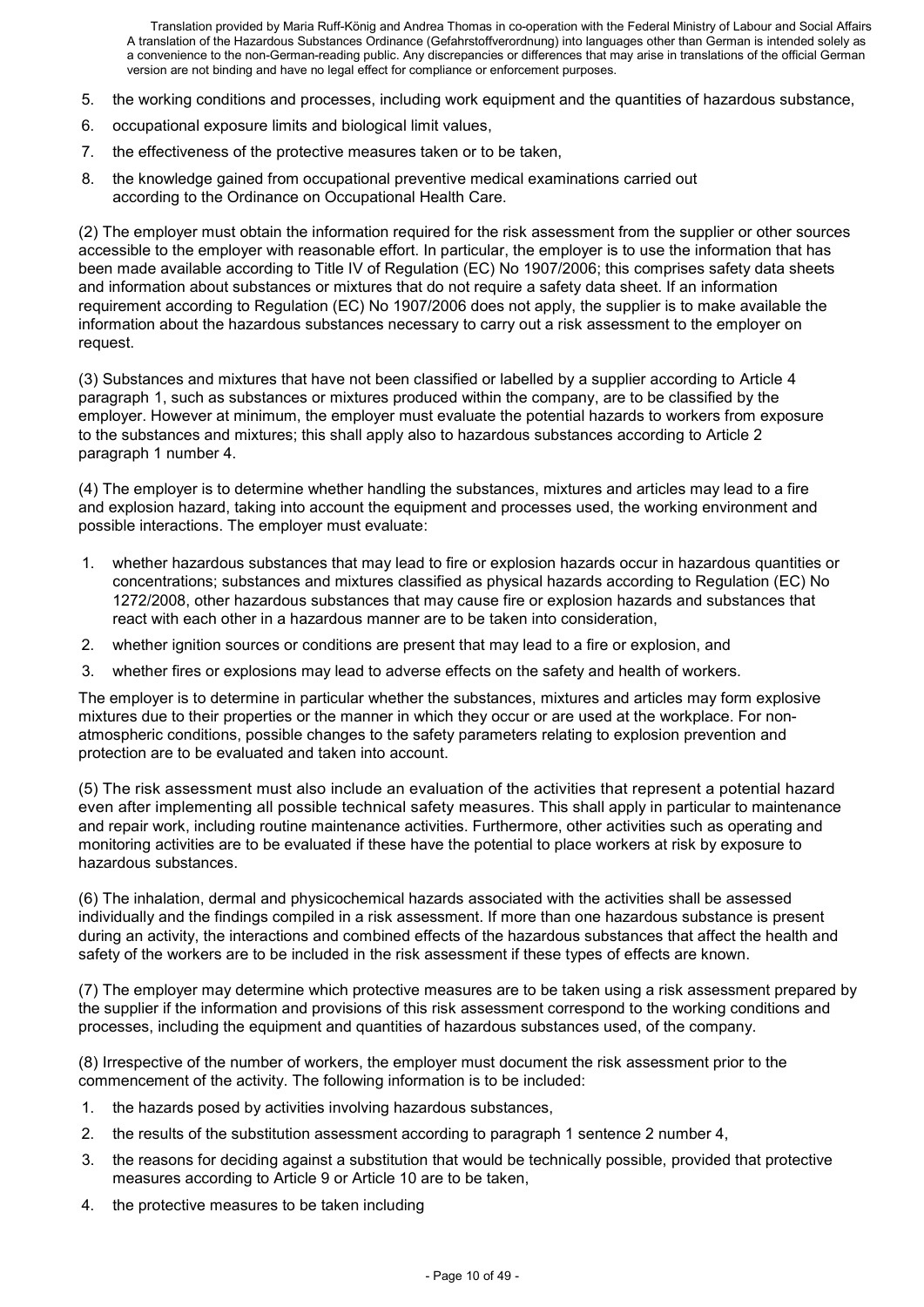- a) any additional protective measures taken after exceeding an occupational exposure limit and any protective measures to be taken in future to observe the occupational exposure limit or
- b) additional protective measures taken or to be taken in future (action plan) taking into consideration the criteria for carcinogenic substances that were published according to Article 20 paragraph 4,
- 5. the reasons for deviating from the rules and knowledge published according to Article 20 paragraph 4, and
- 6. the findings of the evaluation demonstrating that occupational exposure limits are observed or, in the case of substances for which an occupational exposure limit has not been set, the effectiveness of the technical safety measures taken.

The risk assessment may also be documented on the basis of existing risk assessments, documents or other equivalent reports that were prepared in compliance with requirements laid down in other statutory provisions.

(9) The employer is to include a separate section in the documentation prepared in compliance with paragraph 8 detailing the risks from hazardous explosive mixtures (explosion protection document) depending on the findings established according to paragraph 4. In particular, this is to document

- 1. that the explosion hazards have been identified and evaluated,
- 2. that appropriate precautions are being taken to meet explosion prevention and protection targets (presentation of an explosion protection plan),
- 3. whether areas and if so, which areas, have been divided into zones according to Annex I number 1.7,
- 4. in which areas explosion protection measures according to Article 11 and Annex I number 1 have been taken,
- 5. how the provisions according to Article 15 are implemented, and
- 6. which inspections according to Article 7 paragraph 7 and which explosion protection testing according to Annex 2 section 3 of the Ordinance on Industrial Safety and Health (*Betriebssicherheitsverordnung, BetrSichV*) are planned.

(10) Low-risk activities within the meaning of paragraph 13 do not require detailed documentation. In other cases, plausible reasons must be given if detailed documentation is not compiled. The risk assessment is to be reviewed regularly and updated if necessary. The documents are to be updated immediately in the event of major changes or new information, or if modifications prove to be necessary due to the results of occupational preventive medical examinations carried out in compliance with the Ordinance on Occupational Health Care.

(11) The risk assessment shall be compiled only by competent persons. If the employer does not have the requisite competency, the employer is obligated to seek the advice of a competent person. Examples of persons with the requisite competency are occupational safety and health specialists and company physicians.

(12) As set forth in sentence 2, the employer is obligated to maintain a list of the hazardous substances used by the company including references to the relevant safety data sheets. The list must include, at minimum, the following information:

- 1. the name of the hazardous substance,
- 2. the classification of the hazardous substance or information about its hazardous properties,
- 3. the quantitative range of the amount of substance used by the company,
- 4. designation of the working areas in which workers may be exposed to the hazardous substance.

Sentences 1 and 2 shall not apply if only low-risk activities according to paragraph 13 are performed. The workers and their representatives must have unrestricted access to the information according to sentence 2 numbers 1, 2 and 4.

(13) If the risk assessment demonstrates only a low overall risk for workers during specific activities as a result of

- 1. the hazardous properties of the hazardous substance,
- 2. the small quantities of substance used,
- 3. the low level and duration of exposure, and
- 4. the working conditions

and if the measures to be implemented according to Article 8 offer sufficient protection for the workers, no other measures from Section 4 need to be taken.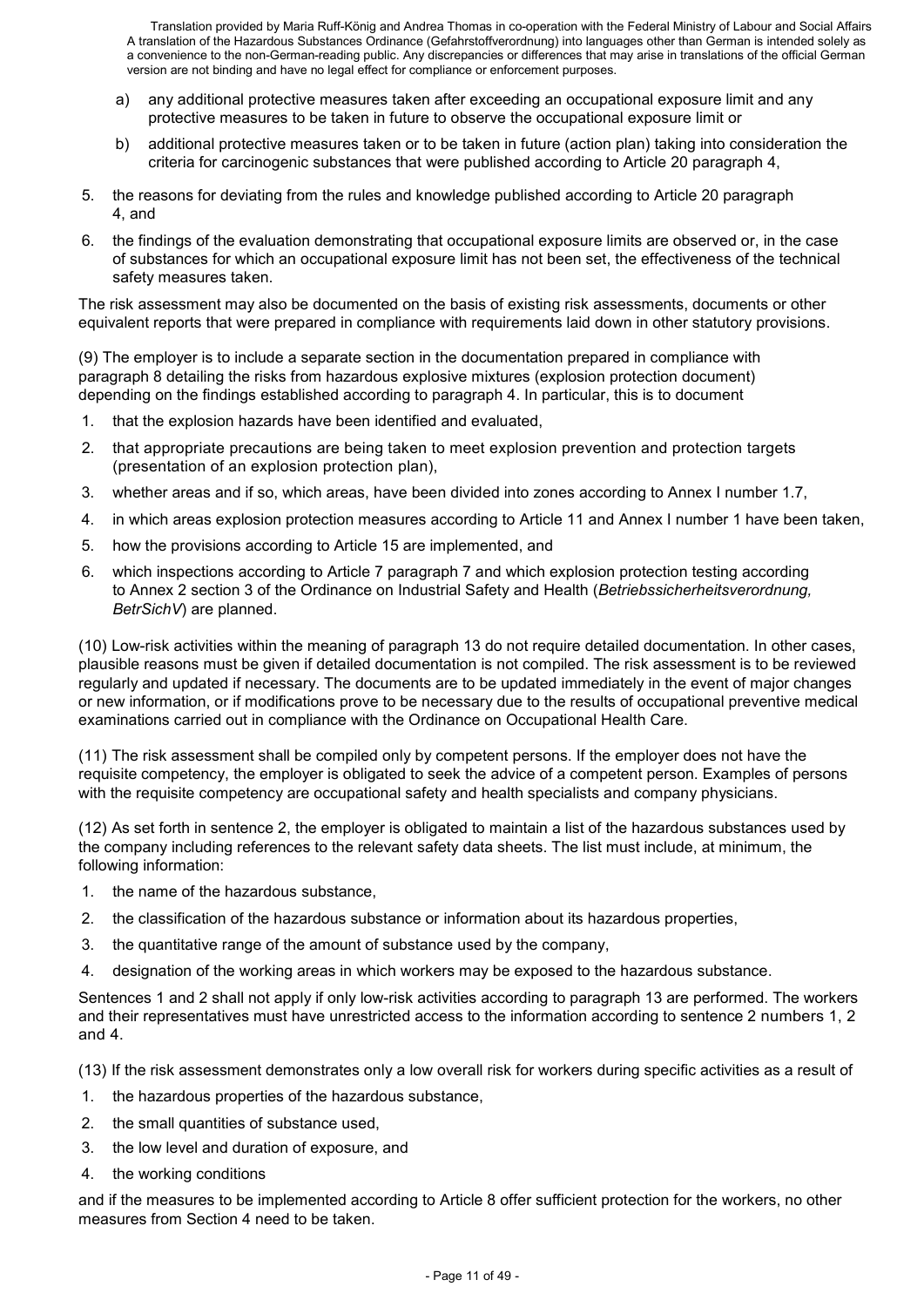(14) If test data for substances and mixtures or other meaningful information for the effects of acute toxicity, irritation, skin sensitisation, germ cell mutagenicity or for specific target organ toxicity after repeated exposure are not available, the substances or mixtures must be evaluated for the risk assessment using the same criteria as for substances classified in Category 3 for acute toxicity (oral, dermal and inhalation), in Category 2 for skin corrosion/irritation, in Category 1 for skin sensitisation, in Category 2 for germ cell mutagenicity or in Category 2 for specific target organ toxicity, repeated exposure (STOT RE). The applicable classification categories are to be determined taking into account the rules and knowledge published according to Article 20 paragraph 4.

### **Article 7 Basic obligations**

(1) The employer shall allow activities involving hazardous substances to commence only after a risk assessment according to Article 6 has been completed and the requisite protective measures according to Section 4 have been taken.

(2) To protect the safety and health of workers during all activities involving hazardous substances, the employer must implement the measures laid down in the Occupational Safety and Health Act in addition to the measures laid down in the present Ordinance. In doing so, the employer is to take into account the rules and knowledge published according to Article 20 paragraph 4. If these rules and knowledge are observed, it may generally be assumed that the requirements of the present Ordinance have been fulfilled. Derogation from these rules and knowledge is permissible if other measures are in place that protect the safety and health of workers at least to an equivalent extent.

(3) The employer is obligated to make substitution a priority on the basis of the results of the substitution assessment carried out in compliance with Article 6 paragraph 1 sentence 2 number 4. The employer must replace hazardous substances or processes with substances, mixtures, articles or processes that are not or less hazardous to the safety and health of the workers under the specific conditions of use.

(4) The employer is to rule out any hazards to the safety and health of workers carrying out activities involving hazardous substances. If this is not possible, the employer is obligated to reduce these to the minimum necessary. The employer must comply with these provisions by identifying and implementing suitable protective measures. In doing so, the employer is to observe the following order of precedence:

- 1. the design of appropriate processes and technical control facilities for these processes, the use of zero or low emission forms and the use of suitable work equipment and materials according to the state of the art,
- 2. the use of technical collective protection systems at the hazard source, such as adequate aeration and exhaust ventilation, and the implementation of suitable organisational measures,
- 3. if a hazard cannot be prevented by implementing measures according to numbers 1 and 2, individual protective measures are to be taken, including the availability and use of personal protective equipment.

(5) Workers must use the personal protective equipment made available to them as long as the hazard persists. The use of burdensome personal protective equipment is only permissible as a temporary measure. For each worker, its use is to be reduced to the absolute minimum necessary.

(6) The employer shall ensure that

- 1. the personal protective equipment is stored according to expert professional practice at a location intended for that purpose,
- 2. the personal protective equipment is checked prior to use and cleaned after each use, and
- 3. defective personal protective equipment is repaired or replaced prior to the next use.

(7) The employer must inspect the functioning and effectiveness of technical safety measures regularly, but at least every three years. The findings of these inspections are to be documented and preferably saved together with the documentation compiled according to Article 6 paragraph 8.

(8) The employer is obligated to ensure that occupational exposure limits are observed. The employer shall ensure that the limits are not exceeded by monitoring them at the workplace or applying other suitable methods to determine exposure levels. Determinations are to be taken also if conditions change that may affect the exposure of workers. The results of the determinations must be documented, stored and made available to workers and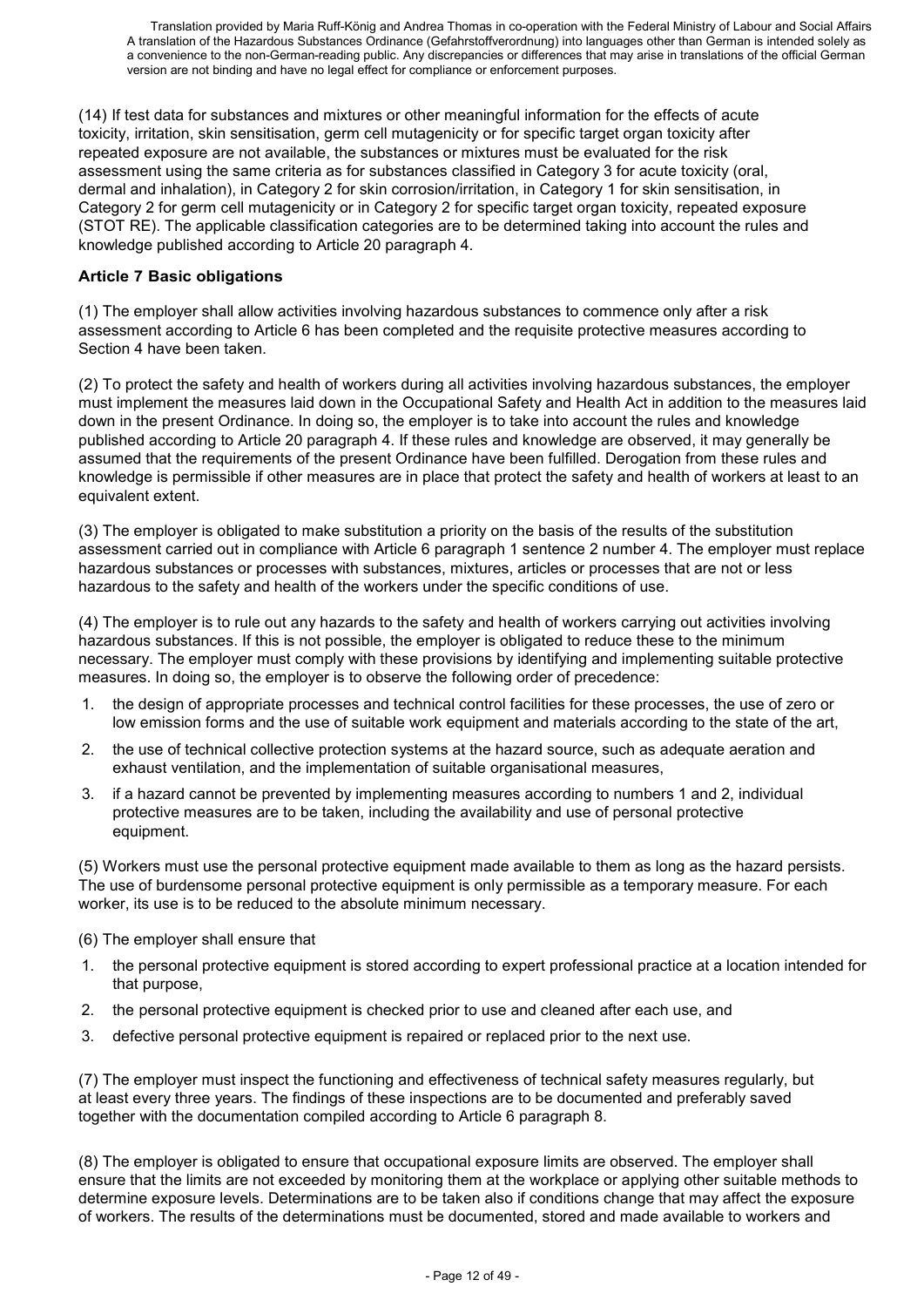their representatives. If activities are carried out according to a criterion for a specific procedure or substance that was published in accordance with Article 20 paragraph 4, the employer may in general assume that the occupational exposure limits have been observed; in this case, sentence 2 shall not apply.

(9) If activities are carried out involving hazardous substances for which an occupational exposure limit has not been established, the employer must regularly monitor the effectiveness of the technical safety measures taken using suitable methods of assessment, which may include determinations at the workplace.

(10) Any person who determines levels of hazardous substances at the workplace must be competent and have access to the necessary equipment. If an employer hires a company certified to determine levels of hazardous substances at workplaces, the employer may in general assume that the findings determined by this company are correct.

(11) For the evaluation and determination, the employer is obligated to take into account the methods, rules of determination and limit values published according to Article 20 paragraph 4, which have been issued on the basis of the relevant provisions of the following directives:

- 1. Council Directive 98/24/EC of 7 April 1998 on the protection of the health and safety of workers from the risks related to chemical agents at work (fourteenth individual Directive within the meaning of Article 16 paragraph 1 of Directive 89/391/EEC) (OJ L 131 of 5 May 1998, p. 11), last amended by Directive 2014/27/EU (OJ L 65 of 5 March 2014, p. 1), including the directives relating to occupational exposure limits that were enacted according to Article 3 paragraph 2 of Directive 98/24/EC,
- 2. Directive 2004/37/EC of the European Parliament and of the Council of 29 April 2004 on the protection of workers from the risks related to exposure to carcinogens or mutagens at work (sixth individual Directive within the meaning of Article 16 paragraph 1 of Council Directive 89/391/EEC) (codified version) (OJ L 158 of 30 April 2004, p. 50, L 229 of 29 June 2004, p. 23, L 204 of 4 August 2007, p. 28), last amended by Directive 2014/27/EU, in addition to
- 3. Directive 2009/148/EC of the European Parliament and of the Council of 30 November 2009 on the protection of workers from the risks related to exposure to asbestos at work (OJ L 330 of 16 December 2009, p. 28).

# **Section 4 Protective Measures**

#### **Article 8 General protective measures**

- (1) The employer must implement the following protective measures for carrying out activities involving hazardous substances:
- 1. appropriate design of the workplace and appropriate organisation of work systems,
- 2. availability of suitable work equipment for activities involving hazardous substances and the implementation of suitable maintenance procedures for ensuring the safety and health of workers during these activities,
- 3. minimisation of the number of workers who are or may become exposed to hazardous substances,
- 4. minimisation of the duration and extent of exposure,
- 5. appropriate hygiene measures, particularly for the purpose of contamination prevention, and regular cleaning of the workplace,
- 6. limitation of the amount of hazardous substance present at the workplace to the amount required for the continuation of activities,
- 7. suitable working methods and processes that do not adversely affect the safety and health of workers or that keep the risk as low as possible, including precautionary measures for the safe handling, storage and transport of hazardous substances and of waste containing hazardous substances at the workplace.
- (2) The employer is to ensure that
- 1. all substances and mixtures used are identifiable,
- 2. the hazardous substances and mixtures used within the company bear labelling with sufficient information about the classification, the hazards of handling and the safety measures to be observed; preferably, the labelling should comply with the provisions of Regulation (EC) No 1272/2008,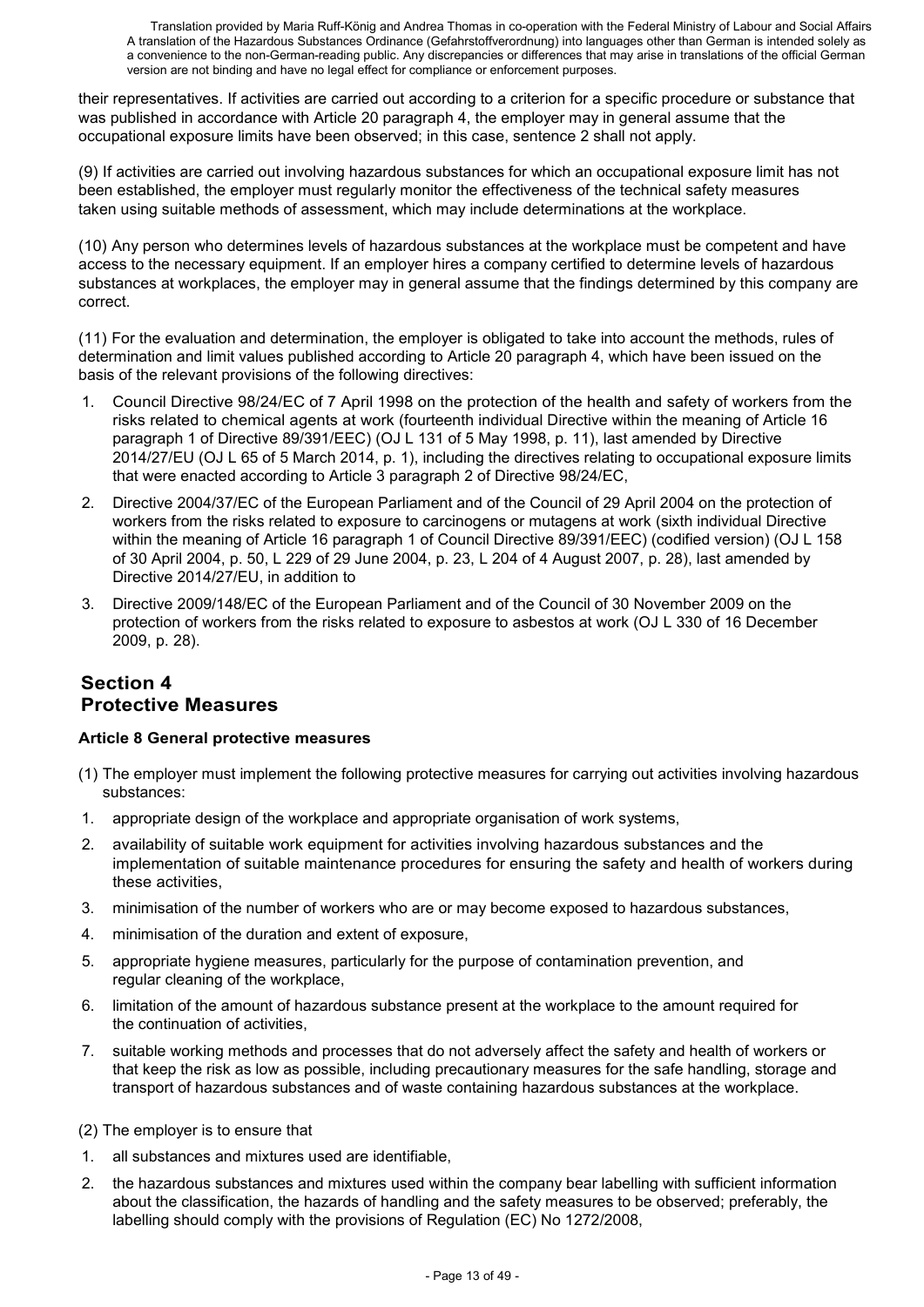3. apparatus and piping are labelled in such a way that, at minimum, the hazardous substances these contain and the hazards posed by these substances are clearly identifiable.

These measures shall not affect the labelling obligations laid down in other statutory provisions. If the employer has not fulfilled the obligations set forth in sentence 1, the employer is prohibited from having activities carried out with the substances and mixtures listed there. Sentence 1 number 2 does not apply to new substances that were prepared for research and development purposes or for purposes of academic instruction that could not have been evaluated before. Exposure of workers to these substances during handling is to be avoided.

(3) The employer is to ensure, in accordance with the results of the risk assessment carried out according to Article 6, that workers do not consume foods or beverages in work areas in which they may be exposed to hazardous substances. The employer is obligated to set up suitable areas for this purpose prior to the commencement of the activities.

(4) The employer is to ensure safe storage, handling and transport of hazardous substances, also during disposal, by using sealable containers.

(5) The employer is to ensure that hazardous substances are kept or stored in such a way that they do not pose a danger to human health or the environment. The employer must take effective precautions to prevent misuse or improper use. In particular, hazardous substances shall not be stored or kept in containers in which the contents could be mistaken for food through the shape or labelling of the container. They must be kept and stored in an orderly fashion and not in the immediate vicinity of medicines, food or animal feed, including their additives. For the storage of hazardous substances intended for delivery to others or for immediate use, the labelling according to paragraph 2 must be applied in such a way that it is clearly visible and legible.

(6) The employer is to ensure that hazardous substances that are no longer needed and containers that have been emptied but may contain residues of hazardous substances are handled safely, removed from the workplace and stored or disposed of according to expert professional practice.

(7) The employer is to ensure that substances and mixtures that are classified in Categories 1, 2 or 3 for acute toxicity, in Category 1 for specific target organ toxicity, in Categories 1A or 1B for carcinogenicity and in Categories 1A or 1B for germ cell mutagenicity are either locked away or securely stored and kept in an area that is only accessible to competent and reliable persons. Activities involving these substances and mixtures may be performed only by competent persons or persons who have received specialised training. Sentence 2 shall apply also to activities involving substances and mixtures that are classified in Categories 1A or 1B for reproductive toxicity or as sensitising to the airways. Sentences 1 and 2 shall not apply to fuels at petrol stations or other fuel loading facilities or to substances or mixtures that are classified in Category 3 for acute toxicity if these have been formerly classified as hazardous to health according to Directive 67/548/EEC or Directive 1999/45/EC. For the evaluation of substances that are harmful to human health, the relevant rules and knowledge published according to Article 20 paragraph 4 number 1 shall be taken into account.

(8) For activities involving hazardous substances according to Annex I numbers 2 to 5, the employer must observe both Articles 6 to 18 and the relevant provisions of Annex I numbers 2 to 5.

#### **Article 9 Additional protective measures**

(1) If the general protective measures according to Article 8 do not sufficiently counteract the risks arising from exposure by inhalation, absorption through the skin or swallowing, the employer must additionally implement those measures according to paragraphs 2 to 7 that were deemed necessary on the basis of the risk assessment carried out according to Article 6. This shall apply in particular

- 1. if occupational exposure limits or biological limit values are exceeded,
- 2. if there is a risk of skin or eye contact with hazardous substances that are absorbed through the skin or induce damage to the skin or eyes, or
- 3. to hazardous substances for which an occupational exposure limit or biological limit value has not been established, but a risk is assumed on the basis of the hazard class in which they have been classified according to Article 3 and exposure by inhalation.

(2) The employer is to ensure that hazardous substances are produced and used in a closed system if

1. it is technically not possible to substitute the hazardous substances as set forth in Article 7 paragraph 3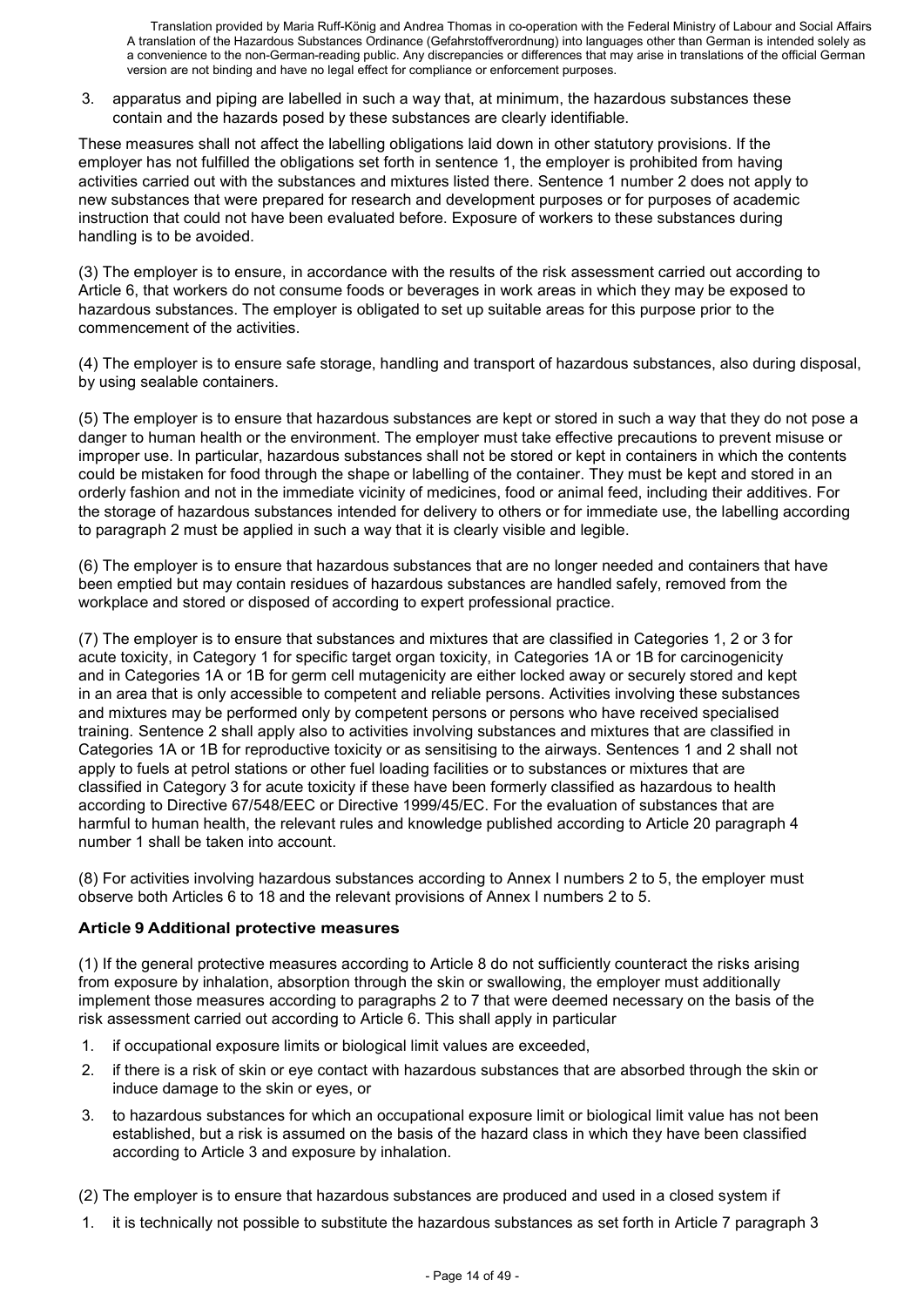with substances, mixtures, articles or processes that are not or less hazardous to the safety and health during handling, and

2. workers are at an increased risk as a result of inhalation exposure to these hazardous substances.

If the use of a closed system is technically not possible, the employer is to ensure that exposure of the workers is kept to the minimum necessary in accordance with the state of the art and in compliance with Article 7 paragraph 4.

(3) If an occupational exposure limit is exceeded, the employer shall conduct a new risk assessment according to Article 6 without delay and take suitable additional protective measures to maintain levels below the occupational exposure limit. If the occupational exposure limit is exceeded although all technical and organisational safety measures have been taken, the employer is to make personal protective equipment available without delay. This shall apply in particular to demolition, renovation and maintenance work.

(4) If a risk of skin or eye contact with hazardous substances that are absorbed through the skin or induce damage to the skin or eyes remains even though all technical and organisational safety measures have been taken, the employer is to make personal protective equipment available without delay.

(5) The employer must provide sufficient storage facilities to store laboratory and protective clothing and street clothing separately. The employer is obligated to clean work clothing contaminated by hazardous substances.

(6) The employer must implement suitable measures to ensure that work areas in which workers are at an increased risk are only accessible to those workers who must enter them to perform their work or to perform certain tasks.

(7) If activities involving hazardous substances are carried out by one worker alone, the employer is obligated to take additional protective measures or to ensure suitable supervision. This obligation may be satisfied also by technical means.

#### **Article10 Special protective measures for activities involving hazardous substances classified in Categories 1A or 1B for carcinogenicity, germ cell mutagenicity or reproductive toxicity**

(1) For activities involving hazardous substances classified in Categories 1A or 1B for carcinogenicity for which no occupational exposure limit has been published according to Article 20 paragraph 4, the employer is to implement an appropriate, risk-related concept of measures in compliance with the risk minimisation requirement set forth in Article 7 paragraph 4. The rules, knowledge and assessment criteria published according to Article 20 paragraph 4 must be taken into account. For activities involving hazardous substances that have been classified in Categories 1A or 1B for carcinogenicity, germ cell mutagenicity or reproductive toxicity, the employer must additionally comply with the provisions laid down in paragraphs 3 to 5, notwithstanding paragraph 2. The special provisions of Annex II number 6 must be observed.

(2) Paragraphs 3 to 5 shall not apply if

- 1. an occupational exposure limit has been published according to Article 20 paragraph 4, this limit has not been exceeded and the observance of this limit has been verified by determinations at the workplace or by other methods suitable for determining exposure levels or
- 2. activities are performed according to a criterion for a specific procedure or substance that was published in accordance with Article 20 paragraph 4.

(3) For activities involving hazardous substances classified in Categories 1A or 1B for carcinogenicity, germ cell mutagenicity or reproductive toxicity, the employer is to ensure that

- 1. the level of worker exposure is monitored by determinations at the workplace or using other appropriate methods of determination, also for the immediate detection of increased levels of exposure resulting from unforeseeable events or an accident,
- 2. the boundaries of the hazard areas in which workers are exposed or may be exposed to these hazardous substances have been demarcated and warning and safety signs have been placed, including the prohibitory signs "No access for unauthorised persons" and "No smoking" according to Annex II number 3.1 of Council Directive 92/58/EEC of 24 June 1992 on the minimum requirements for the provision of safety and/or health signs at work (OJ L 245 of 26 August 1992, p. 23), last amended by Directive 2014/27/EU (OJ L 65 of 5 March 2014, p. 1).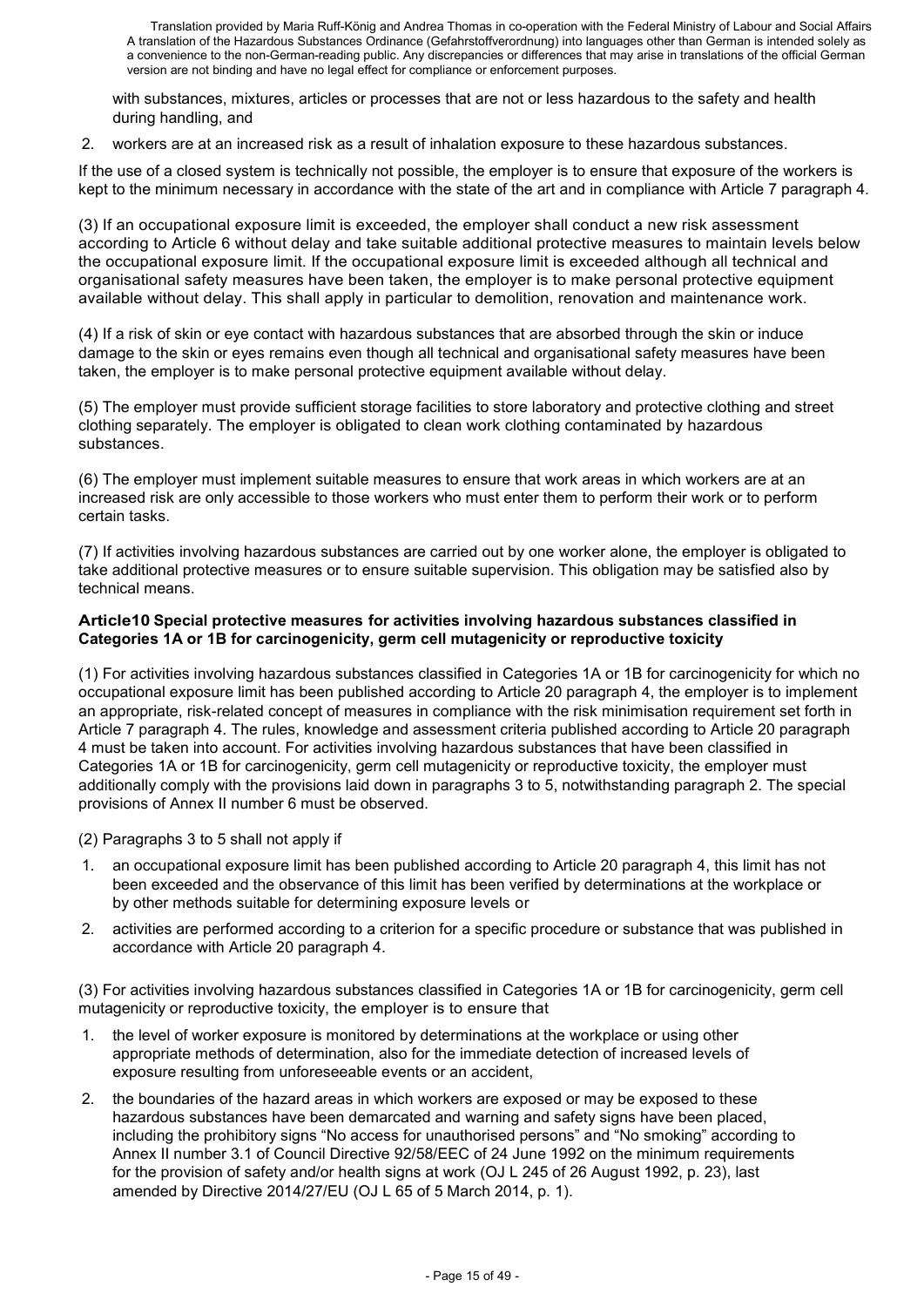(4) For activities that are expected to lead to a marked increase in the level of worker exposure to hazardous substances classified in Categories 1A or 1B for carcinogenicity, germ cell mutagenicity or reproductive toxicity and after implementing all possible technical safety measures to limit the level of exposure, the employer shall, after consultation with the workers or their representatives, take measures to reduce the duration of exposure of the workers to the greatest possible extent and to ensure the safety of the workers during these activities. The employer is to make personal protective equipment available to the workers concerned, which they must wear during the entire period of increased exposure.

(5) If activities involving hazardous substances classified in Categories 1A or 1B for carcinogenicity, germ cell mutagenicity or reproductive toxicity are being carried out in a work area, the air exhausted from this area shall not be returned to the work area. This provision shall not apply if these substances have been removed from the air in sufficient amounts using methods or equipment approved by the authorities or social accident insurance institutions. The air must be ducted or purified in such a way that substances that induce carcinogenicity, germ cell mutagenicity or reproductive toxicity are not introduced into the breathing air of other workers.

#### **Article 11 Special protective measures to safeguard against physicochemical effects, particularly fire and explosion hazards**

(1) The employer is to implement measures to safeguard workers and other persons against physicochemical effects in accordance with the findings of the risk assessment. The employer must choose the measures in such a way that hazards are avoided or reduced to the greatest possible extent. This applies particularly to activities that may lead to fire and explosion hazards, including storage. The employer must observe Annex I numbers 1 and 5. This shall not affect the provisions of the Explosives Act (*Sprengstoffgesetz, SprengG*) and the statutory provisions arising from this Act.

(2) To prevent fire and explosion hazards, the employer is to implement measures in the following order of priority:

- 1. to avoid the occurrence of hazardous levels or concentrations of hazardous substances that lead to fire or explosion hazards,
- 2. to avoid ignition sources or conditions that give rise to fires or explosions,
- 3. to reduce the adverse effects of fires or explosions on the safety and health of workers and other persons to the greatest possible extent.

(3) Work areas, workplaces, work equipment and their connecting elements must be designed, built, assembled, installed, used and maintained in such a way that fire and explosion hazards do not occur.

(4) For activities involving organic peroxides, the employer must, in addition to complying with the provisions of paragraphs 1 and 2 and of Annex I number 1, in particular implement measures that

- 1. minimise the risk of unintended explosions and
- 2. limit the effects of fires and explosions.

The employer must observe Annex III while implementing these measures.

#### **Article 12 (repealed)**

#### **Article 13 Plant malfunctions, accidents and emergencies**

(1) To protect the safety and health of workers in the event of a plant malfunction, accident or emergency, the employer must establish a plan of emergency measures in time that is to be implemented if an incident occurs. This includes the availability of appropriate first aid equipment and the performance of safety training exercises at regular intervals.

(2) In the event of an incident as set forth in paragraph 1 sentence 1, the employer must immediately implement the measures laid down in paragraph 1 with the aim of

- 1. informing the workers concerned about the hazard situation that has developed at the workplace as a result of this incident,
- 2. mitigating the effects of this incident, and
- 3. returning to normal operations.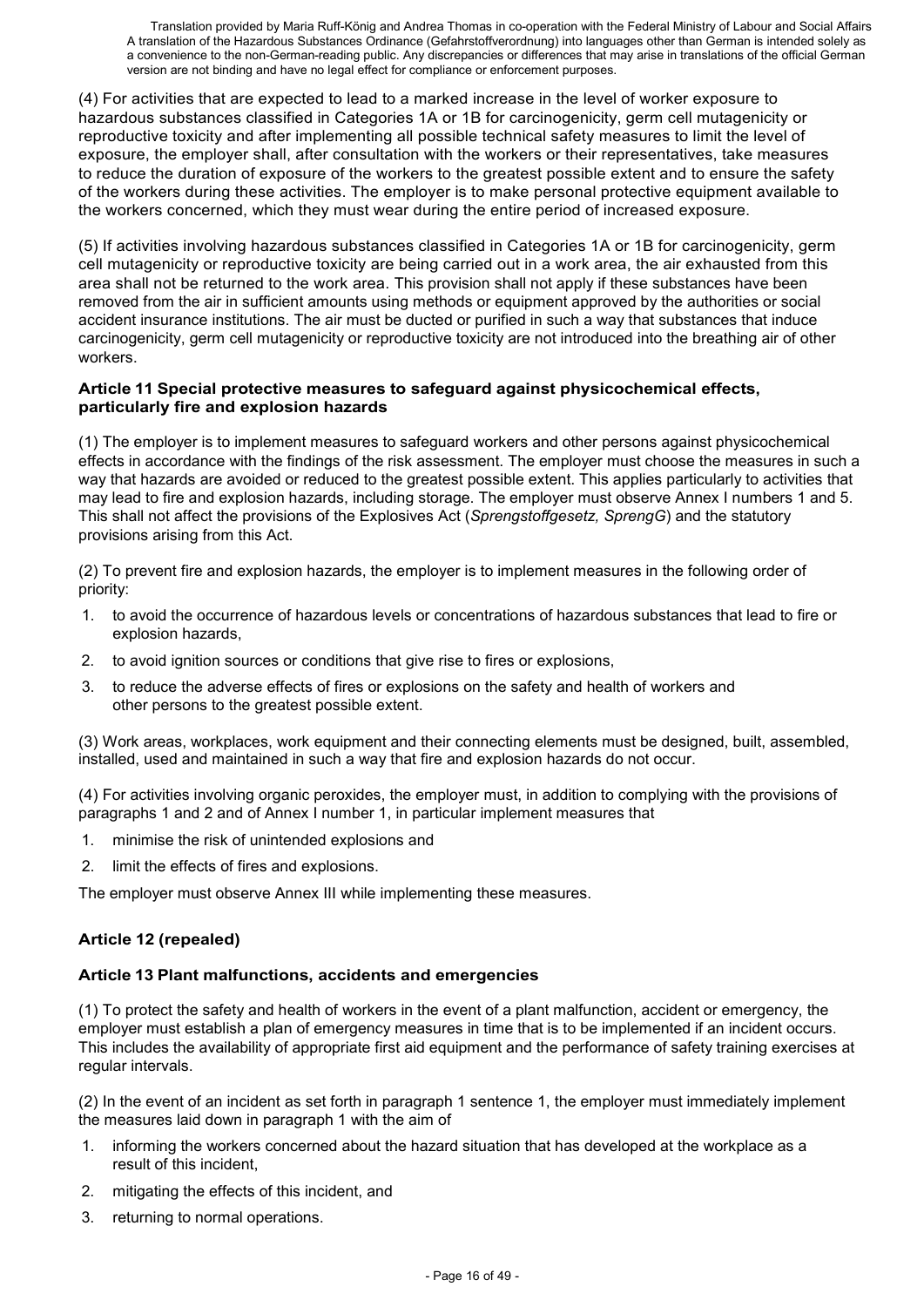Besides the emergency and rescue services, only those workers who perform activities for the purpose of achieving the targets set forth in sentence 1 numbers 2 and 3 may remain in the hazard area.

(3) The employer is to make available appropriate protective clothing and personal protective equipment to workers who carry out activities in the hazard area prior to commencement of the work, in addition to special safety equipment and work equipment, if applicable. The workers must wear the protective clothing and the personal protective equipment in the hazard area until normal operations can be restored. The individual worker may be expected to use burdensome personal protective equipment only for a limited period of time. Unprotected and unauthorised persons may not enter the designated hazard area.

(4) The employer is to ensure the availability of warning systems and other communications systems that warn of an increased hazard to safety and health, thus enabling an appropriate response and the immediate implementation of remedial measures as well as relief, evacuation and rescue measures.

(5) The employer is to ensure that information is available about the measures to be taken in the event of an emergency involving hazardous substances. The responsible company or external emergency and accident response services must have access to this information. This information includes:

- 1. advance notification of the relevant hazards arising during work, of hazard detection measures and of safety precautions and procedures, thus enabling the emergency and rescue services to prepare their own remedial and safety measures,
- 2. all information available about specific hazards that occur or may occur in the event of an accident or emergency including information about procedures as set forth in paragraphs 1 to 4.

# **Article 14 Obligation to inform and train workers**

(1) The employer is to ensure that workers have access to a written copy of the safe operating procedures that take into account the risk assessment according to Article 6; these are to be written in a form and language that are easily understood by the workers. The safe operating procedures must contain at least the following information:

- 1. information about the hazardous substances occurring or formed at the workplace, including the name of the hazardous substances, their labelling and potential safety and health hazards,
- 2. information about appropriate safety precautions and measures that workers are to observe for their own protection and for the protection of other workers at the workplace; these include in particular
	- a) hygiene regulations,
	- b) information about measures that are to be taken to prevent exposure,
	- c) information about wearing and using personal protective equipment and protective clothing,
- 3. information about the measures to be taken by workers, in particular rescue teams, in the event of a plant malfunction, accident or emergency and for the prevention of these incidents.

The safe operating procedures must be revised after significant changes to the working conditions. Furthermore, the employer is to ensure that workers

- 1. have access to all information according to Article 35 of Regulation (EC) No 1907/2006 relating to the substances and mixtures being handled, particularly safety data sheets and
- 2. are instructed of the methods and procedures that must be used to protect workers while handling hazardous substances.

(2) The employer is to ensure that workers receive verbal instructions about any relevant hazards and the appropriate protective measures to be taken as set forth in the safe operating procedures according to paragraph 1. These instructions shall include general recommendations relating to occupational health and toxicology. In addition, the objective is to inform workers about the circumstances under which they are entitled to preventive occupational health examinations according to the Ordinance on Occupational Health Care and about the purpose of these preventive health examinations. The consultation is to be carried out in the presence of a physician according to Article 7 paragraph 1 of the Ordinance on Occupational Health Care if this should be necessary. The initial instruction must take place prior to the commencement of work and then at least once every year and provide information related to the individual workplace. The form of instruction and language used must be easily understood by the workers. A written record of the contents and time of the instruction is to be kept including a signed confirmation by the workers of having received the instruction.

(3) For activities involving hazardous substances classified in Categories 1A or 1 B for carcinogenicity, germ cell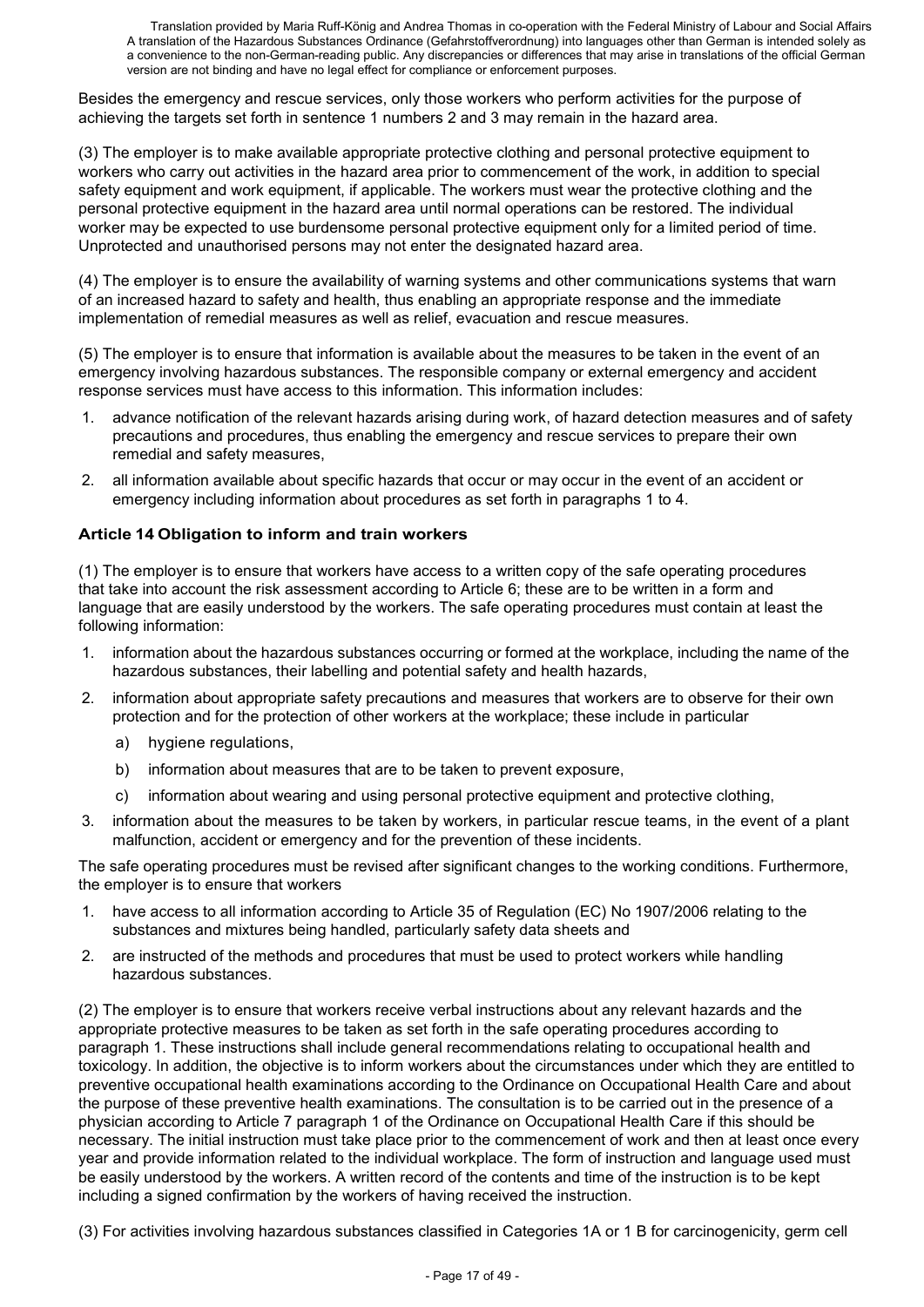mutagenicity or reproductive toxicity, the employer is to ensure that

- workers and their representatives are able to verify whether the provisions of this Ordinance have been complied with, specifically with respect to
	- a) the selection and use of personal protective equipment and the burden placed on workers by the equipment,
	- b) the measures to be implemented within the meaning of Article 10 paragraph 4 sentence 1,
- 2. workers and their representatives are immediately informed about increased levels of exposure, including the cases listed in Article 10 paragraph 4 sentence 1, about the causes and the countermeasures that have already been taken or are still to be taken,
- 3. a record is kept and consistently updated of workers who carry out activities that involve hazardous substances classified in Categories 1A or 1B for carcinogenicity or germ cell mutagenicity and have been found to pose a safety or health hazard for workers on the basis of the risk assessment according to Article 6; the record is to include data for the level and duration of worker exposure,
- 4. the record according to number 3 and all updated versions are archived for 40 years following the end of exposure; at termination of employment, the employer must give the workers a complete copy of the data included in the record that are pertinent to them. A document verifying that these data were given to the workers is to be kept in compliance with the same requirements as apply to employee documents,
- 5. the physician according to Article 7 paragraph 1 of the Ordinance on Occupational Health Care, the competent authority and all persons responsible for safety and health at the workplace have access to the record as set forth in number 3,
- 6. all workers have access to any personal data included in the record,
- 7. workers and their representatives have access to all general information that is included in the record and does not relate to any specific person.

(4) With the consent of the workers concerned, the employer may transfer the obligation to retain records and to enable access to them according to paragraph 3 number 4 to the competent social accident insurance institution. For this purpose, the employer shall transfer the necessary documents to the social accident insurance institution in a digital form suitable for electronic data processing. On request, the social accident insurance institution will give the workers a copy of the records that contain information relevant to them.

# **Article 15 Co-operation between companies**

(1) If external contractors are carrying out activities involving hazardous substances in the company, the employer, as the contracting party, is to ensure that only external contractors are hired who have the competency and experience necessary for these activities. As the contracting party, the employer must inform the external contractor about sources of hazards and specific rules of conduct.

(2) If the workers of one employer engage in activities that may potentially place the workers of the other employers at risk from hazardous substances, all employers concerned must co-operate to carry out risk assessments according to Article 6 and co-ordinate their protective measures. This is to be documented. The employers are to ensure that effective measures have been taken to prevent workers of all companies involved from being affected by hazards from hazardous substances.

(3) Each employer shall be responsible for ensuring that their workers implement the jointly established protective measures.

(4) If the workers of one employer engage in activities that place the workers of the other employers at an increased risk from hazardous substances, a co-ordinator must be appointed by the employers concerned. If a coordinator has been appointed in accordance with the provisions of the Construction Sites Ordinance (*Baustellenverordnung, BaustellV*) of 10 June 1998 (Federal Law Gazette I p. 1283), amended by Article 15 of the Ordinance of 23 December 2004 (Federal Law Gazette I p. 3758), the obligations according to sentence 1 shall be deemed to have been fulfilled. The employers concerned must grant the co-ordinator access to all requisite safety information and to information about the protective measures that have been established. The appointment of a coordinator shall not release the employers from the obligations laid down in the present Ordinance.

(5) Prior to the commencement of demolition, renovation, maintenance and construction work, the employer must collect information for the risk assessment according to Article 6, in particular from the contracting party or building owner or developer, to determine whether hazardous substances, particularly asbestos, are present or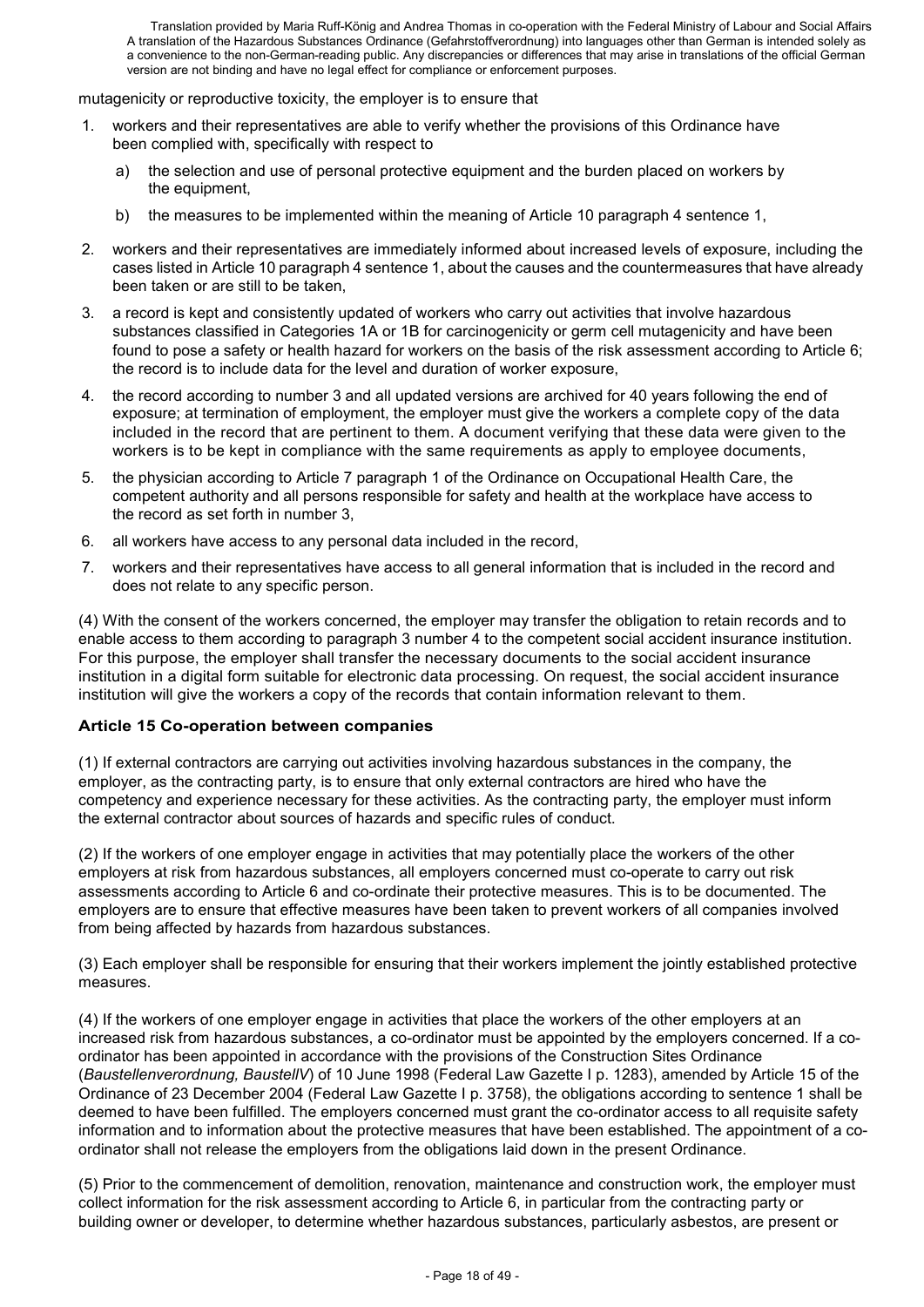are expected to occur based on the past use or structural history of the building. This does not affect the more comprehensive information, safety and monitoring obligations placed upon the contracting party or building owner or developer in compliance with other statutory provisions.

# **Section 4a Requirements for the Use of Biocidal Products Including Fumigation Activities and Fumigation with Plant Protection Products**

### **Article 15a Use restrictions**

(1) Biocidal products shall not be used if their use in a particular case is expected to lead to damaging effects on the health of persons, non-target organisms or the environment.

(2) Anyone who uses biocidal products must do so according to the established conditions of use. The established conditions of use specifically involve,

- 1. limiting the use of biocidal products to the minimum necessary by:
	- a) weighing the risks and benefits of using the biocidal product, and
	- b) applying qualified knowledge to consider physical, biological, chemical and other alternatives,
- 2. using the biocidal product only for the intended purposes specified in its labelling or authorisation,
- 3. using the biocidal product in compliance with the conditions of use specified in its labelling or authorisation, and
- 4. ensuring that the qualifications of the user comply with the criteria of the specific user category specified in the authorisation.

(3) Paragraphs 1 and 2 shall also apply for private households.

# **Article 15b General requirements for the use of biocidal products**

(1) Prior to the use of a biocidal product, the employer is to ensure compliance with the requirements according to Article 15a. This involves, in the case of the requirements set forth in

- 1. Article 15a paragraph 2 sentence 2 number 1, an assessment of the possibility of a substitution according to Article 6 paragraph 1 sentence 2 number 4,
- 2. Article 15a paragraph 2 sentence 2 number 3, a risk assessment according to Article 6 paragraph 1. When performing the risk assessment, the employer must take into consideration particularly:
	- a) the measures for the protection of safety and health as well as the environment as stipulated in the authorisation,
	- b) the labelling according to Article 4 paragraphs 5 and 6 including, if applicable, the accompanying leaflet.

(2) The employer must determine and implement the necessary measures, in compliance with the order of precedence set forth in Article 7 paragraph 4 sentence 4 and taking into consideration the sustainable use of the biocidal products, in such a way that hazards to workers, other persons or the environment are prevented or kept to a minimum.

- (3) Professional expertise (*Fachkunde*) within the meaning of Annex I number 4.3 is required for the use of biocidal products
- 1. belonging to main group 3 "pest control" according to Annex V of the Regulation (EU) No 528/2012 or
- 2. containing active substances with endocrine-disrupting properties according to Article 5 paragraph 1 letter d of Regulation (EU) No 528/2012.

Sentence 1 shall not apply if the biocidal product is authorised for use by the general public or if use of the biocidal product requires expert knowledge (*Sachkunde*) according to Article 15c paragraph 3.

# **Article 15c Special requirements for the use of specific biocidal products**

(1) The employer must fulfil the obligations set forth in paragraphs 2 and 3 if biocidal products are to be used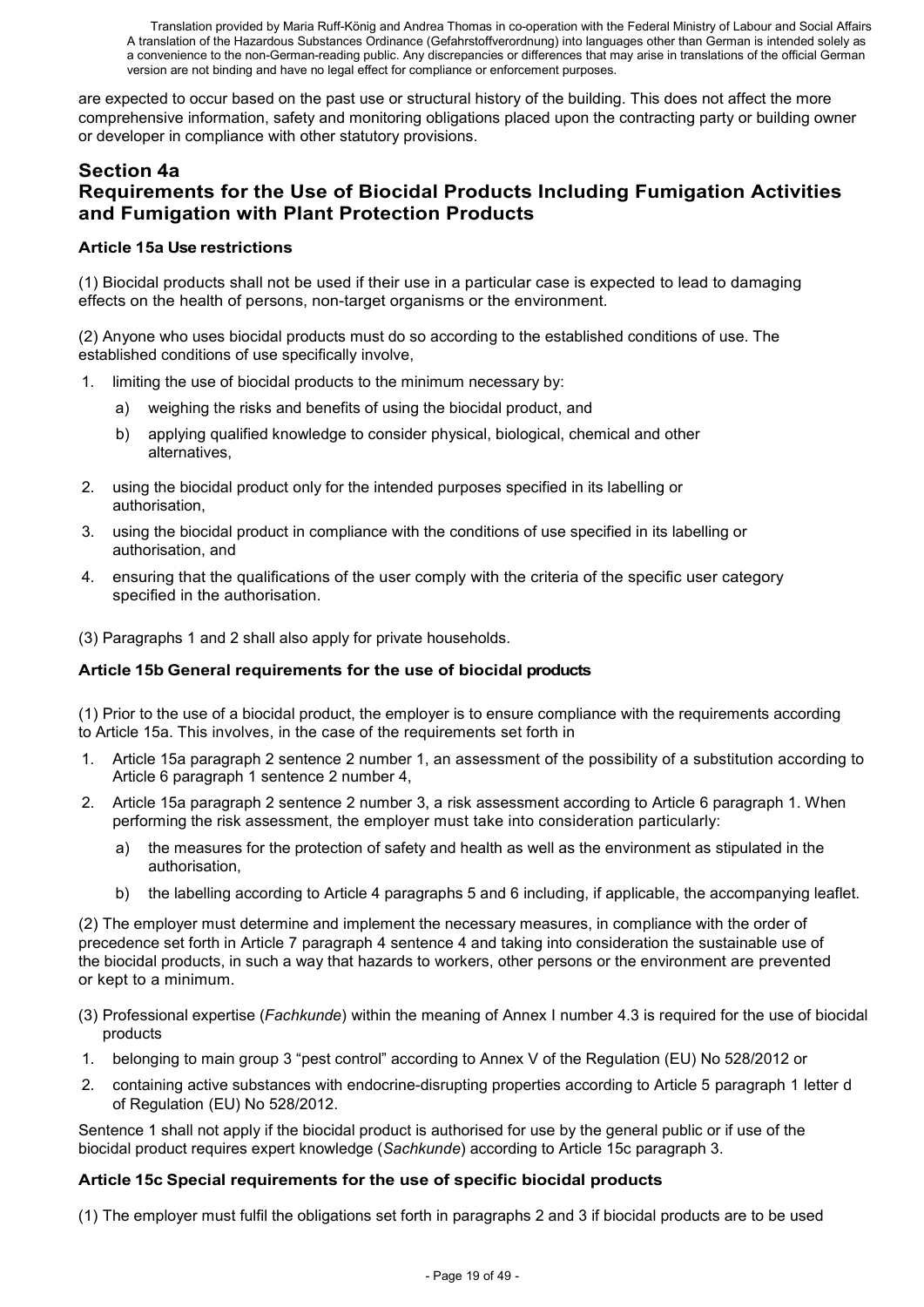- 1. that are classified in
	- a) Categories 1, 2 or 3 for acute toxicity,
	- b) Categories 1A or 1B for carcinogenicity, germ cell mutagenicity or reproductive toxicity, or
	- c) Category 1 for specific target organ toxicity, SE (single exposure) or RE (repeated exposure) or
- 2. for which, beyond the cases covered by number 1, authorisation has been granted for the intended use only if applied by persons belonging to the user category "trained professional user".

(2) The employer must notify the competent authority in writing or in electronic form of:

- 1. the first use of biocidal products according to paragraph 1 and
- 2. the resumption of the use of biocidal products as specified in paragraph 1 after ceasing to use the biocidal products for a period of more than one year.

Notification shall be submitted at the latest six weeks prior to the commencement of use. Annex I number 4.2.1 must be observed.

(3) The use of biocidal products according to paragraph 1 shall be restricted to persons with expert knowledge (sachkundige Person) in the use of the respective biocidal product according to Annex I number 4.4. The criteria that the expert knowledge (*Sachkunde*) must satisfy depend on the type of product, the applications for which the biocidal product has been authorised and the hazard potential for humans and the environment.

(4) In derogation from paragraph 3, expert knowledge for the use of the biocidal products listed in paragraph 1 shall not be required if the activities are performed under the direct and constant supervision of a person with expert knowledge.

#### **Article 15d Special requirements for fumigation activities**

(1) Any employer carrying out fumigation activities must be issued a permit for fumigation by the competent authority. The permit is to be applied for in writing or in electronic form as set forth in Annex I number 4.1 before fumigation is carried out for the first time. The permit may be granted for a limited period, be subject to conditions and include the proviso that approval may be revoked at any time. Conditions may also be imposed retroactively.

(2) A permit shall not be required if the fumigation activity leads to the release of only small quantities of the active substance that do not present a hazard to humans and the environment. The rules and knowledge published in accordance with Article 20 paragraph 4 are to be taken into consideration.

(3) The employer must notify the competent authority of any fumigation in writing or in electronic form according to Annex I number 4.2.2 at the latest one week before the fumigation. The competent authority may

- 1. waive compliance with this deadline for good cause or
- 2. allow the submission of only one application for more than one fumigation operation if the fumigation activities are carried out on a routine basis and under the same conditions as described in the application.

For the fumigation of ships and containers in ports, the deadline specified in sentence 1 is reduced to 24 hours.

(4) The employer shall appoint one person in charge of each fumigation operation who has acquired a certificate of competence (*Befähigungsschein*; holder of a certificate of competence (*Befähigungsscheininhaber*)) according to Annex I number 4.5. The responsibilities of the person in charge shall include:

- 1. in the case of fumigation operations inside rooms, the posting of a written notice to warn the occupants of adjacent rooms and buildings of the fumigation at the latest 24 hours before the fumigation including information about the hazards posed by the biocidal products or plant protection products used and
- 2. ensuring that
	- a) the fumigation is carried out by a holder of a certificate of competence,
	- b) notices containing the information specified in Annex I number 4.6 are placed at all entrances to the hazard areas, and
	- c) in addition to the holder of a certificate of competence, at least one other person with expert knowledge shall be on site when fumigation activities are carried out with biocidal products for which authorisation was granted with the stipulation that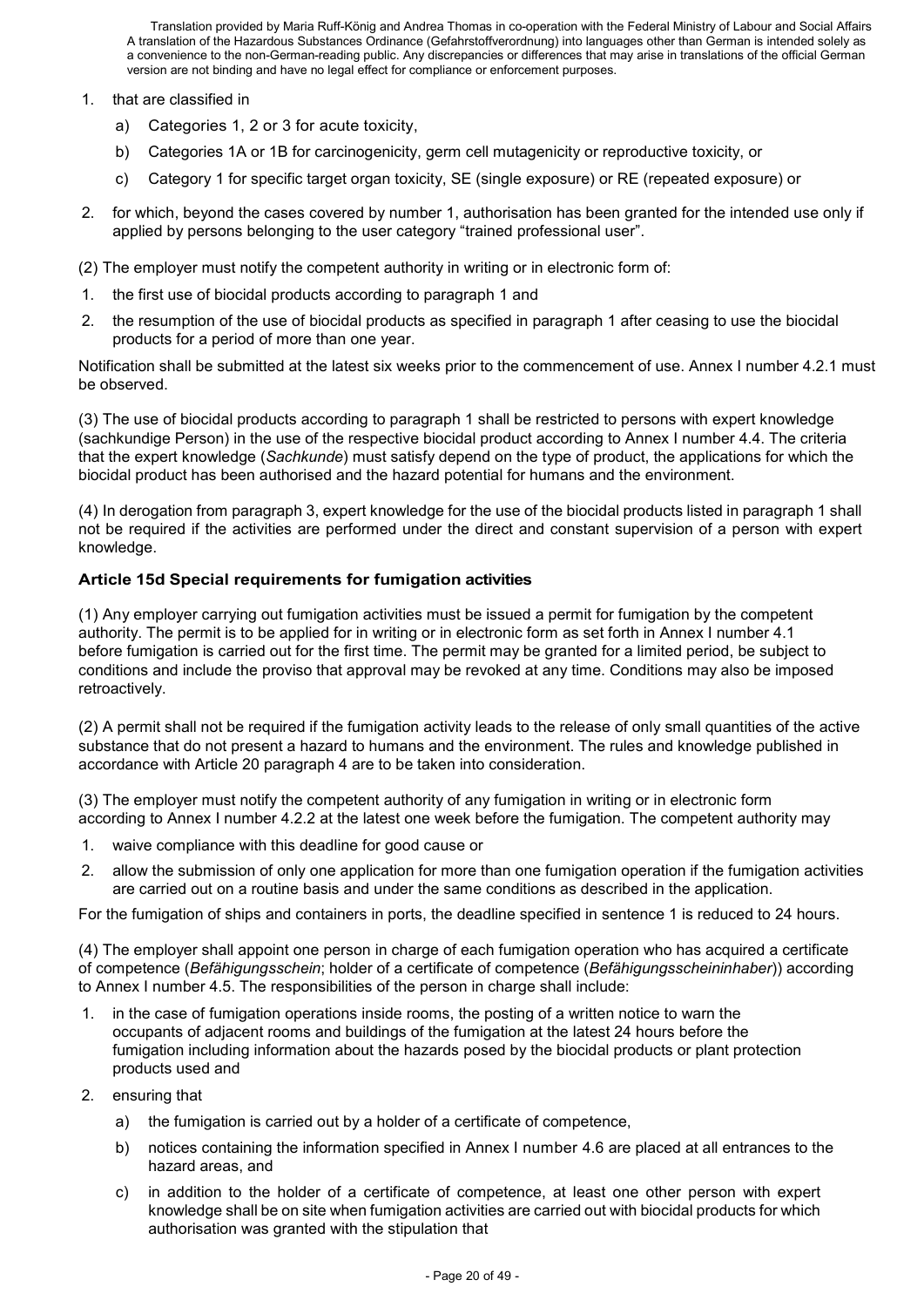- aa) the concentrations of the active substance or oxygen are to be determined and continuously monitored, or
- bb) respiratory protective equipment with a supply of breathing-quality air from an independent source is made available and used.

(5) In the event of a plant malfunction, an accident or an emergency,

- 1. the holder of a certificate of competence who is present on site must secure the hazard area and restrict access to the area until the hazard has been eliminated and hazardous residues have been cleared,
- 2. the person with expert knowledge must assist the holder of a certificate of competence; this particularly applies to establishing perimeters and implementing rescue measures.

(6) For fumigation activities involving plant protection products, the qualification requirements according to Annex I number 4.4 are regarded as met if expert knowledge according to plant protection regulations has been acquired.

(7) In the case of fumigation activities involving transport units,

- 1. if the fumigation activities are carried out outdoors, a safety zone shall be established between the units and the adjacent buildings of at least 10 metres in all directions,
- 2. the units are to be sealed by the person in charge, inspected for gas tightness, locked and sealed with security seals for the duration of the fumigation. Warning signs that are visible from all directions must be posted in accordance with Annex I number 4.6.

#### **Article 15e Additional documentation requirements**

(1) The employer is to ensure that a record of the fumigation operations is kept. The record must include:

- 1. the name of the person in charge,
- 2. the type and quantity of biocidal products or plant protection products used,
- 3. the place, date and time of the beginning and end of fumigation,
- 4. the time of clearance,
- 5. the names of other employers involved within the meaning of Article 15, and
- 6. all measures taken.

(2) The employer is to provide the competent authority with a copy of the record upon request.

(3) If plant protection products are used for the fumigation, the record may be prepared together with the records kept in accordance with Article 67 paragraph 1 of Regulation (EC) No 1107/2009 of the European Parliament and of the Council of 21 October 2009 concerning the placing of plant protection products on the market and repealing Council Directives 79/117/EEC and 91/414/EEC of the Council (OJ L 309 of 24 November 2009, p. 1; L 111 of 2 May 2018, p. 10; L 45 of 18 February 2020, p. 81), which was last amended by Regulation (EU) 2019/1381 of 20 June 2019 (OJ L 231 of 6 September 2019, p. 1).

#### **Article 15f Requirements for handling transport units**

(1) If it cannot be ruled out whether transport units such as vehicles, railway wagons, ships, tanks, containers or other transport containers have been fumigated, the employer must ascertain this prior to opening the transport units.

(2) If it is ascertained that the transport unit has been fumigated, the employer must implement the requisite safety precautions. In particular, it is to be ensured that workers are not exposed to biocidal products or plant protection products. If exposure cannot be ruled out, the transport unit is to be opened, vented and cleared for entry by a person with professional expertise (*fachkundige Person*) according to Annex I number 4.3.

#### **Article 15g Special requirements for the fumigation of ships**

(1) The fumigation of ships shall be permissible only if

1. the fumigant has been authorised for this use, and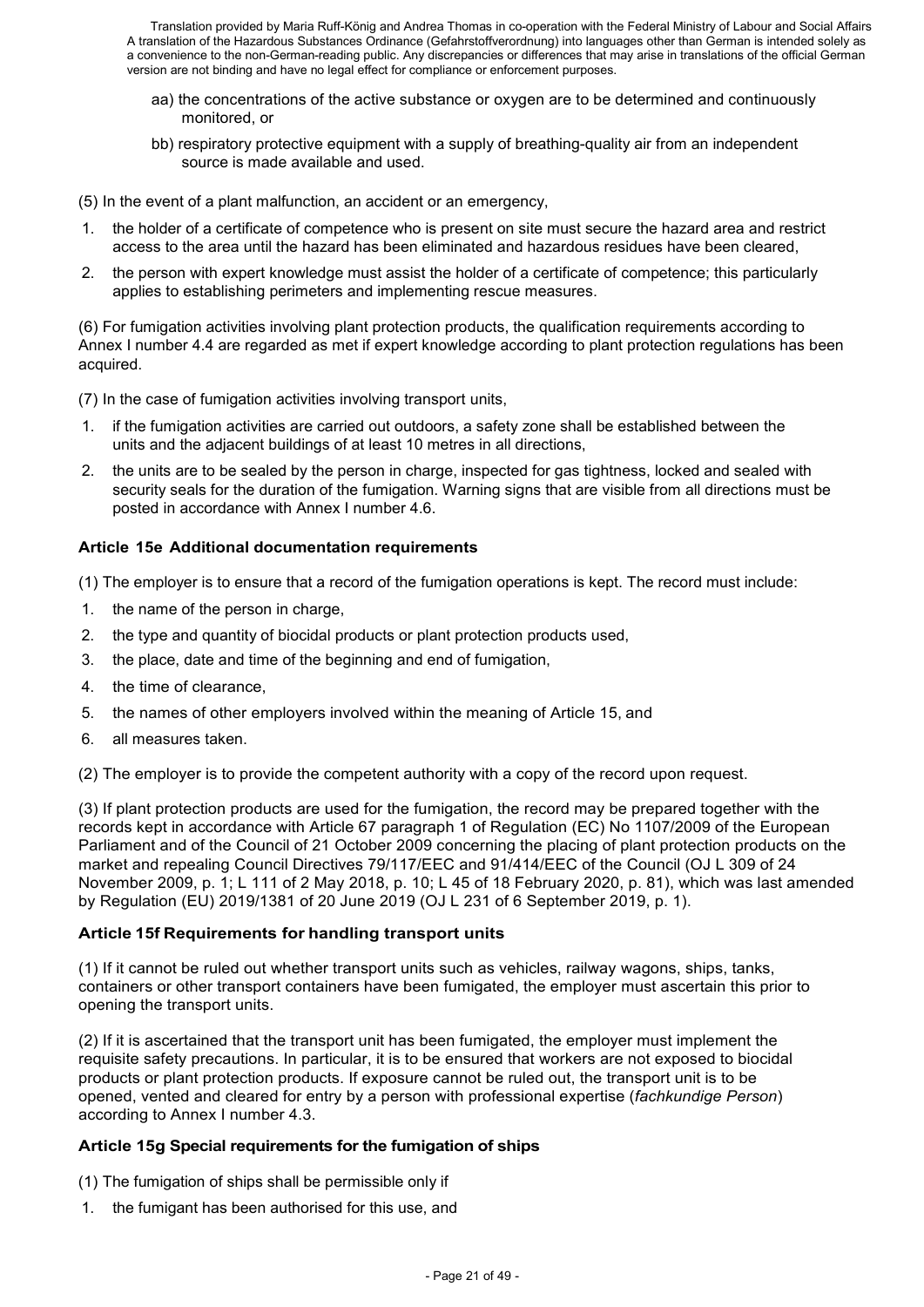- 2. the necessary measures have been taken to ensure the safety of the crew and other persons to a sufficient degree and at all times.
- (2) When carrying out a fumigation on a ship, the person in charge is to
- 1. ensure that labelling has been posted in accordance with Annex I number 4.6,
- 2. notify the skipper prior to the commencement of fumigation in writing of:
	- a) the date and time and the rooms being fumigated,
	- b) the type, scope and duration of the fumigation including information about the fumigant used,
	- c) the safety measures and precautions that have been taken including all necessary technical modifications to the ship,
- 3. provide written confirmation to the skipper prior to leaving the port or loading site that
	- a) the fumigated rooms have been rendered sufficiently gas tight,
	- b) no fumigants were detected in the adjacent rooms.

(3) The fumigated rooms must be checked for gas tightness at least every eight hours. The findings are to be documented. At the latest 24 hours prior to the arrival of the ship, the skipper must notify the port authority or the person in charge of the port of discharge of the type, date and time of fumigation; the report shall include information about which rooms were fumigated.

(4) Fumigated transport units may be transported on ships only if it has been ensured that hazardous concentrations of gas will not develop outside the transport units. This is subject to the duty of notification according to paragraph 3 sentence 3.

#### **Article 15h Exemptions from Section 4a**

(1) Not applicable are

- Section 4a and Annex I number 4 for fumigation activities carried out exclusively for purposes of research and development or institutional suitability testing of biocidal products, plant protection products or their methods of application,
- 2. Article 15c paragraph 3 for the use of biocidal products belonging to main group 3 "pest control", which have been classified in Categories 1, 2 or 3 for acute toxicity if they are subject to equivalent requirements prescribed by other regulatory provisions,
- 3. Articles 15d and 15e for the fumigation of fully automatic, programme-controlled sterilisers in the medical sector where the activities are performed in accordance with a process-specific and substance-specific criterion that was published in accordance with Article 20 paragraph 4,
- 4. Article 15d paragraph 3 for fumigation activities performed
	- a) in the medical sector or
	- b) within stationary sterilisation chambers.

(2) The exemptions set forth in paragraph 1 do not apply to biocidal products if specified otherwise in the authorisation documents of the respective biocidal product.

# **Section 5 Prohibitions and Restrictions**

#### **Article 16 Manufacturing and use restrictions**

(1) Manufacturing and use restrictions for specific substances, mixtures and articles are laid down in Article 67 in conjunction with Annex XVII of Regulation (EC) No 1907/2006.

(2) Annex II mandates additional manufacturing and use restrictions for the substances, mixtures and articles listed therein.

(3) The employer may instruct homeworkers to perform only low risk activities within the meaning of Article 6 paragraph 13.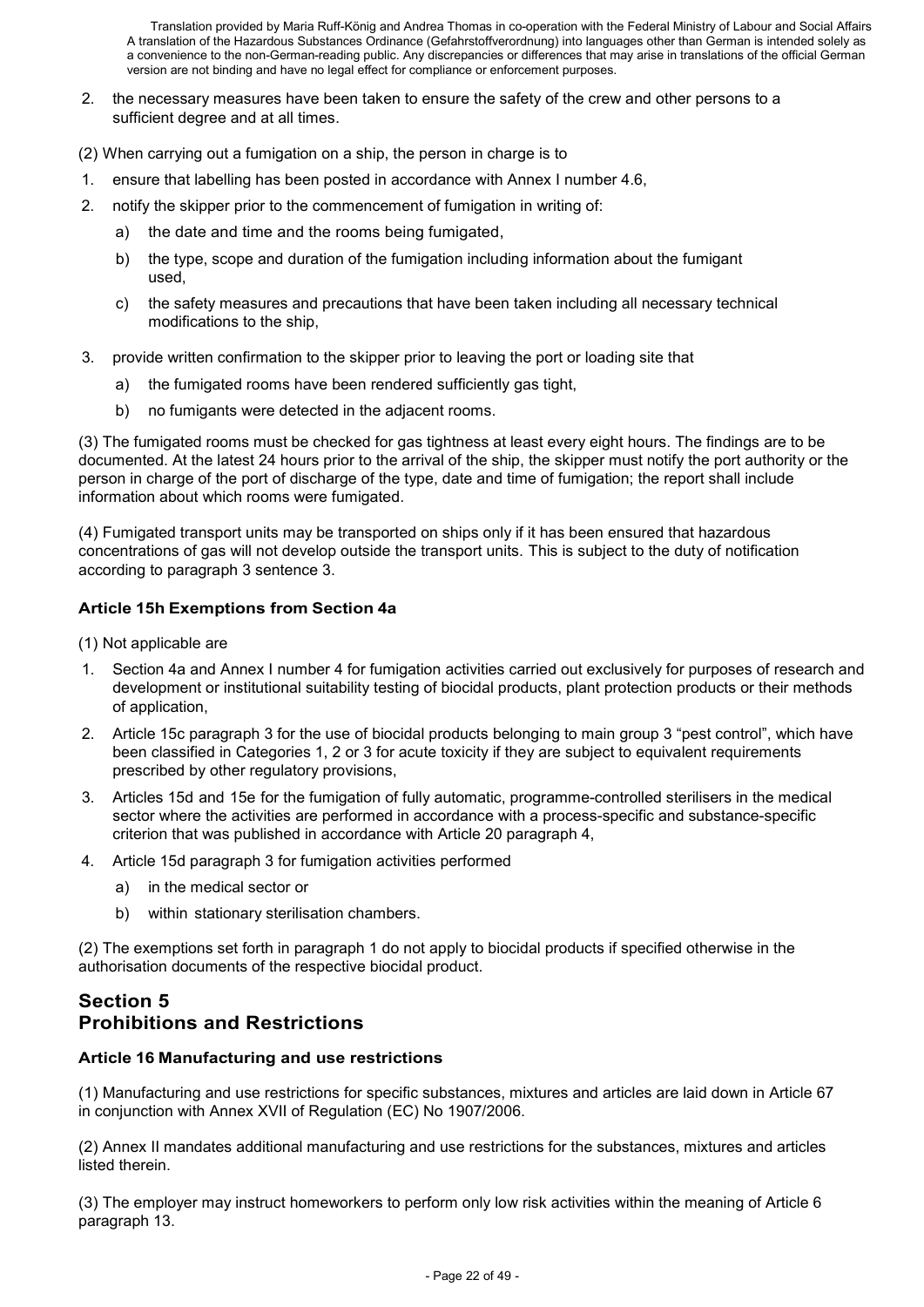#### **Article 17 National exemptions from restriction provisions according to Regulation (EC) No 1907/2006**

(1) For facilities completed before 1 December 2010, the restrictions according to Article 67 in conjunction with Annex XVII number 6 of the Regulation (EC) No 1907/2006 shall not apply to the use of diaphragms containing chrysotile for the chlor-alkali process or for chrysotile that is used exclusively to maintain and service these diaphragms until 1 July 2025 if

- 1. no alternative, asbestos-free substances, mixtures or articles are available on the market or
- 2. the use of alternative, asbestos-free substances, mixtures or articles would cause unreasonable hardship

and the concentration of the asbestos fibres in the air at the workplace remains below 1 000 fibres per cubic metre. Operators of facilities that make use of the provision set forth in sentence 1 shall file a report to the Federal Office for Chemicals (*Bundesstelle für Chemikalien, BfC*) by 31 January of each calendar year notifying the amount of chrysotile used in the diaphragms that are subject to this exemption during the preceding year. This report shall include the results from determinations taken at the workplace. The Federal Office for Chemicals shall submit a copy of this report to the European Commission.

(2) The provision prohibiting use according to Article 67 in conjunction with Annex XVII numbers 16 and 17 of Regulation (EC) No 1907/2006 shall not apply to the use of lead compounds in paints listed therein that are manufactured for the conservation or historically correct restoration of works of art, historic component parts or furnishings of listed historic buildings if the use of alternative substances is not possible.

# **Section 6**

# **Enforcement Provisions and Committee on Hazardous Substances**

# **Article 18 Notification of authorities**

(1) The employer is to immediately notify the competent authority of

- 1. any accident or any malfunction that led to serious adverse effects on the health of workers during activities involving hazardous substances,
- 2. cases of illness or death for which there is concrete evidence that they were caused by activities involving hazardous substances; this must include exact data for the activity and the risk assessment according to Article 6.

If the information required for the notification according to sentence 1 is equivalent to the information required for notifications filed in compliance with other statutory provisions, the obligation to notify is considered fulfilled by the submission of copies of these notifications to the competent authority. The employer is to provide the workers concerned or their representatives with copies of the notifications according to sentence 1 or sentence 2.

(2) Without prejudice to Article 22 of the Occupational Safety and Health Act, the employer must submit the following to the competent authority on request:

- 1. the results of the risk assessment according to Article 6 and the data on which it was based, including the documentation of the risk assessment,
- 2. the activities during which workers were actually exposed or may possibly have been exposed to hazardous substances and the number of workers concerned,
- 3. the persons responsible according to Article 13 of the Occupational Safety and Health Act,
- 4. the protective and precautionary measures taken, including the safe operating procedures.

(3) For activities involving hazardous substances that are classified in Categories 1A or 1B for carcinogenicity, germ cell mutagenicity or reproductive toxicity, the employer must in addition submit the following information to the competent authority on request:

- 1. the results of the substitution assessment,
- 2. information about
	- a) activities carried out and industrial processes applied and the reasons for using the hazardous substances concerned,
	- b) the amount of hazardous substance manufactured and used,
	- c) the type of protective equipment to be used,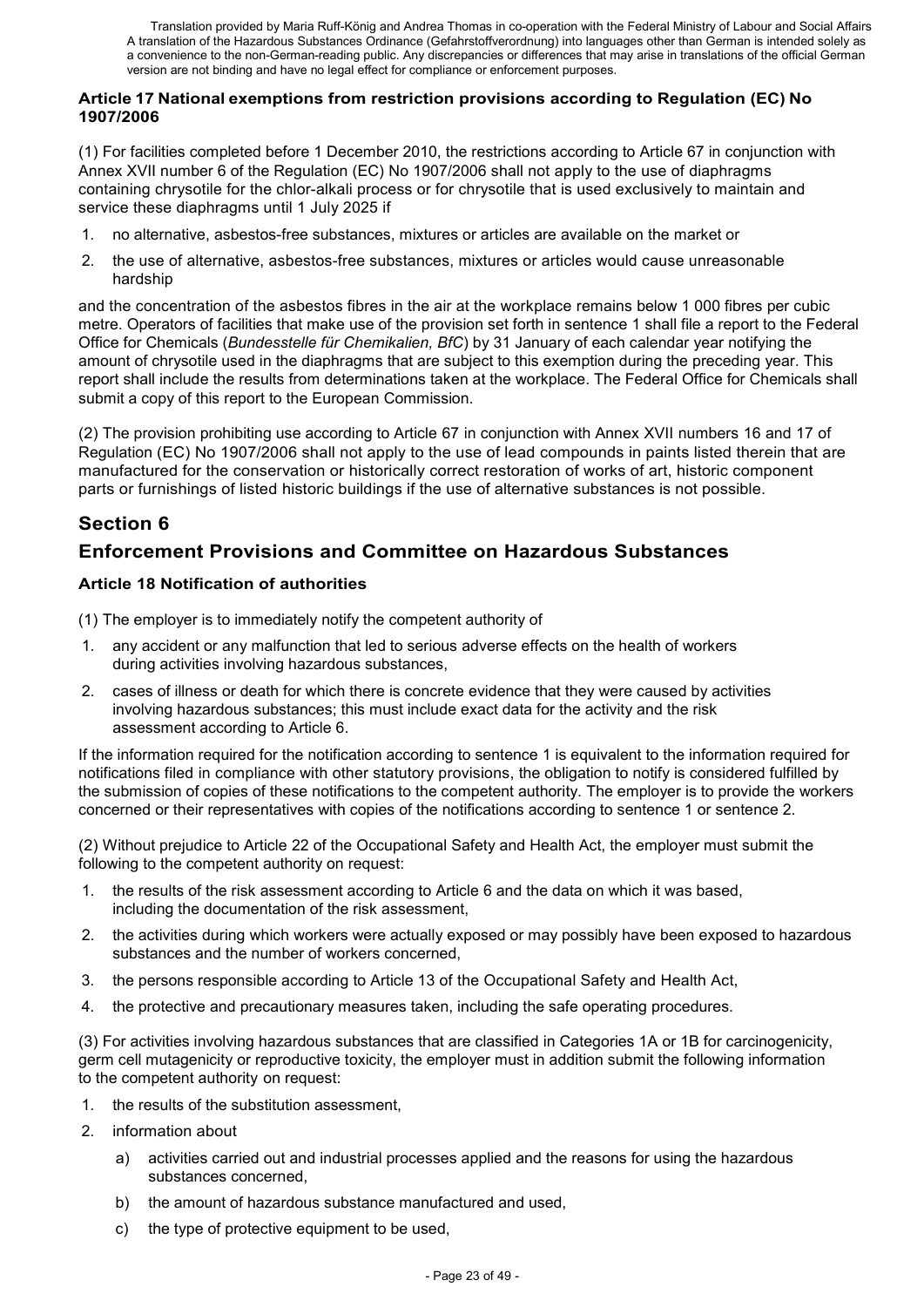- d) the type and extent of exposure,
- e) substitutions made.

(4) Evidence of the competency required by Annex II of the Regulation (EC) No 1907/2006 for the compilation of safety data sheets is to be submitted to the competent authority on request.

### **Article 19 Official exemptions, orders and powers**

(1) On application by the employer either in written or electronic form, the competent authority may grant exemptions from Articles 6 to 15 if compliance with these provisions in a specific case would lead to disproportionate hardship and the derogation is compatible with worker protection. The employer must include the following information in the application submitted to the competent authority:

- 1. the reasons for applying for the exemption,
- 2. the amount of hazardous substance used annually,
- 3. the activities and processes involved,
- 4. the expected number of workers involved,
- 5. the measures planned to protect the safety and health of the workers involved,
- 6. the technical and organisational measures intended to reduce or prevent exposure of the workers.

(2) An exemption according to paragraph 1 may also be applied for in connection with administrative procedures carried out in compliance with other statutory provisions.

(3) Without prejudice to Article 23 of the Chemicals Act, the competent authority may in individual cases place a duty on the manufacturer, supplier or employer to implement measures to fulfil the obligations laid down in Sections 2 to 5 of this Ordinance; in particular, it may place a duty on the employer

- 1. to implement the measures necessary to control specific hazards,
- 2. to determine whether and to what extent a suspected hazard does in fact exist and which measures are to be taken to control the hazard,
- 3. to stop any work that poses a hazard to workers if the employer does not implement the prescribed measures to control the hazard immediately or within the deadline.

In exigent circumstances, a duty may also be placed upon persons in the company with the authority to issue directives.

(4) On request, evidence is to be submitted to the competent authority that the risk assessment was compiled by competent persons according to Article 6 paragraph 9.

(5) The competent authority may prohibit the employer from carrying out activities involving hazardous substances or having such activities carried out; in particular, it may order a discontinuation of operations in the work areas concerned if the employer fails to fulfil the obligation to notify according to Article 18 paragraph 2 number 1.

#### **Article 19a Recognition of foreign qualifications**

(1) On application, the competent authority shall recognise training and further training courses completed in other countries as equivalent to qualifications acquired as set forth in Article 2 paragraph 17 if the course of instruction comprised knowledge that fulfils the qualification requirements of the rules and knowledge published according to Article 20 paragraph 4.

(2) The authority shall decide on the equivalence of a foreign qualification on the basis of the documents available to the authority or documents additionally submitted by the applicant. The documents are to be submitted in German. The equivalence will be confirmed by a certificate.

#### **Article 20 Committee on Hazardous Substances**

(1) The Federal Ministry of Labour and Social Affairs shall establish a Committee on Hazardous Substances (*Ausschuss für Gefahrstoffe (AGS)*) with appropriate members from among the employers, trade unions, authorities of the Federal States and the statutory accident insurance and with other appropriate persons, particularly of the scientific community. The total number of members is not to exceed 21 persons. A deputy shall be appointed for each member. Membership in the Committee on Hazardous Substances shall be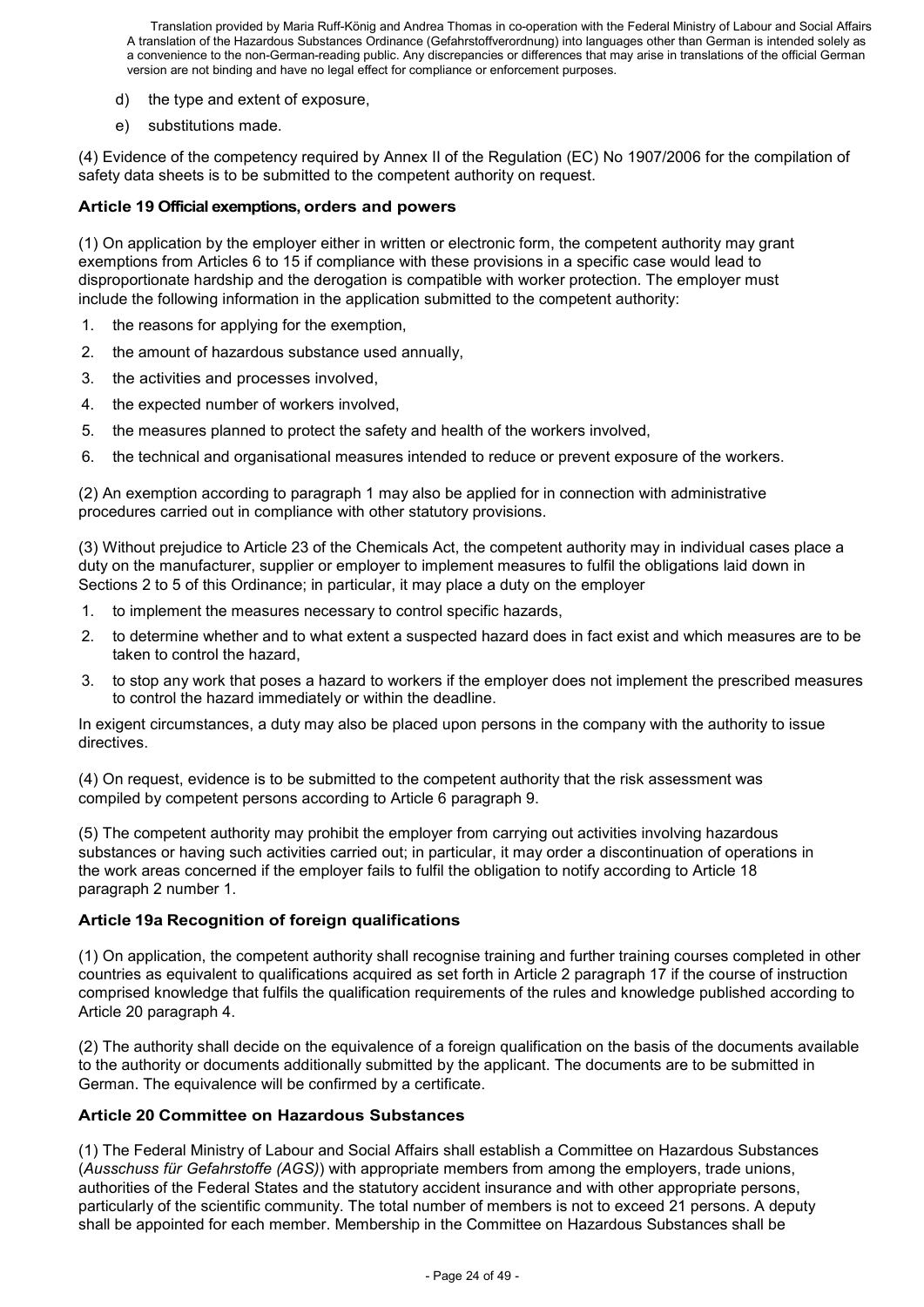#### honorary.

(2) The Federal Ministry of Labour and Social Affairs shall appoint the members of the Committee and a deputy for each member. The Committee shall adopt rules of procedure and shall elect the chair from among its members. The rules of procedure and the election of the chair shall be subject to the approval of the Federal Ministry of Labour and Social Affairs.

(3) The responsibilities of the Committee shall include:

- 1. determining the current state of knowledge in science, technology, occupational medicine and occupational hygiene as well as other established knowledge relating to activities involving hazardous substances including their classification and labelling and making appropriate recommendations,
- 2. determining how the requirements laid down in the present Ordinance are to be fulfilled and developing relevant rules and knowledge reflecting the current state of knowledge in technology and medicine,
- 3. advising the Federal Ministry of Labour and Social Affairs in all matters relating to hazardous substances and chemical safety, and
- 4. proposing occupational exposure limits, biological limit values and other assessment criteria for hazardous substances and reviewing these regularly, taking the following into account:
	- a) the limit values and assessment criteria are to be established to safeguard worker health,
	- b) for each substance for which an occupational exposure limit or a biological limit value has been established in the legal acts of the European Union, a national limit value is to be proposed taking this limit value into account.

The work programme of the Committee on Hazardous Substances shall be co-ordinated with the Federal Ministry of Labour and Social Affairs; the Federal Ministry of Labour and Social Affairs shall be vested with the power of final decision. The Committee shall co-operate closely with other committees of the Federal Ministry of Labour and Social Affairs.

(4) Following review, the Federal Ministry of Labour and Social Affairs may

- 1. publish the rules and knowledge according to paragraph 3 sentence 1 number 2 established by the Committee on Hazardous Substances as well as the occupational exposure limits and assessment criteria according to paragraph 3 sentence 1 number 4 in the Joint Ministerial Gazette (*Gemeinsames Ministerialblatt, GMBI*), and
- 2. publish the recommendations according to paragraph 3 sentence 1 number 1 as well as the results of the deliberations according to paragraph 3 sentence 1 number 3 in an appropriate manner.

(5) The Federal Ministries and the Supreme Federal State Authorities (*Oberste Landesbehörden*) may delegate representatives to attend the meetings of the Committee. On request, these representatives shall be permitted to take the floor during meetings.

(6) The Federal Institute for Occupational Safety and Health (*Bundesanstalt für Arbeitsschutz und Arbeitsmedizin, BAuA*) shall manage the affairs of the Committee.

# **Section 7 Regulatory Offences, Criminal Offences and Interim Provisions**

# **Article 21 Chemicals Act – Notifications**

Pursuant to Article 26 paragraph 1 number 8 letter b of the Chemicals Act, a person shall be deemed to have committed a regulatory offence if that person, wilfully or negligently,

- 1. contrary to Article 8 paragraph 8 in conjunction with Annex I number 2.4.2 paragraph 1 sentence 1 or paragraph 2, fails to notify, fails to do so properly, completely or in time,
- 2. contrary to Article 8 paragraph 8 in conjunction with Annex I number 5.4.2.3 paragraph 1 or paragraph 2, fails to notify, fails to do so properly, completely or in time,
- 3. contrary to Article 8 paragraph 8 in conjunction with Annex I number 5.4.2.3 paragraph 3, fails to notify of a change or fails to do so in time,
- 4. contrary to Article 15d paragraph 3 sentence 1, Article 15g paragraph 3 sentence 3 or Article 18 paragraph 1, fails to notify, fails to do so properly, completely or in time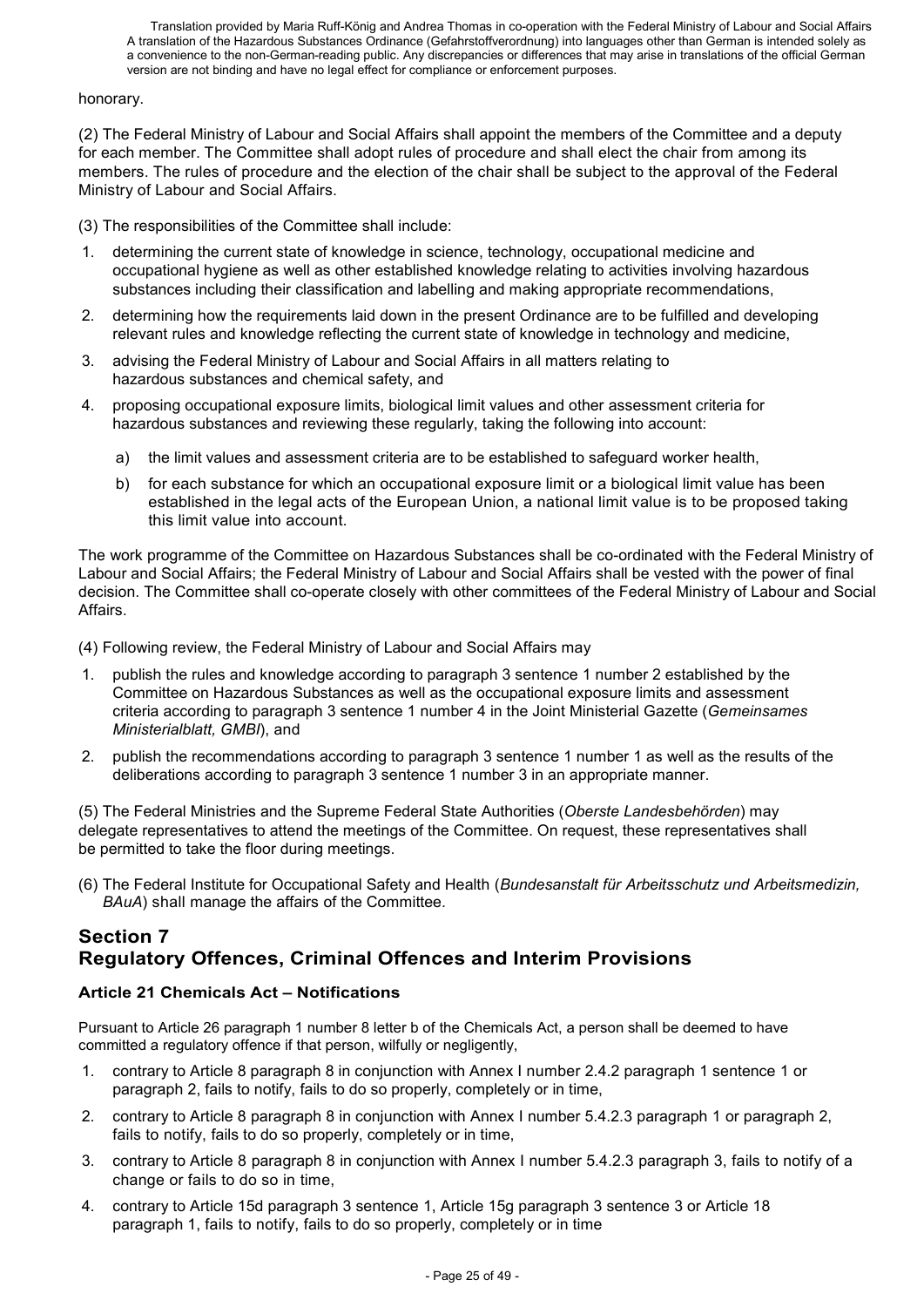5. contrary to Article 18 paragraph 2, fails to inform, fails to do so properly, completely or in time.

# **Article 22 Chemicals Act – Activities**

(1) Pursuant to Article 26 paragraph 1 number 8 letter b of the Chemicals Act, a person shall be deemed to have committed a regulatory offence if that person, wilfully or negligently,

- 1. contrary to Article 6 paragraph 8 sentence 1, fails to document a risk assessment, fails to do so properly, completely or in time,
- 2. contrary to Article 6 paragraph 12 sentence 1, fails to maintain an inventory of hazardous substances, fails to do so properly or completely,
- 3. contrary to Article 7 paragraph 1, approves the commencement of an activity,
- 4. contrary to Article 7 paragraph 5 sentence 2, approves the use of burdensome personal protective equipment as a long-term measure,
- 5. contrary to Article 7 paragraph 7 sentence 1, fails to inspect or inspect in time the functioning and effectiveness of technical safety measures,
- 6. contrary to Article 8 paragraph 2 sentence 3, allows the performance of an activity,
- 7. contrary to Article 8 paragraph 3 sentence 2, fails to establish an area or establish it in time,
- 8. contrary to Article 8 paragraph 5 sentence 3, keeps or stores hazardous substances,
- 9. contrary to Article 8 paragraph 8 in conjunction with Annex I number 2.4.2 paragraph 3 sentence 2, fails to ensure that a qualified person with the authority to issue directives is on site,
- 10. contrary to Article 8 paragraph 8 in conjunction with Annex I number 2.4.4 sentence 1, fails to establish a work plan or fails to do so in time,
- 11. contrary to Article 8 paragraph 8 in conjunction with Annex I number 5.4.2.1 paragraph 2, stores or transports substances or mixtures classified in Group A,
- 12. contrary to Article 8 paragraph 8 in conjunction with Annex I number 5.4.2.1 paragraph 3, stores flammable materials,
- 13. contrary to Article 8 paragraph 8 in conjunction with Annex I number 5.4.2.2 paragraph 3, fails to divide substances or mixtures into smaller quantities or fails to do so in time,
- 14. contrary to Article 8 paragraph 8 in conjunction with Annex I number 5.4.2.3 paragraph 5, stores substances or mixtures,
- 15. contrary to Article 9 paragraph 3 sentence 2 or Article 9 paragraph 4, fails to make personal protective equipment available or fails to do so in time,
- 15a. contrary to Article 9 paragraph 5, fails to ensure that separate storage areas are available,
- 16. contrary to Article 10 paragraph 4 sentence 2, fails to make protective clothing or respiratory protective equipment available,
- 17. contrary to Article 10 paragraph 5 sentence 1, returns exhaust air to a work area,
- 18. contrary to Article 11 paragraph 1 sentence 3 in conjunction with Annex I number 1.3 paragraph 2 sentence 1, fails to prohibit smoking or the use of naked flames or naked lights,
- 19. contrary to Article 11 paragraph 1 sentence 3 in conjunction with Annex I number 1.5 paragraph 4 or number 1.6 paragraph 5, fails to designate or properly designate an area as specified therein,
- 19a. contrary to Article 11 paragraph 4 sentence 2 in conjunction with Annex III number 2.3 paragraph 1 sentence 1, allows the performance of an activity involving organic peroxides,
- 19b. contrary to Article 11 paragraph 4 sentence 2 in conjunction with Annex III number 2.6 sentence 2 letter a, fails to ensure that a building or a room as specified therein is built according to safety standards,
- 19c. contrary to Article 11 paragraph 4 sentence 2 in conjunction with Annex III number 2.7, fails to designate an area as specified therein or fails to designate it in time,
- 20. contrary to Article 13 paragraph 2 sentence 1, fails to take a measure as specified therein or fails to do so in time,
- 21. contrary to Article 13 paragraph 3 sentence 1, fails to equip a worker or fails to do so in time,
- 22. contrary to Article 13 paragraph 4, fails to ensure the availability of warning or other communications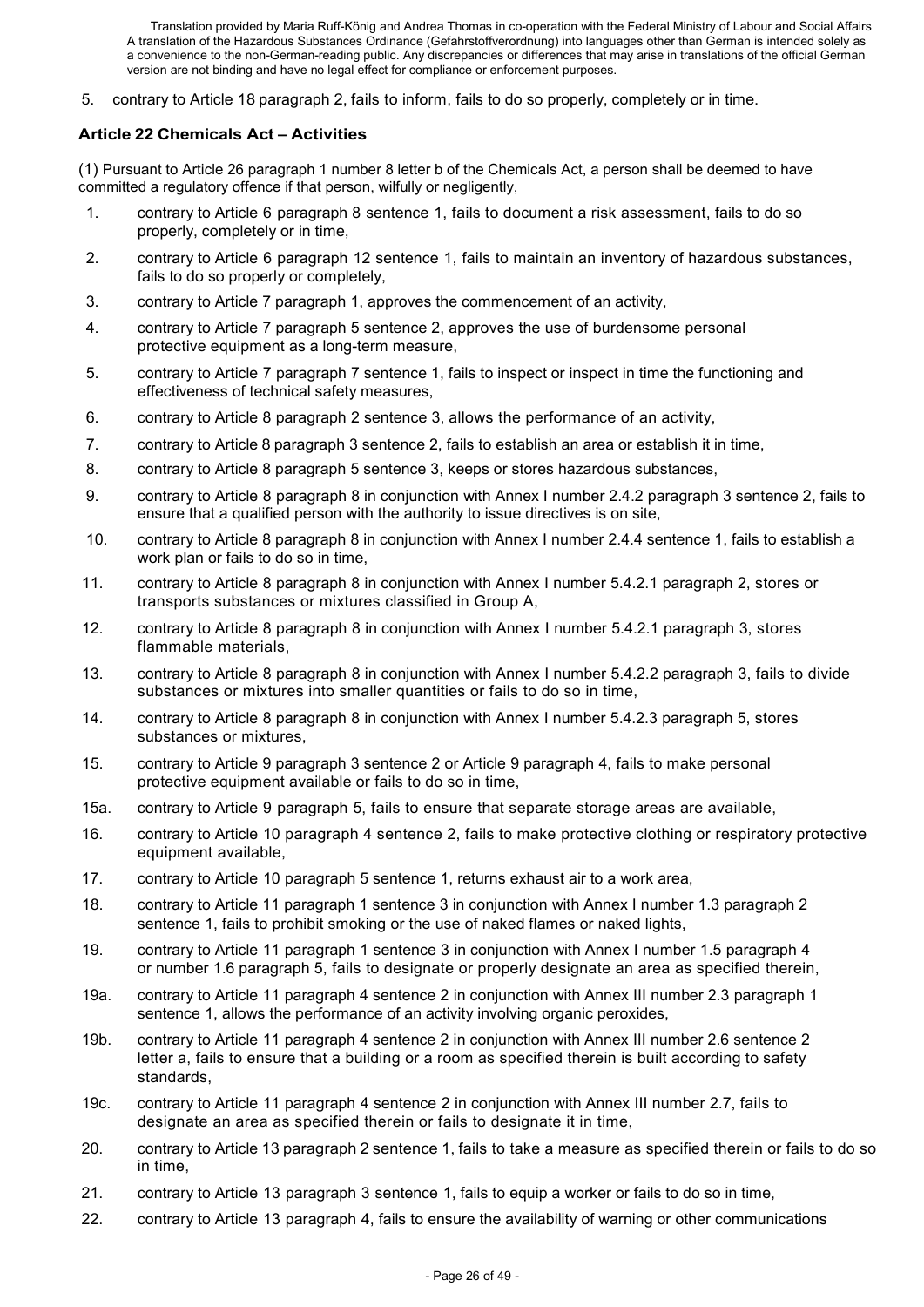systems,

- 23. contrary to Article 13 paragraph 5 sentence 1, fails to ensure the availability of information about emergency measures,
- 24. contrary to Article 14 paragraph 1 sentence 1, fails to ensure that a written copy of the safe operating procedures is made available to workers in the prescribed manner,
- 25. contrary to Article 14 paragraph 2 sentence 1, fails to ensure that workers are given verbal instructions about the hazards that occur and the relevant protective measures,
- 26. contrary to Article 14 paragraph 3 number 2, fails to ensure that workers and their representatives are instructed and informed, or fails to do so in time,
- 27. contrary to Article 14 paragraph 3 number 3, fails to ensure that an updated inventory is maintained,
- 28. contrary to Article 14 paragraph 3 number 4, fails to ensure that an updated inventory is archived for 40 years after the end of exposure,
- 29. contrary to Article 15c paragraph 3 sentence 1, uses a biocidal product,
- 30. contrary to Article 15d paragraph 4 sentence 2 number 2 letter a, fails to ensure that fumigation is carried out by a person as specified therein,
- 31. contrary to Article 15d paragraph 4 sentence 2 number 2 letter c, fails to ensure that, in addition to the holder of a certificate of competence, another qualified person is present, or
- 32. contrary to Article 15d paragraph 5 number 1, fails to secure a hazard area or to secure it in time or allows entry to a hazard area.

(2) A person who, by an action referred to in paragraph 1, endangers the life or health of another person or puts at risk objects of high value belonging to others, shall be liable to legal prosecution according to Article 27 paragraphs 2 to 4 of the Chemicals Act.

# **Article 23 (repealed)**

# **Article 24 Chemicals Act – Manufacturing and use restrictions**

(1) Pursuant to Article 26 paragraph 1 number 7 letter a of the Chemicals Act, a person shall be deemed to have committed a regulatory offence if that person, wilfully or negligently,

- 1. contrary to Article 15a paragraph 2 sentence 1, uses a biocidal product improperly in the cases set forth in Article 15a paragraph 2 sentence 2 numbers 2 or 3, or
- 2. contrary to Article 16 paragraph 2 in conjunction with Annex II number 6 paragraph 1, uses a substance listed therein.

(2) Pursuant to Article 27 paragraph 1 number 1, paragraphs 2 to 4 of the Chemicals Act, a person shall be prosecuted if that person, wilfully or negligently,

- 1. contrary to Article 8 paragraph 8 in conjunction with Annex I number 2.4.2 paragraph 3 sentence 1 or paragraph 4 sentence 1, carries out demolition, renovation or maintenance work,
- 2. contrary to Article 16 paragraph 2 in conjunction with Annex II number 1 paragraph 1 sentence 1 as well as in conjunction with sentence 3, carries out work,
- 3. contrary to Article 16 paragraph 2 in conjunction with Annex II number 1 paragraph 1 sentence 4, carries out covering, superstructure, mounting, cleaning or coating work,
- 4. contrary to Article 16 paragraph 2 in conjunction with Annex II number 1 paragraph 1 sentence 5, reuses objects or materials that contain asbestos for other purposes,
- 5. contrary to Article 16 paragraph 2 in conjunction with Annex II number 2 paragraph 1, manufactures the substances or mixtures listed therein,
- 6. contrary to Article 16 paragraph 2 in conjunction with Annex II number 3 paragraph 1, uses the articles listed therein,
- 7. contrary to Article 16 paragraph 2 in conjunction with Annex II number 4 paragraph 1, paragraph 3 sentence 1 or paragraph 4, uses the metalworking fluids or corrosion inhibitors listed therein, or
- 8. contrary to Article 16 paragraph 2 in conjunction with Annex II number 5 paragraph 1, manufactures or uses the substances, mixtures or articles listed therein.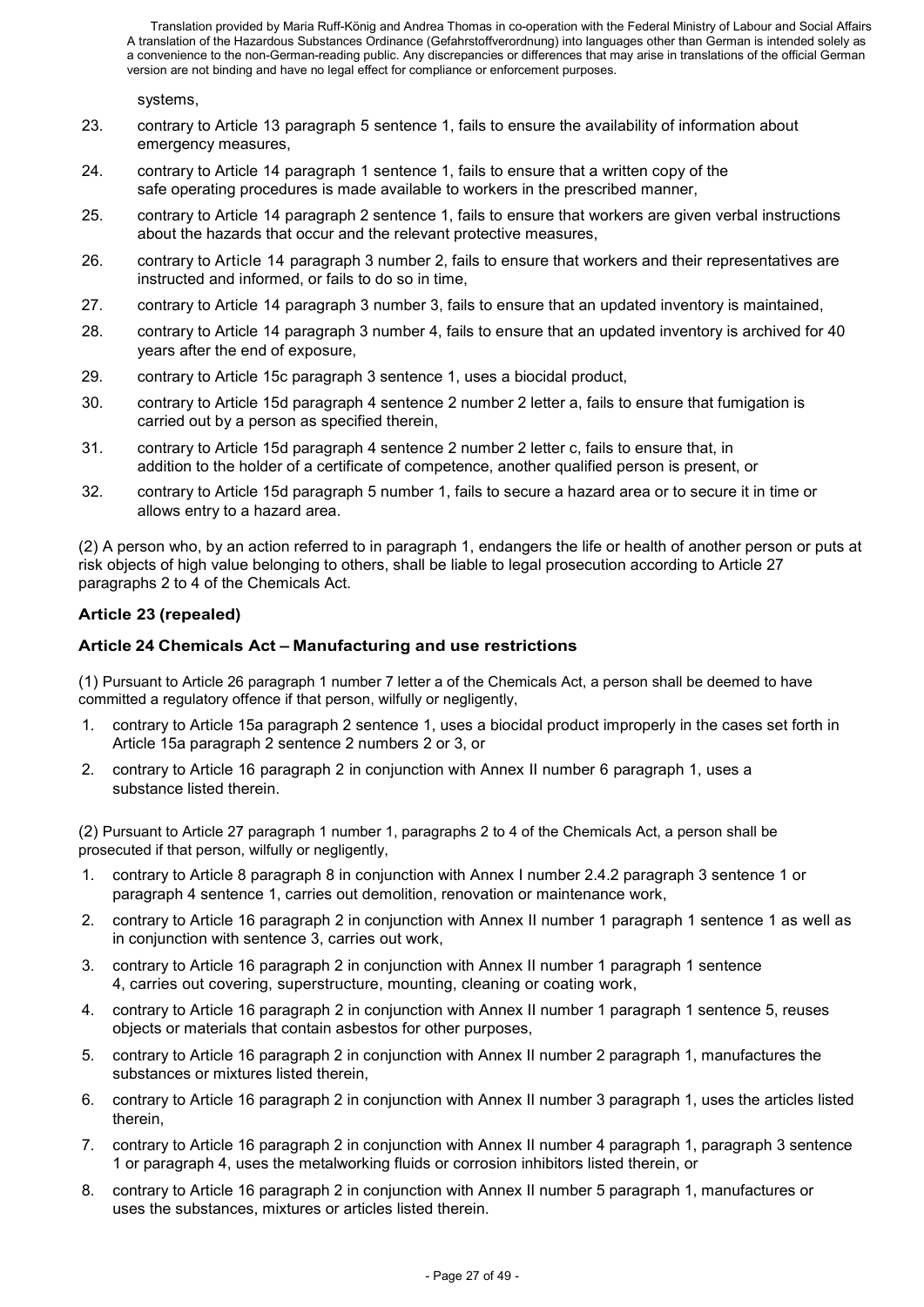# **Article 25 Interim provisions**

(1) For the use of biocidal products that are subject to the interim provisions of Article 28 paragraph 8 of the Chemicals Act, the provisions below shall not apply insofar as compliance would require authorisation according to Regulation (EU) No 528/2012:

- 1. Article 15a paragraph 2 sentence 2 number 4,
- 2. Article 15b paragraph 1 number 2 letter a and paragraph 3,
- 3. Article 15c paragraph 1 number 2.

For these biocidal products, the relevant rules and knowledge published according to Article 20 paragraph 4 are to be taken into account until an authorisation is granted.

(2) For the use of biocidal products according to Article 15c paragraph 1, the use of which was not subject to qualification requirements until 30 September 2021, evidence of qualification is to be submitted by 28 July 2025 at the latest.

# **Annex I (to Article 8 paragraph 8, Article 11 paragraph 3, Article 15b paragraph 3, Article 15c paragraphs 2 and 3, Article 15d paragraphs 1, 3, 4, 6 and 7, Article 15f paragraph 2, Article 15g paragraph 2) Special Provisions for Specific Hazardous Substances and Activities**

(Source: Federal Law Gazette I 2010, 1660 - 1673; see footnote for individual changes)

#### **Table of contents**

- Number 1 Fire and explosion hazards
- Number 2 Particulate hazardous substances
- Number 3 (repealed)
- Number 4 Biocidal products and fumigation activities with biocidal products or plant protection products
- Number 5 Ammonium nitrate

# **Number 1 Fire and explosion hazards**

#### **1.1 Scope**

Number 1 applies to the measures laid down in Article 11 for activities involving hazardous substances that may cause fire and explosion hazards.

#### **1.2 Basic requirements for protection against fire and explosion hazards**

(1) On the basis of the findings of the risk assessment according to Article 6, the employer is to implement the organisational and technical safety measures according to the current state of knowledge in technology that are required to protect the safety and health of workers or other persons against the risks of explosion and fire.

(2) The quantities of hazardous substances are to be limited with respect to fire load, fire propagation and explosion hazards to ensure that the risk of fire and explosions is reduced to the minimum possible.

(3) Appropriate measures are to be taken to protect against the unintentional release of hazardous substances that may lead to fire or explosion hazards. In particular, it must be ensured that

- 1. hazardous substances in work equipment and installations are kept safely contained and conditions such as hazardous temperatures, positive and negative pressures, overfilling, corrosion and other hazardous conditions do not arise,
- 2. it is possible to stop the flow of hazardous substances by shutting down the feed at a location that is accessible quickly and without obstruction,
- 3. incompatible hazardous substances do not come into contact with one another.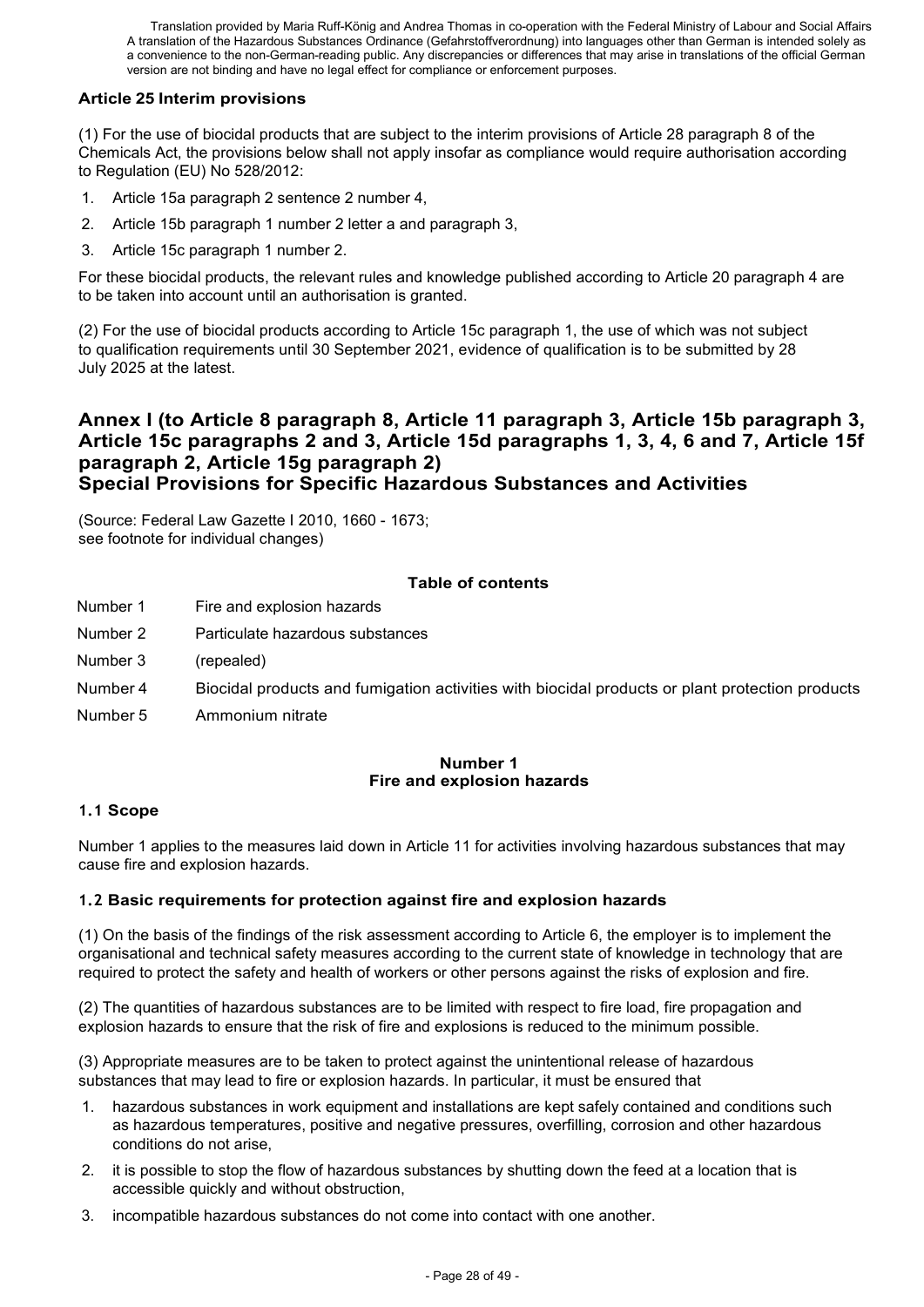Where the risk assessment shows it is necessary, it must be possible to automatically limit or interrupt the flow of hazardous substances.

(4) Any hazardous substances that are released and may cause a fire or explosion hazard are to be safely captured at the point of exit or formation if this is possible given the current state of knowledge in technology. Liquid hazardous substances that have escaped shall be collected. Pools of liquid and dust deposits must be removed safely.

### **1.3 Protective measures in work areas that pose fire and explosion hazards**

(1) Work areas that pose fire and explosion hazards must

- 1. have an adequate number of evacuation and rescue routes and exits to ensure that, in the event of a hazardous situation, the workers are able to evacuate the work areas quickly, safely and without obstruction and it is possible to rescue persons who have sustained injuries at any time,
- 2. be designed and arranged to prevent the spread of fires and explosions as well as to keep the effects of fires and explosions from affecting adjacent areas,
- 3. be equipped with a sufficient number of fire extinguishing devices; the fire extinguishing devices must be labelled, easily accessible and easy to use if they are not automatic,
- 4. have fire attack routes that are laid out and designated to ensure that they can be reached with extinguishing and work equipment quickly and without obstruction.

(2) In work areas that pose a fire or explosion hazard, smoking and the use of naked flames and naked lights must be prohibited. Unauthorised persons are to be prohibited from entering areas that pose a fire or explosion hazard. Clearly recognisable and permanent notices of these prohibitions must be posted.

(3) Suitable measures are to be taken to ensure that, in the event of a hazardous situation, persons are warned in time and in an appropriate, clearly noticeable and unmistakeable manner.

(4) Where the risk assessment shows it is necessary,

- 1. it must be possible to maintain equipment and protective systems in a safe state of operation independently of the rest of the installation in the event of power failure,
- 2. manual override must be possible to shut down the equipment and protective systems incorporated within automatic processes that deviate from the intended operating condition provided that this does not compromise safety, and
- 3. on operation of the emergency shutdown, accumulated energy must be dissipated as quickly and as safely as possible or isolated.

# **1.4 Organisational measures**

(1) The employer shall assign activities involving hazardous substances that may lead to fire or explosion hazards only to workers who are reliable, familiar with these activities, the hazards arising during these activities and the requisite safety measures and who have received relevant instructions.

(2) If highly hazardous activities and activities that may interact with other activities to cause hazards are being carried out in work areas with hazardous substances that may lead to fire or explosion hazards, a system of permits to work must be applied with written instructions issued by the employer. Permits to work must be issued by a person with responsibility for this function prior to the commencement of the activities.

(3) If workers have been assigned to work areas in which activities involving hazardous substances that may give rise to fire or explosion hazards are performed, and if these workers should be at higher risk while carrying out their work, persons who are reliable and familiar with the activities, the hazards arising during these activities and the requisite safety measures are to be placed in charge of supervision. The person in charge of supervision is to ensure in particular that

- 1. the activities only commence after the measures set forth in the risk assessment according to Article 6 have been implemented and their effectiveness has been verified and
- 2. a quick evacuation of the work area is possible at all times.

# **1.5 Safety measures for storage**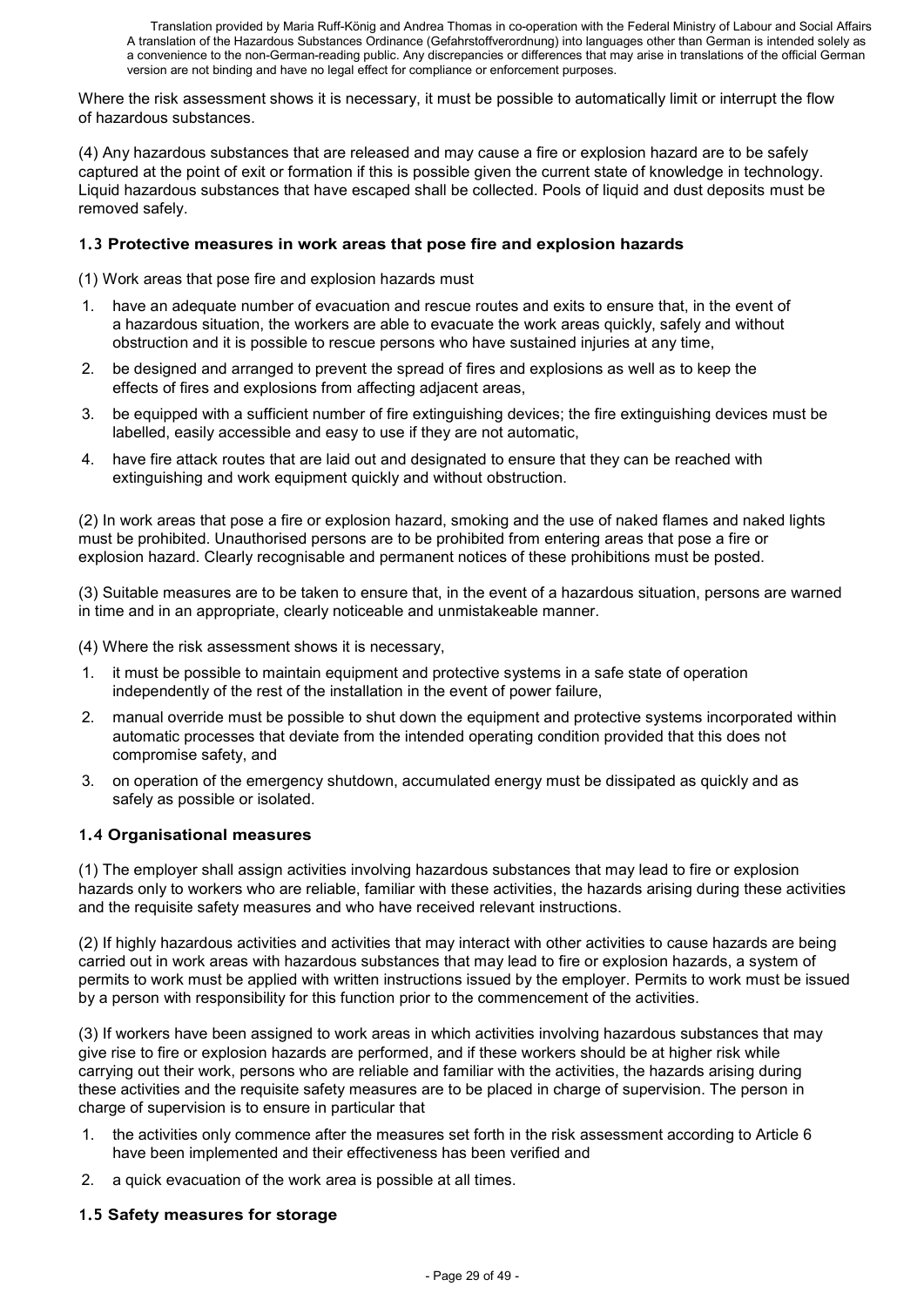(1) Hazardous substances shall be stored only at locations and in facilities appropriate for this purpose. They may not be stored in places or stored in the vicinity of places where this may pose a risk to workers or other persons.

(2) Hazardous substances shall be stored in work rooms only if storage is compatible with worker safety and if special installations are used that reflect the current state of knowledge in technology.

(3) Hazardous substances must not be stored together in the same place if this increases the risk of fires or explosions, particularly through the formation of hazardous mixtures, or if the stored hazardous substances could react with one another to cause a hazard. Moreover, hazardous substances must not be stored together in the same place if, in the event of a fire or an explosion, this increases the risk to workers or other persons.

(4) Areas in which flammable hazardous substances are stored in such quantities as to present an increased fire hazard shall be designated with the warning sign "Warning of flammable material or high temperature" according to Annex II number 3.2 of the Council Directive 92/58/EEC of 24 June 1992 on the minimum requirements for the provision of safety and/or health signs at work (ninth individual Directive within the meaning of Article 16 paragraph 1 of Directive 89/391/EEC) (OJ L 245 of 26 August 1992, p. 23).

(5) Where the risk assessment shows it is necessary, separation and safety distances from sites used for the storage of hazardous substances must be maintained. The separation distance is the minimum distance required between a storage area and persons requiring protection, the safety distance is the minimum distance required to protect the storage area from adverse external effects.

#### **1.6 Minimum requirements for explosion protection when carrying out activities in areas containing hazardous explosive mixtures**

(1) Protective measures according to Article 11 paragraph 2 number 1 must be chosen taking in particular measures according to the following order of priority into account:

- 1. the use of substances and mixtures that cannot form explosive mixtures insofar as this is possible according to the current state of knowledge in technology,
- 2. if this is not possible, the formation of hazardous explosive mixtures is to be prevented or limited insofar as this is possible according to the current state of knowledge in technology,
- 3. hazardous explosive mixtures are to be disposed of safely according to the current state of knowledge in technology.

Where the risk assessment shows it is necessary, the measures implemented to prevent the formation of hazardous explosive mixtures are to be monitored by appropriate technical equipment.

(2) If it is not possible to reliably prevent the formation of hazardous explosive mixtures after implementing the measures according to paragraph 1, the employer must evaluate

- 1. the likelihood that hazardous explosive mixtures will occur and their persistence,
- 2. the likelihood that ignition sources, including electrostatic discharges, will be present and become active and effective,
- 3. the scale of the anticipated effects of the explosion.

If explosive mixtures contain several types of flammable gases, vapours, mists or dusts at the same time, the protective measures must be appropriate to the greatest potential risk.

(3) If the occurrence of hazardous explosive mixtures cannot be prevented with certainty, protective measures must be taken to avoid ignition. For the selection of measures and work equipment, the employer may divide potentially explosive areas into zones according to number 1.7 and make the relevant classifications according to number 1.8.

(4) If an explosion cannot be prevented with certainty, structural explosion protection measures must be taken to limit the spread of the explosion and to mitigate the detrimental effects of the explosion on workers to the greatest possible extent.

(5) Work areas in which a hazardous explosive atmosphere may occur must be designated at all entry points with warning signs according to Annex III of Directive 1999/92/EC of the European Parliament and of the Council of 16 December 1999 on minimum requirements for improving the safety and health protection of workers potentially at risk from explosive atmospheres (fifteenth individual Directive within the meaning of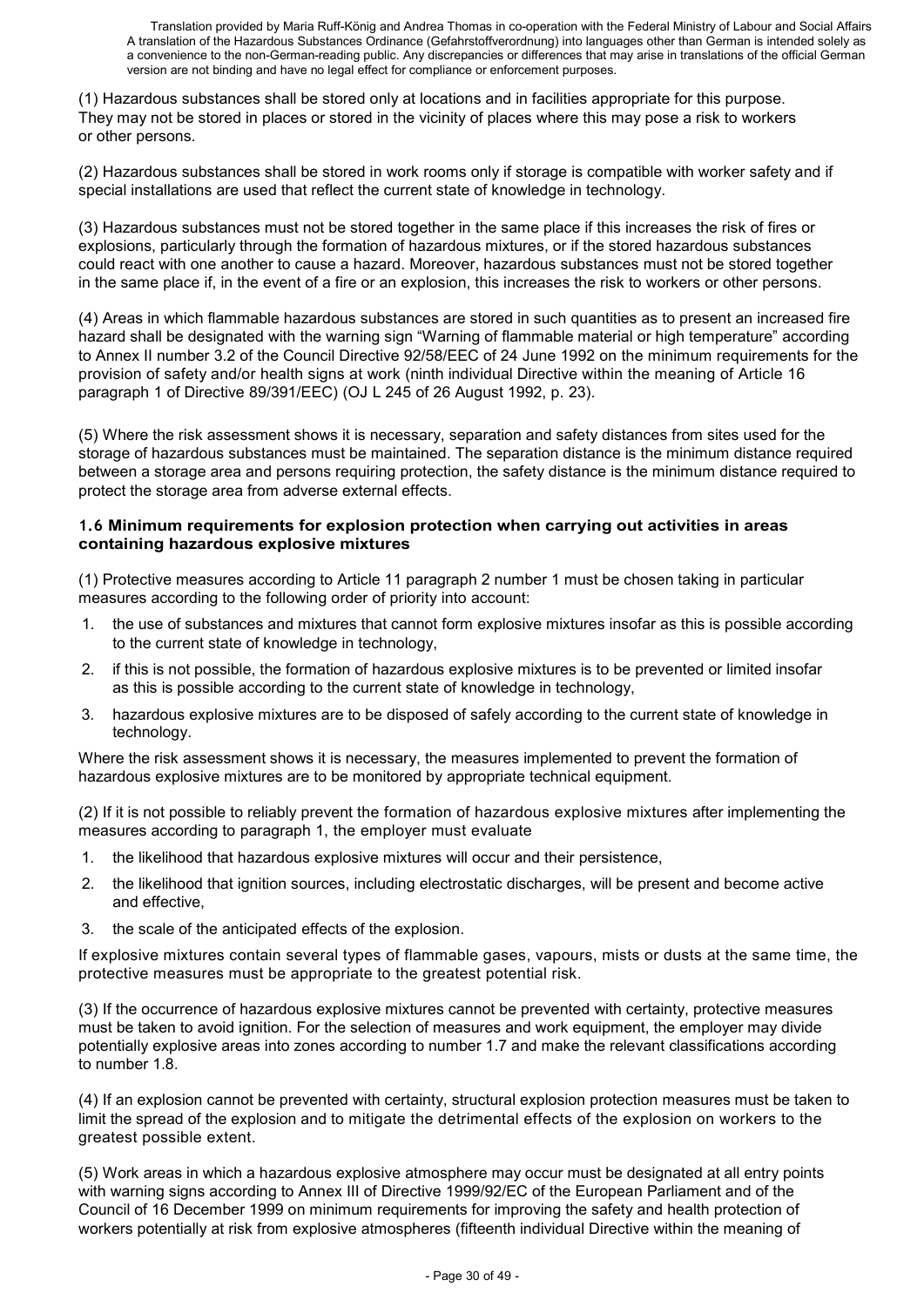Article16 paragraph 1 of Directive 89/391/EEC) (OJ L 23 of 28 January 2000, p. 57, L 134 of 7 June 2000, p. 36), amended by Directive 2007/30/EC (OJ L 165 of 27 June 2007, p. 21).

### **1.7 Zoning of potentially explosive areas**

### **Zone 0**

is an area in which an explosive atmosphere consisting of a mixture with air of flammable substances in the form of gas, vapour or mist is present continuously or for long periods or frequently.

### **Zone 1**

is an area in which an explosive atmosphere consisting of a mixture with air of flammable substances in the form of gas, vapour or mist is likely to occur in normal operation occasionally.

# **Zone 2**

is an area in which an explosive atmosphere consisting of a mixture with air of flammable substances in the form of gas, vapour or mist is not likely to occur in normal operation but, if it does occur, will persist for a short period only.

#### **Zone 20**

is an area in which an explosive atmosphere in the form of a cloud of combustible dust in air is present continuously, or for long periods or frequently.

#### **Zone 21**

is an area in which an explosive atmosphere in the form of a cloud of combustible dust in air is likely to occur in normal operation occasionally.

# **Zone 22**

is an area in which an explosive atmosphere in the form of a cloud of combustible dust in air is not likely to occur in normal operation but, if it does occur, will persist for a short period only.

Normal operation means the situation when installations are used within their design parameters. In case of doubt, the more restrictive zone shall be chosen. Layers, deposits and heaps of combustible dust must be considered as any other source that can form an explosive atmosphere. The classification into zones must be documented as part of the risk assessment (Explosion Protection Document).

#### **1.8 Minimum requirements for installations in potentially explosive areas and for installations in non-explosive areas that are relevant for explosion protection in potentially explosive areas**

(1) Means of work including plants, equipment, protective systems and any associated connecting devices must only be brought into service if the documentation for the risk assessment indicates that they may be safely used in potentially explosive areas. This applies also to work equipment and associated connecting devices that are not regarded as equipment and protective systems within the meaning of Directive 2014/34/EU of the European Parliament and of the Council of 26 February 2014 on the harmonisation of the laws of the Member States relating to equipment and protective systems intended for use in potentially explosive atmospheres (OJ L 96 of 29 March 2014, p. 309) if their incorporation into an installation can in itself give rise to an ignition hazard. Necessary measures must be taken to prevent confusion between connecting devices.

(2) Unless stated otherwise in the risk assessment, equipment and protective systems for all places in which explosive atmospheres may occur must be selected on the basis of the categories set out in Directive 2014/34/EU.

(3) In particular, the following categories of equipment must be used in potentially explosive areas that have been divided into zones:

- in zone 0 or zone 20: category 1 equipment,
- in zone 1 or zone 21: category 1 or category 2 equipment,
- in zone 2 or zone 22: category 1, category 2 or category 3 equipment.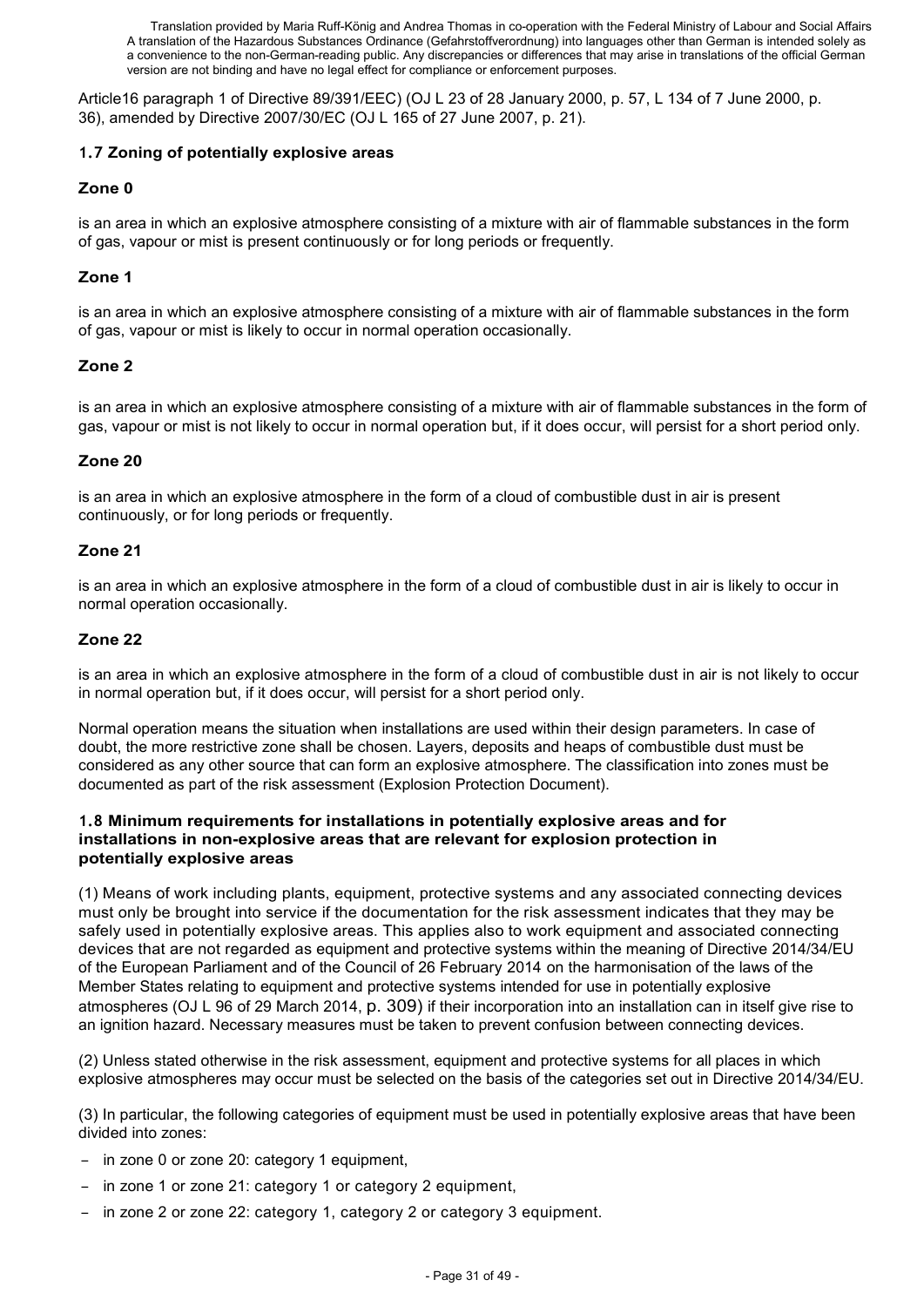(4) For potentially explosive areas that have not been divided into zones according to number 1.7, measures must be determined and implemented on the basis of the risk assessment. This applies in particular to

- activities being carried out in a limited area and for a limited period of time that are expected to give rise to a hazardous explosive atmosphere only for the duration of the activity,
- 2. start-up and shutdown processes in facilities that are required only very rarely or in the exceptional case, and
- 3. assembly or maintenance work.

#### **Number 2 Particulate Hazardous Substances**

#### **2.1 Scope**

Number 2 applies to activities involving exposure to all respirable and inhalable dusts. Number 2.4 additionally applies to activities in which asbestos dust or dust from materials containing asbestos is released or may be released. Derogations from numbers 2.4.2 to 2.4.5 are possible in the case of activities that lead to only low levels of exposure.

#### **2.2 Definitions**

(1) Dusts, including fumes, means a disperse distribution of solids in air, brought about in particular by mechanical, thermal or chemical processes or stirred up.

(2) "Inhalable" means the fraction of dusts in the breathing zone of workers that can be taken up by the respiratory tract. "Respirable" means the fraction of inhalable dusts that are able to reach the alveoli and bronchioles.

- (3) Asbestos within the meaning of number 2 and Annex II number 1 means the following fibrous silicates:
- 1. actinolite, CAS number\*) 77536-66-4,
- 2. amosite, CAS number 12172-73-5,
- 3. anthophyllite, CAS number 77536-67-5,
- 4. chrysotile, CAS number 12001-29-5 and CAS number 132207-32-0,
- 5. crocidolite, CAS number 12001-28-4,
- 6. tremolite, CAS number 77536-68-6.

#### **2.3 Additional protective measures for activities involving exposure to inhalable dusts**

(1) The risk assessment according to Article 6 that is carried out for activities involving substances, mixtures and articles that may release dusts must consider their dustiness.

(2) For activities involving exposure to inhalable dusts for which a substance-related occupational exposure limit has not been determined, the protective measures set forth in the risk assessment according to Article 6 must be established to ensure compliance at a minimum with the occupational exposure limit values for the inhalable dust fraction and for the respirable dust fraction.

(3) Machines and equipment must be selected and operated to keep dust emissions to an absolute minimum. Installations, machines and equipment emitting dust are to be equipped with effective dust collection systems to the extent possible according to the current state of knowledge in technology and if other measures have not been taken to prevent the emission of dust.

(4) For activities involving exposure to dust, the dust must be prevented from spreading to unaffected work areas to the extent possible according to the current state of knowledge in technology.

(5) Dusts must be captured as completely as possible at the points of emission or creation and disposed of safely. The exhausted air must be ducted in such a way that as little dust as possible enters the breathing air of workers. The exhausted air may be returned to the work area only once it has been adequately purified.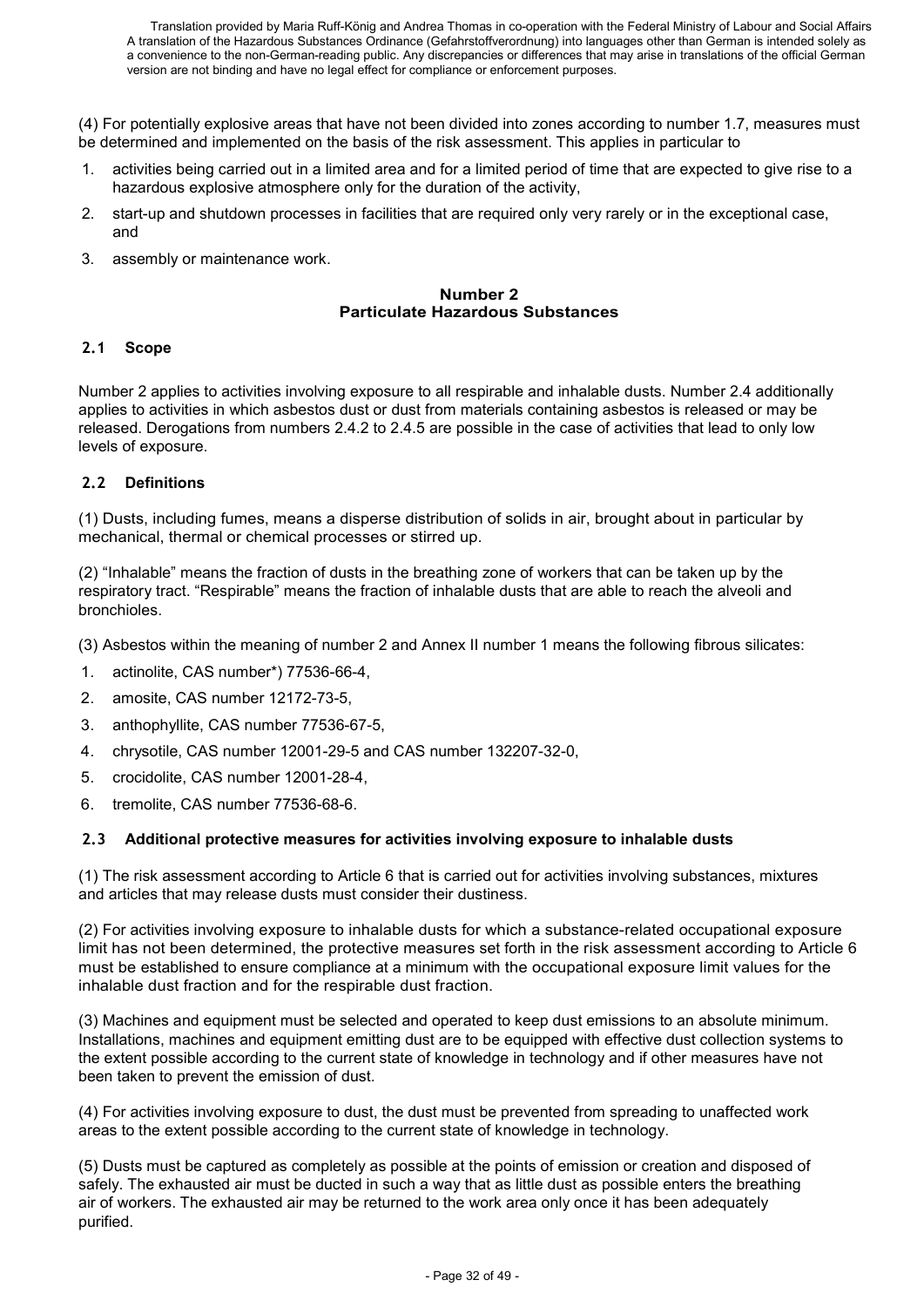(6) The settling of dust deposits must be prevented. If this is not possible, dust deposits must be removed by means of wet or dry methods according to the current state of knowledge in technology or by means of suction processes using suitable vacuum cleaners or dedusting devices. Cleaning of the work area by dry sweeping without dust-binding measures or the use of compressed air to blow dust deposits away are generally not permissible.

(7) Equipment for the separation, collection and precipitation of dusts must comply with the current state of knowledge in technology. During commissioning, the equipment must be evaluated for adequate effectiveness. The equipment must be inspected for operational capability, serviced and, if necessary, overhauled at least once a year. The results of the inspections according to sentences 2 and 3 are to be recorded and archived.

(8) For activities involving the generation of large quantities of dust, appropriate organisational measures must be taken to shorten the duration of exposure to the greatest extent possible. Where the risk assessment according to Article 6 shows that the occupational exposure limits referred to in paragraph 2 cannot be complied with, the employer must make available appropriate personal protective equipment, particularly respiratory protective equipment. This must be worn by the workers. Separate storage facilities for work clothing and street clothing as well as washrooms must be made available to workers.

# **2.4 Additional provisions for protection against risks from asbestos**

#### **2.4.1 Identification and evaluation of risks from asbestos**

As part of the risk assessment according to Article 6, the employer must ascertain whether workers are or may potentially be exposed to asbestos dust or dust from materials containing asbestos while performing work activities. This applies in particular to demolition, renovation and maintenance work involving articles or materials containing asbestos. The employer must in particular determine whether the asbestos is held together by weak bonds.

# **2.4.2 Notification of the authority**

(1) Notification of activities according to number 2.1 sentence 2 must be submitted to the competent authority. The employer must grant workers and their representatives access to the notification.

(2) The notification must be filed by the employer at the latest seven days prior to the commencement of the activity and must contain at least the following information:

- 1. the location of the worksite,
- 2. the types and quantities of asbestos used or handled,
- 3. the activities and processes involved,
- 4. the number of workers involved,
- 5. the starting date and duration of the work,
- 6. the measures taken to limit the release of asbestos and to limit the exposure of workers to asbestos.

(3) Demolition, renovation and maintenance work involving asbestos shall be performed only by specialist companies with specially trained personnel and the appropriate technical safety equipment for these activities. At least one qualified person with the authority to issue directives must be on site during these activities. Professional qualification shall be demonstrated by the completion of a course of qualification officially recognised by the competent authority. Certificates of qualification are valid for a period of six years. By way of derogation from sentence 4, certificates of qualification that were acquired prior to 1 July 2010 shall remain valid until 30 June 2016. If an officially recognised further training course is completed while the certificate of qualification is still valid, the period of validity shall be extended by six years from the date of issue of the certificate for the further training course.

(4) Demolition and renovation work involving weakly bonded asbestos must be carried out by specialist companies that have been authorised to perform such activities by the competent authority. The authorisation is to be issued following the submission of a written or electronic application by the employer demonstrating that the personnel and technical safety equipment required for these activities are available in the requisite scope and quantity.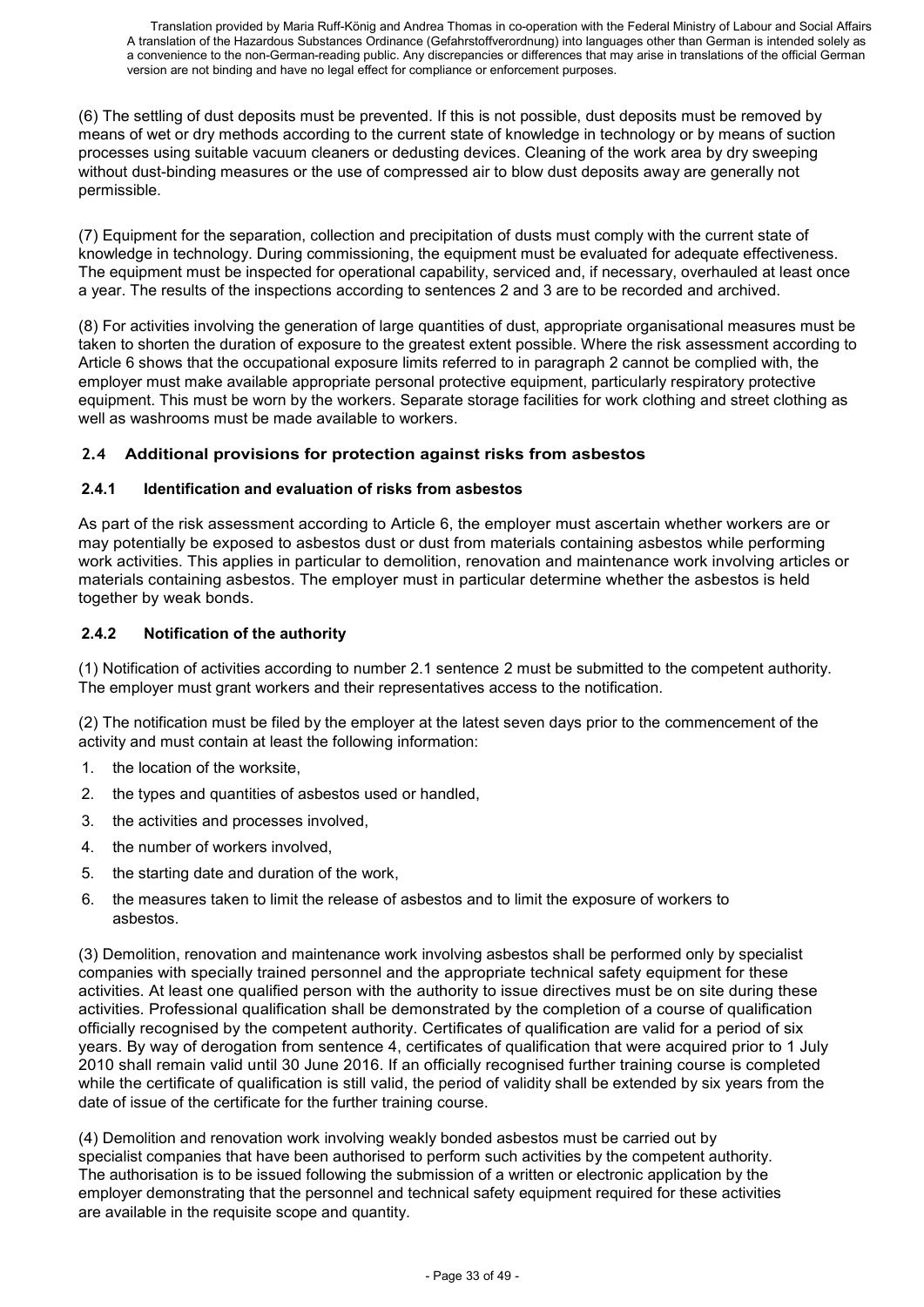#### **2.4.3 Additional protective measures for activities involving exposure to asbestos**

(1) The spread of asbestos dust must be prevented by setting up dust-tight barriers between work areas or by implementing appropriate protective measures that provide an equivalent standard of safety.

(2) An air-conditioning system of adequate dimensions must be installed to ensure that the work area is ventilated and an adequate level of negative pressure is maintained.

(3) The work area must be equipped with an airlock with shower facilities and a materials lock.

(4) Appropriate respiratory protective equipment, protective clothing and, if necessary, other personal protective equipment must be made available to workers. The employer must ensure that workers make use of the personal protective equipment.

(5) Contaminated personal protective equipment and work clothing must be either cleaned or disposed of. The equipment and clothing may be cleaned at suitable off-site facilities. The cleaning is to be performed in such a way that workers are not exposed to asbestos dust. The materials to be cleaned must be stored and transported in closed and labelled containers.

(6) Suitable washrooms with shower facilities must be made available to workers.

(7) Prior to the commencement of demolition processes, materials containing asbestos shall be removed to the greatest extent possible.

#### **2.4.4 Work plan**

The employer must establish a work plan prior to the commencement of activities involving asbestos, in particular demolition, renovation and maintenance work. The plan must specify the following:

- 1. a description of the work processes and the equipment used to remove and dispose of asbestos and materials containing asbestos,
- 2. information about the personal protective equipment,
- 3. a description of how the absence of asbestos exposure risks in the workplace shall be verified once demolition and renovation work has been completed.

#### **2.4.5 Additional provisions relating to the instruction of workers**

(1) Workers must regularly be instructed in the specific activities relevant to their work. The instruction is to take into account the work plan according to number 2.4.4.

(2) The instruction must in particular include the following topics:

- 1. the properties of asbestos and its effects on health, including the exacerbating effects of smoking,
- 2. the types of articles and materials that may contain asbestos,
- 3. the activities that may lead to exposure to asbestos and the importance of taking measures to minimise exposure,
- 4. the use of safe processes and personal protective equipment according to expert professional practice,
- 5. the measures to be taken in the event of a disruption in operations,
- 6. waste disposal according to expert professional practice,
- 7. occupational preventive medical examinations according to the Ordinance on Occupational Health Care.

# **Number 3 (repealed)**

#### **Number 4 Biocidal Products and Fumigation Activities with Biocidal Products or Plant Protection Products**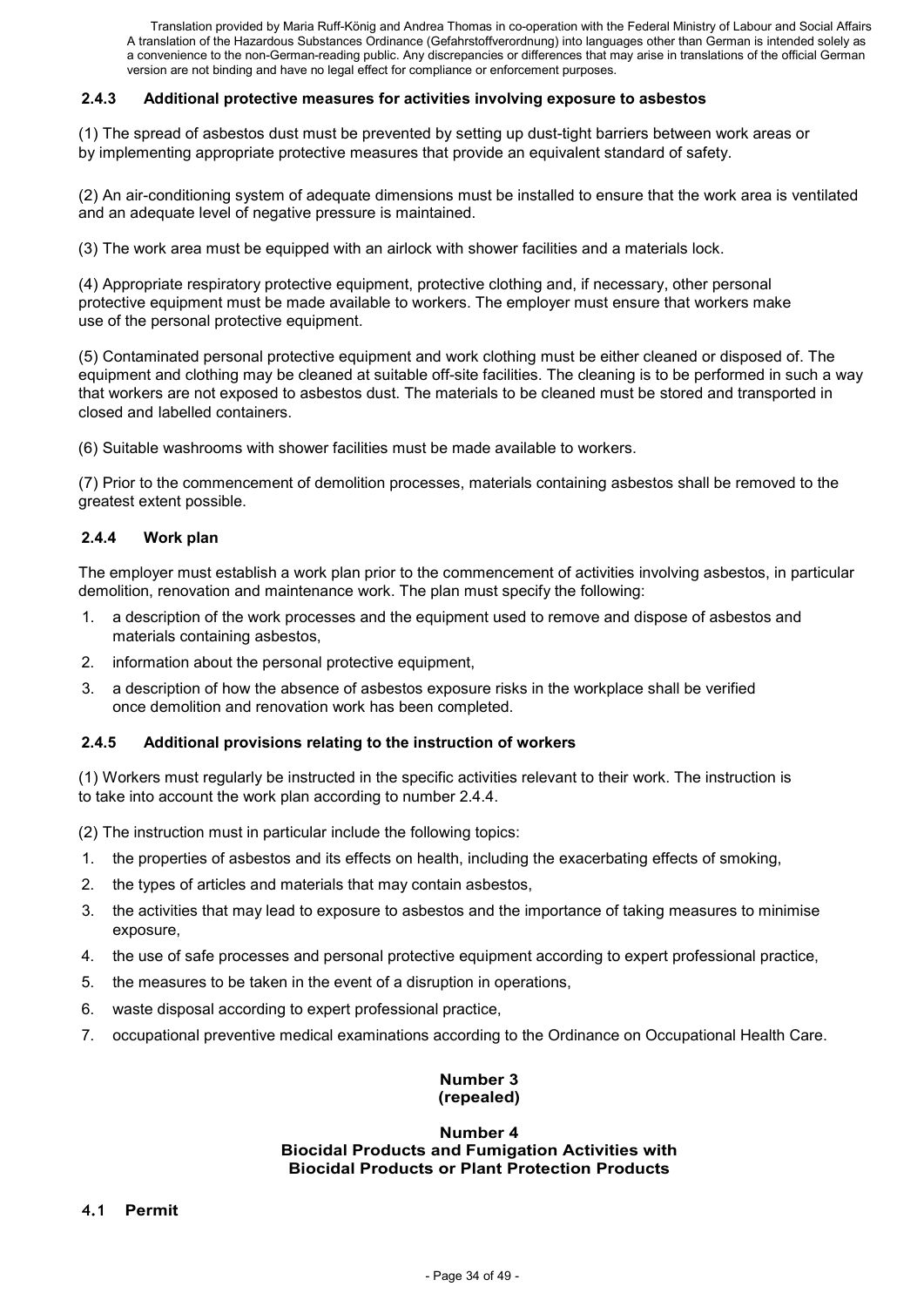(1) A permit according to Article 15d paragraph 1 shall be issued if

- the employer has submitted proof that
	- a) the personnel and technical safety equipment necessary for the activities are on site,
	- b) the relevant occupational safety regulations are observed, and
- 2. there are no concerns regarding the reliability of the employer.

(2) The employer must submit the permit application according to Article 15d paragraph 1 sentence 2 together with the following:

- 1. a description of the areas intended for fumigation,
- 2. the active substances that will be applied,
- 3. proof that the physical facilities and technical safety equipment of the company are adequate and suitable for the planned fumigation,
- 4. information relating to the number of
	- a) workers who will carry out the planned fumigation,
	- b) persons with expert knowledge (*sachkundige Person*),
	- c) holders of certificates of competence (*Befähigungsscheininhaber*), and
- 5. copies of the certificates of expert knowledge (*Sachkundenachweise*) held by the persons with expert knowledge and the certificates of competence (*Befähigungsschein*) held by the holders of certificates of competence.

#### **4.2 Notification (***Anzeige***)**

#### 4.2.1 Notification of company information

The notification submitted by the employer according to Article 15c paragraph 2 must include:

- 1. the name of the applicant,
- 2. the address of the facility, and
- 3. information relating to
	- a) the personnel, physical facilities and technical safety equipment available to the company, and
	- b) the type and intended use of the biocidal products or biocidal active substances.

#### 4.2.2 Notification of the activities

The notification submitted by the employer according to Article 15d paragraph 3

- 1. must include
	- a) the date of the activities including the individual steps of the activities, the anticipated beginning and end of the activities, the dates and times of testing for gas tightness and the date and time of clearance, if required,
	- b) the name, authorisation number or registration number of the biocidal product or the plant protection product and the quantity of the product applied,
	- c) the name of the person in charge (*verantwortliche Person*) and, if applicable, other holders of certificates of competence

and

- 2. must submit
	- a) copies of the certificates of competence, and
	- b) a map of the area or the layout of the object to be fumigated.

#### **4.3 Professional Expertise (***Fachkunde***)**

Professional expertise (*Fachkunde*) as defined in Article 15b paragraph 3 and Article 15f paragraph 2 refers to the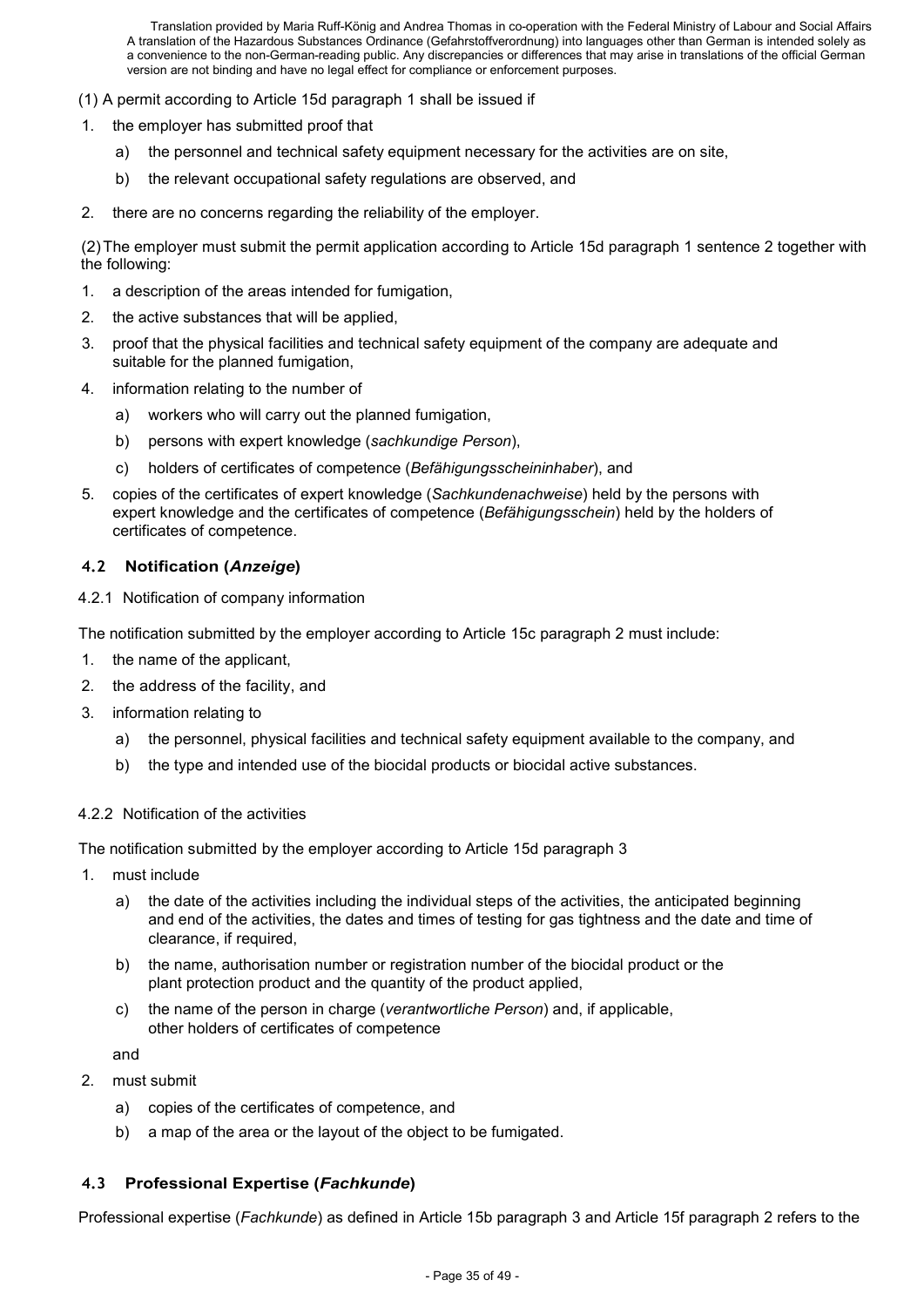professional knowledge and skills required to apply the biocidal products in accordance with their intended purpose and good professional practice. With regard to the contents and scope of the professional expertise, the rules and knowledge published according to Article 20 paragraph 4 are to be taken into consideration.

# **4.4 Expert knowledge (***Sachkunde***)**

(1) Demonstration of the requisite expert knowledge shall require the submission of a certificate proving the successful completion of a course of expert knowledge (*Sachkundelehrgang*). The course of expert knowledge must satisfy the criteria in paragraphs 3 and 4 and be recognised by the competent authority. The competent authority may recognise a different training or further education programme as equivalent to a course of expert knowledge if the requisite practical and theoretical knowledge and skills within the meaning of paragraph 3 have been acquired for the application of the respective biocidal products in accordance with their intended purpose and expert professional practice. If the relevant knowledge and skills have been acquired in compliance with other regulatory provisions, for example with the provisions of plant protection regulations, the requirements of expert knowledge (*Sachkundeanforderungen*) shall be considered fulfilled.

(2) If the biocidal products are intended for use only in specific application areas, expert knowledge that is limited in scope to these specific areas may also be recognised. This shall apply

- 1. for certificates acquired upon completion of training and further training courses included in a publication according to Article 20 paragraph 4, and
- 2. with respect to the relevant areas of pest control, for
	- a) examinations passed in compliance with the Ordinance on Occupational Training for Pest Control Officers (*Verordnung über die Berufsausbildung zum Schädlingsbekämpfer/zur Schädlingsbekämpferin*) of 15 July 2004 (Federal Law Gazette I, p. 1638),
	- b) examinations passed in compliance with the Ordinance on the Certification Examination for the Licensed Qualification of Approved Pest Control Officers (*Verordnung über die Prüfung zum anerkannten Abschluss Geprüfter Schädlingsbekämpfer/Geprüfte Schädlingsbekämpferin*) of 19 March 1984 (Federal Law Gazette I, p. 468), and
	- c) examinations passed in compliance with laws no longer in force in the Federal Republic of Germany or the law of the German Democratic Republic to become a pest control assistant or pest control specialist.

(3) The course of expert knowledge is to impart the practical and theoretical knowledge and skills necessary for the application of the respective biocidal products in accordance with their intended purpose and expert professional practice. Depending on the biocidal product and the type of application, this includes the requisite basic knowledge of toxicology and ecotoxicology, and:

- 1. knowledge of the relevant regulatory provisions and official notifications according to Article 20 paragraph 4,
- 2. knowledge of the effects induced by the relevant biocidal products on human health and the environment,
- 3. knowledge of how to identify and evaluate target areas and target animal species for the use of biocidal products,
- 4. knowledge and skills to use the relevant biocidal products sustainably and with a minimum of risk,
- 5. knowledge of how to prevent an infestation and alternative methods for pest control and the requisite skills,
- 6. knowledge and proficiency in dosing and application,
- 7. knowledge of methods for monitoring performance and effectiveness, and
- 8. knowledge of disposal methods in accordance with good professional practice.

(4) The course includes theoretical and practical examinations covering the most important contents of the course of expert knowledge. The official notifications according to Article 20 paragraph 4 are to be taken into consideration.

(5) Certificates of expert knowledge are valid for a period of six years from the date of issue. The period of validity is extended by six years from the date of issue of the certificate following the completion of an officially recognised further training course.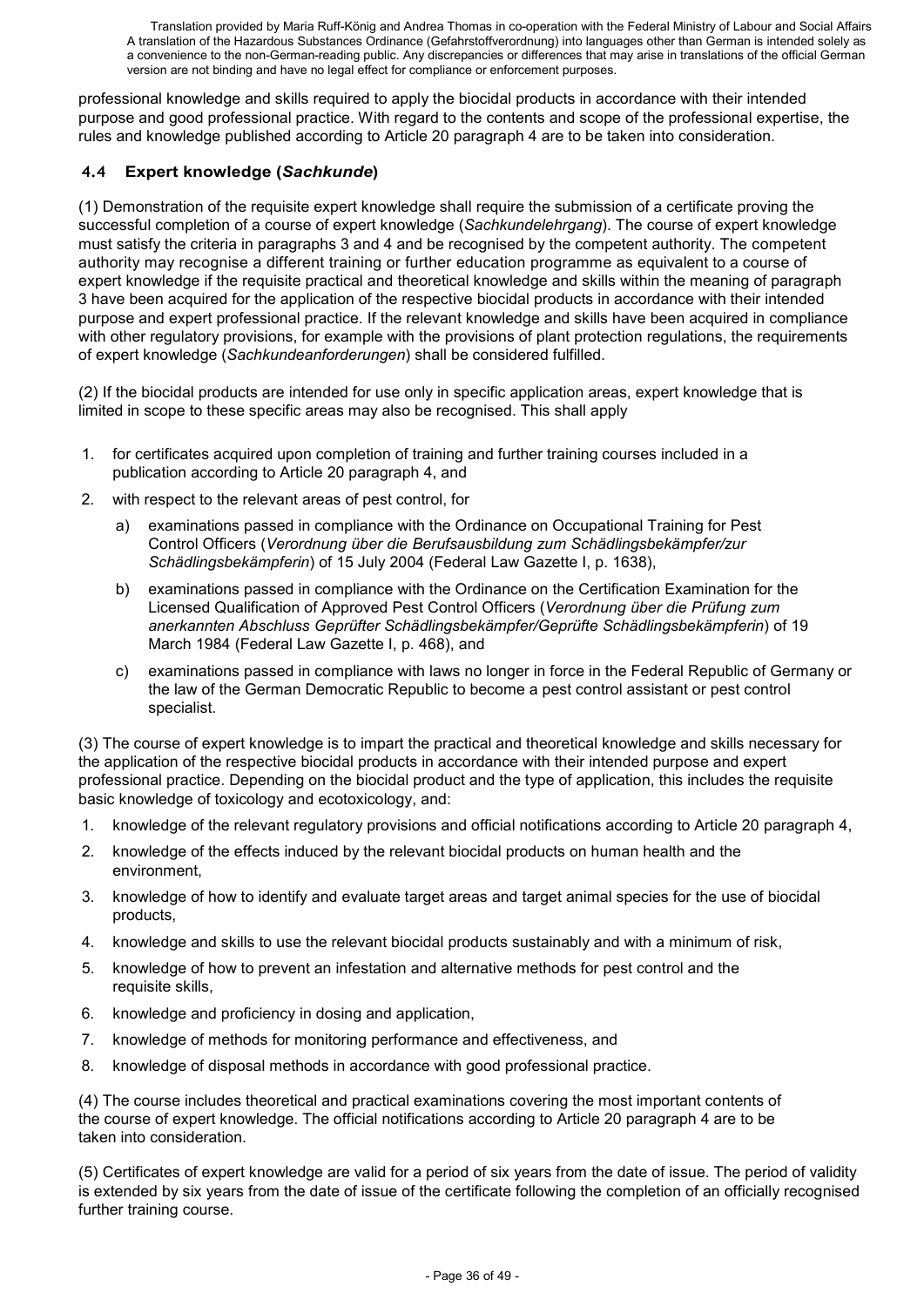# **4.5 Certificate of competence (***Befähigungsschein***)**

(1) A certificate of competence (*Befähigungsschein*) according to Article 15d paragraph 4 may be issued by the competent authority upon application if the applicant

- 1. is at least 18 years old,
- 2. has the requisite professional training or equivalent professional qualifications,
- 3. demonstrates the requisite reliability,
- 4. is both physically and mentally suited. This is certified by a physician according to Article 7 paragraph 1 of the Ordinance on Occupational Health Care (*Verordnung zur arbeitsmedizinischen Vorsorge, ArbMedVV*); the certificate may not be older than one year at the time of the application for a certificate of competence,
- 5. can demonstrate specific expert knowledge relating to the activity through the successful completion of a course of expert knowledge recognised by the competent authority, and
- 6. has the language skills necessary for the safe performance of the activity.

(2) The certificate of competence is issued for a period of up to six years. The period of validity may be extended for another six years if the applicant is able to demonstrate that

- 1. the criteria listed in paragraph 1 have been met and
- 2. the holder of the certificate of competence has completed a course of further training according to number 4.4 paragraph 5 prior to the expiration of the period of validity.

(3) The competent authority may extend the period of validity of a certificate of competence for a maximum of six months if participation in an officially recognised further training course prior to the expiration date would mean disproportionate hardship.

(4) The certificate of competence may be revoked if the requisite requirements according to paragraph 1 are no longer fulfilled.

#### **4.6 Labelling of rooms and transport units under fumigation**

(1) Labelling according to Article 15d paragraph 4 sentence 2 number 2 letter b, Article 15d paragraph 7 number 2 and Article 15g paragraph 2 number 1 must be posted at the entrances of fumigated rooms and transport units and at the entrances of rooms or transport units that contain goods that were fumigated. The name and telephone number of the person in charge must be included. Furthermore, warning signs are to be posted at the entrances. The warning sign must be rectangular and at least 400 mm wide and 300 mm high. The minimum width of the outer line must be 2 mm. The text must be in black print on a white background. The warning sign must include at least the following information:

- 1. the warning DANGER,
- 2. the relevant hazard symbol for the fumigant (the skull and crossbones symbol for hazardous substances that are classified in Categories 1 to 3 for acute toxicity),
- 3. the statement: THIS UNIT IS UNDER FUMIGATION,
- 4. the name of the fumigant,
- 5. the date and time of the fumigation,
- 6. the date of ventilation, should this have occurred, and
- 7. the statement: DO NOT ENTER.
- (2) The layout of the warning sign must be as shown in the following figure: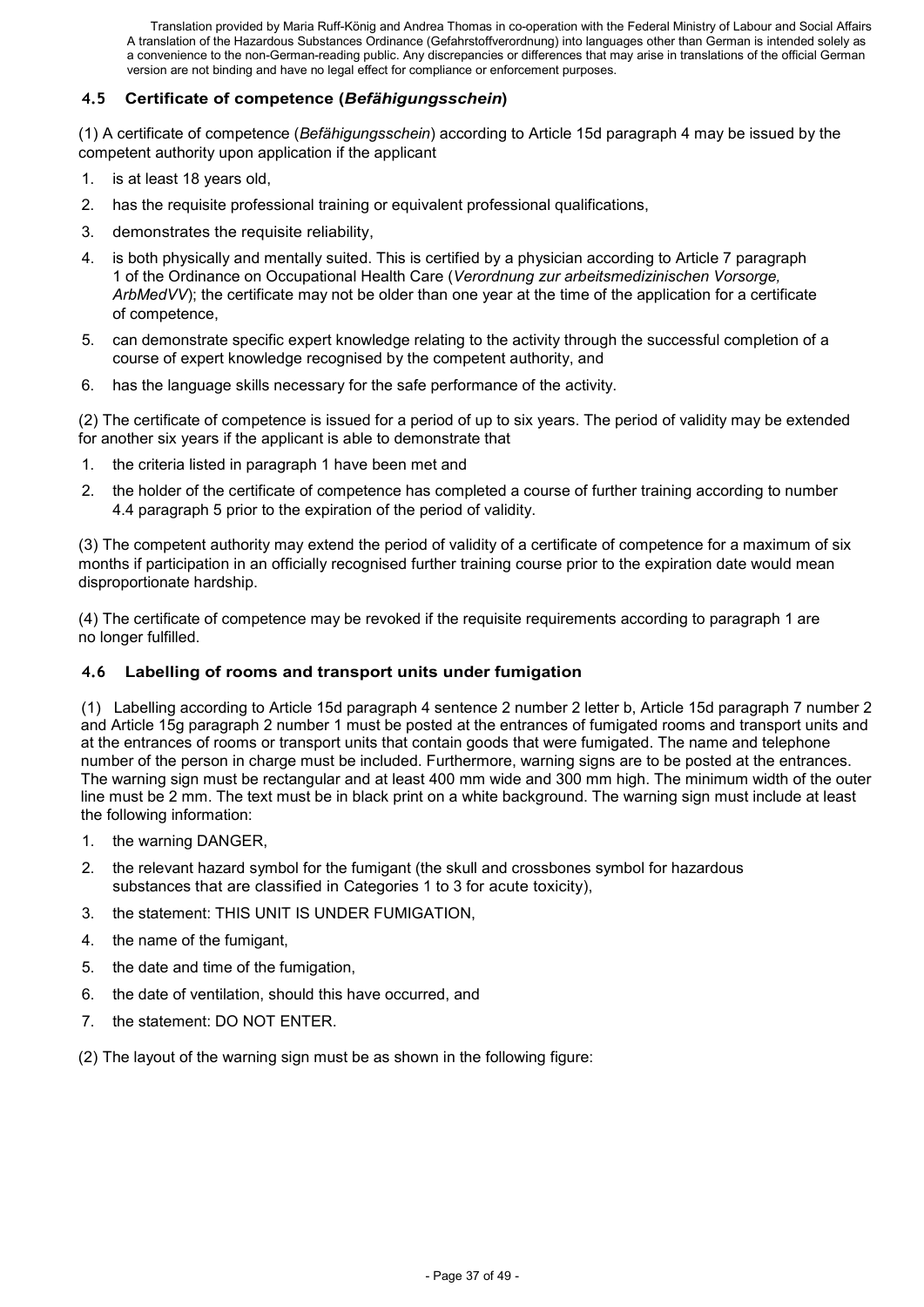

\* Insert information as appropriate.

| <b>GEFAHR</b>                    | <b>DANGER</b>                 |
|----------------------------------|-------------------------------|
| <b>DIESE EINHEIT IST BEGAST</b>  | THIS UNIT IS UNDER FUMIGATION |
| MIT:                             | WITH:                         |
| Bezeichnung des Begasungsmittels | [fumigant name*]              |
| <b>SEIT</b>                      | <b>APPLIED ON:</b>            |
| Datum                            | [date*]                       |
| Stunde                           | [hour*                        |
| Belüftet am:                     | Ventilated on:                |
| Datum                            | [date*]                       |
| <b>ZUTRITT VERBOTEN</b>          | DO NOT ENTER                  |

#### **Number 5 Ammonium Nitrate**

# **5.1 Scope**

(1) Number 5 applies to the storage, transfer and transport on company premises of

- 1. ammonium nitrate,
- 2. mixtures containing ammonium nitrate.
- (2) Number 5 does not apply to
- 1. mixtures containing up to 10 per cent by weight of ammonium nitrate,
- 2. ammonium nitrate and mixtures containing ammonium nitrate that are classified in Groups A and E in quantities of up to 100 kilograms,
- 3. mixtures containing ammonium nitrate that are classified in Groups B, C and D in quantities of up to 1 tonne,
- 4. ammonium nitrate and mixtures containing ammonium nitrate possessing properties that fall within the scope of the Explosives Act.

#### **5.2 Definitions**

Ammonium nitrate and its mixtures are classified in the following groups: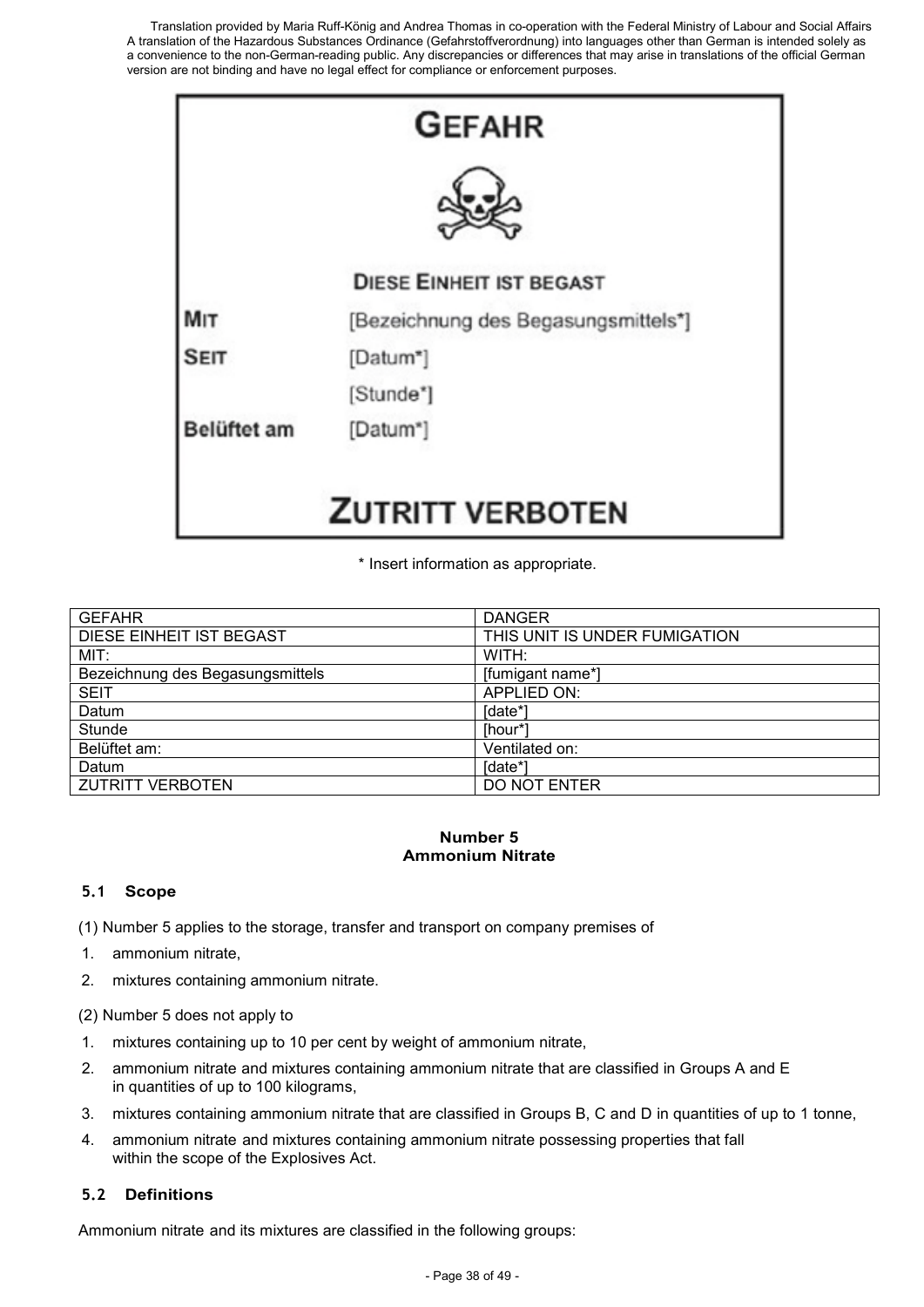1. Group A:

ammonium nitrate and mixtures containing ammonium nitrate that are able to undergo detonation or have been classified in Subgroup A I, A II, A III or A IV according to number 5.3 paragraph 7 table 1 based on the amount of ammonium nitrate they contain;

2. Group B:

mixtures containing ammonium nitrate that are able to undergo self-sustaining, progressive thermal decomposition;

3. Group C:

mixtures containing ammonium nitrate that do not undergo self-sustaining, progressive thermal decomposition or detonation, but form nitrogen oxide when heated;

4. Group D:

mixtures containing ammonium nitrate that are not hazardous in aqueous solution or suspension, but may undergo detonation in crystalline form following a reduction of the original fraction of water;

5. Group E:

mixtures containing ammonium nitrate that occur as water-in-oil emulsions and are used as precursors in the production of explosives.

#### **5.3 General provisions**

(1) Number 5.4 applies to ammonium nitrate and mixtures containing ammonium nitrate that are classified in the groups listed in number 5.2.

(2) The constituents of ammonium nitrate and mixtures containing ammonium nitrate that are classified in Group A, B, C or E must be finely dispersed and intimately mixed and may not separate during storage, transport or transfer.

(3) Ammonium nitrate fertilisers in blends containing nitrogen and potassium or nitrogen, phosphorus and potassium (NK or NPK bulk blends) must be stored according to the provisions laid down for Group B or only according to the requirements specified for the established degree of hazard. If fertilisers classified in Group A are included in a blend, they must be stored according to the provisions laid down for Group A or likewise according to the requirements specified for the established degree of hazard.

(4) All nitrate ions occurring with an equivalent number of ammonium ions shall be considered ammonium nitrate.

(5) No limit has been set for the fraction by weight of combustible constituents in mixtures containing ammonium nitrate that are classified in Subgroup B II according to paragraph 7 table 1; the fraction of these constituents in ammonium nitrate and mixtures containing ammonium nitrate that are classified in Subgroup A I according to paragraph 7 table 1 must be limited to 0.2 per cent by weight, and the fraction in mixtures containing ammonium nitrate that are classified in any other subgroup of Groups A, B, C and D according to paragraph 7 table 1 must be limited to 0.4 per cent by weight.

(6) In the case of organic substances, carbon is considered to be a combustible constituent of ammonium nitrate and mixtures containing ammonium nitrate that are classified in Subgroup A I according to paragraph 7 table 1.

(7) Inert substances within the meaning of number 5 are substances that do not increase the thermal sensitivity or the sensitivity to the effects of a detonation. In case of doubt, this is to be verified by an expert opinion prepared by the Federal Institute for Materials Research and Testing (*Bundesanstalt für Materialforschung und -prüfung, BAM*).

#### Table 1

Framework compositions and limits for ammonium nitrate and mixtures containing ammonium nitrate for classification in one of the groups according to number 5.2

| Subgroups      | Fraction of<br>ammonium<br>nitrate in per<br>cent $(\%)$ by<br>weight | Other constituents                                             | Special provisions                                     |
|----------------|-----------------------------------------------------------------------|----------------------------------------------------------------|--------------------------------------------------------|
| A <sub>1</sub> | $\geq 90$                                                             | Chloride content $\leq 0.02\%$<br>inert substances $\leq 10\%$ | The use of other ammonium salts is not<br>permissible. |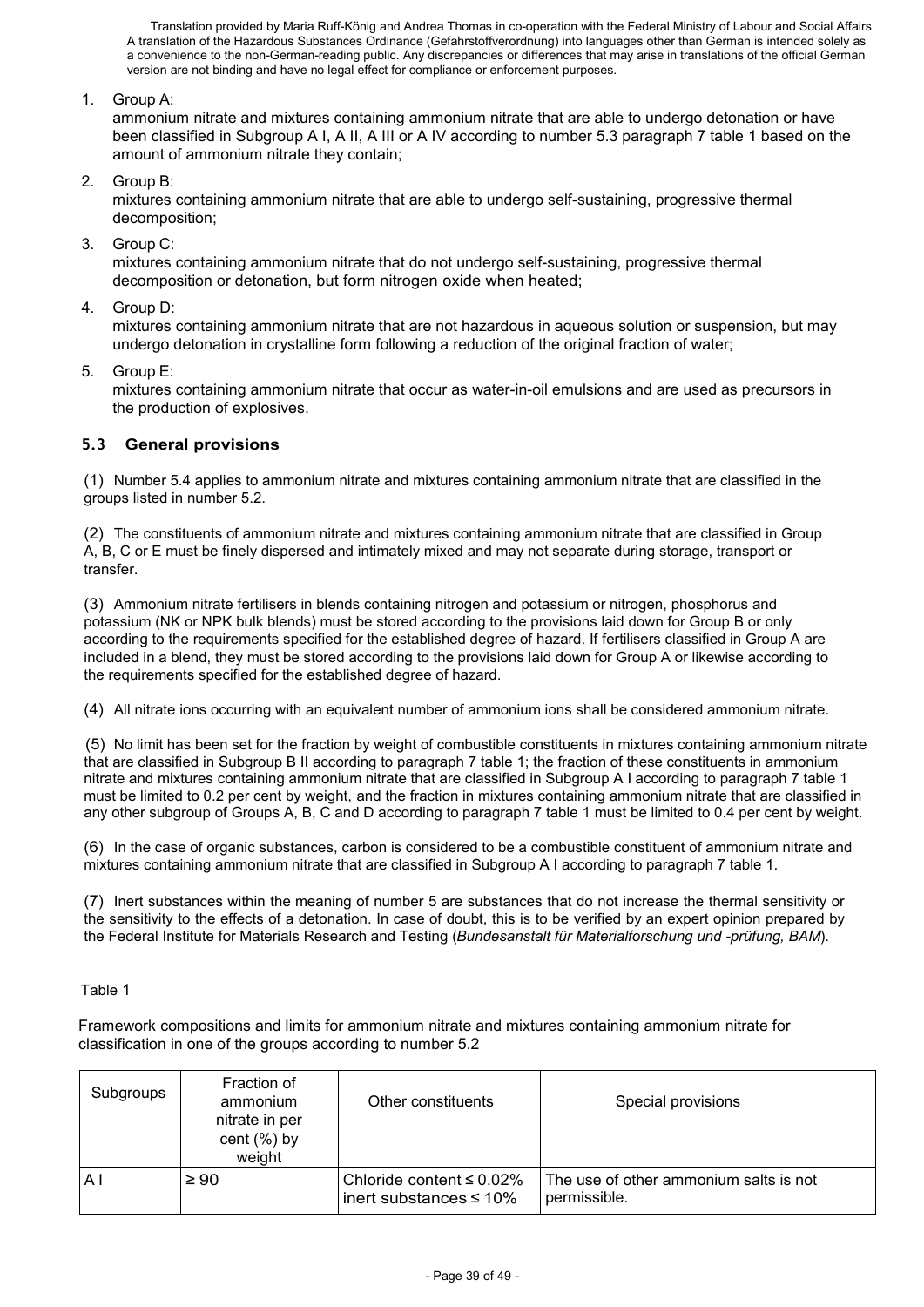| All             | $> 80$ to $< 90$    | Limestone, dolomite or<br>calcium carbonate < 20%                                                                                       |                                                                                                                                                                                                                                 |
|-----------------|---------------------|-----------------------------------------------------------------------------------------------------------------------------------------|---------------------------------------------------------------------------------------------------------------------------------------------------------------------------------------------------------------------------------|
| A III           | $> 45$ to $< 70$    | Ammonium sulphate                                                                                                                       | Inert substances are permissible.                                                                                                                                                                                               |
| A <sub>IV</sub> | $> 70$ to $< 90$    | Potassium salts,<br>phosphates in NP, NK or<br>NPK fertilisers, sulphates<br>in N fertilisers; inert<br>substances                      |                                                                                                                                                                                                                                 |
| B I             | $\leq 70$           | Potassium salts,<br>phosphates, inert<br>substances and other<br>ammonium salts in NK or<br><b>NPK</b> fertilisers                      | If the fraction of ammonium nitrate is greater<br>than 45% by weight, the combined fraction of<br>ammonium nitrate and other ammonium salts<br>shall not exceed 70% by weight.                                                  |
| B II            | $\leq 45$           | Excess nitrates $\leq 10\%$                                                                                                             | No limit for the fraction of combustible<br>constituents; any nitrates in excess of the<br>fraction of ammonium nitrate are counted as<br>potassium nitrate.                                                                    |
| C <sub>1</sub>  | $\leq 80$           | Limestone, dolomite or<br>calcium carbonate ≥ 20%                                                                                       | Limestone, dolomite or calcium carbonate with<br>a purity of at least 90%.                                                                                                                                                      |
| C II            | $\leq 70$           | Inert substances                                                                                                                        |                                                                                                                                                                                                                                 |
| <b>CIII</b>     | $\leq 45$           | Phosphates and other<br>ammonium salts in NP<br>fertilisers                                                                             |                                                                                                                                                                                                                                 |
|                 | $> 45$ to $< 70$    | Phosphates and other<br>ammonium salts in NP<br>fertilisers                                                                             | The combined fraction of ammonium nitrate and<br>other ammonium salts must not exceed 70% by<br>weight.                                                                                                                         |
| <b>CIV</b>      | $\leq 45$           | Ammonium sulphate                                                                                                                       | Inert substances are permissible.                                                                                                                                                                                               |
| D I             | $\leq 45$           | Urea, water                                                                                                                             | In aqueous solution                                                                                                                                                                                                             |
| D II            | $\leq 45$           | <b>Excess nitrates</b><br>$\leq$ 10%, potassium salts,<br>phosphates and other<br>ammonium salts in NP, NK<br>or NPK fertilisers; water | In aqueous solution or suspension. Excess<br>nitrates are counted as potassium nitrate. The<br>limit fraction specified in column 2 must not be<br>exceeded either in the liquid phase or in the<br>solid phase in suspensions. |
| D III           | $\leq 70$           | Ammonia, water                                                                                                                          | In aqueous solution                                                                                                                                                                                                             |
| <b>DIV</b>      | $> 70$ to $\leq 93$ | Water                                                                                                                                   | In aqueous solution                                                                                                                                                                                                             |
| E               | $> 60$ to $\leq 85$ | $\geq 5\%$ to $\leq 30\%$ water,<br>$\geq$ 2% to $\leq$ 8% combustible<br>constituents, $\geq 0.5\%$ to<br>$\leq 4\%$ emulsifiers       | Inorganic salts; additives                                                                                                                                                                                                      |

(8) Ammonium nitrate and mixtures containing ammonium nitrate that do not fall within the framework compositions and limits specified for Group A, B, C, D or E according to paragraph 7 table 1 or that do not meet the requirements of paragraphs 2 and 5 must be stored, transferred or transported on company premises only after an expert opinion has been prepared by the Federal Institute for Materials Research and Testing to determine their respective degree of hazard and in compliance with the requirements laid down in the expert opinion.

(9) Mixtures containing ammonium nitrate that are classified in Group B may be stored, transferred or transported on company premises in compliance with the requirements laid down for Group C if the expert opinion prepared by the Federal Institute for Materials Research and Testing verifies that these mixtures are not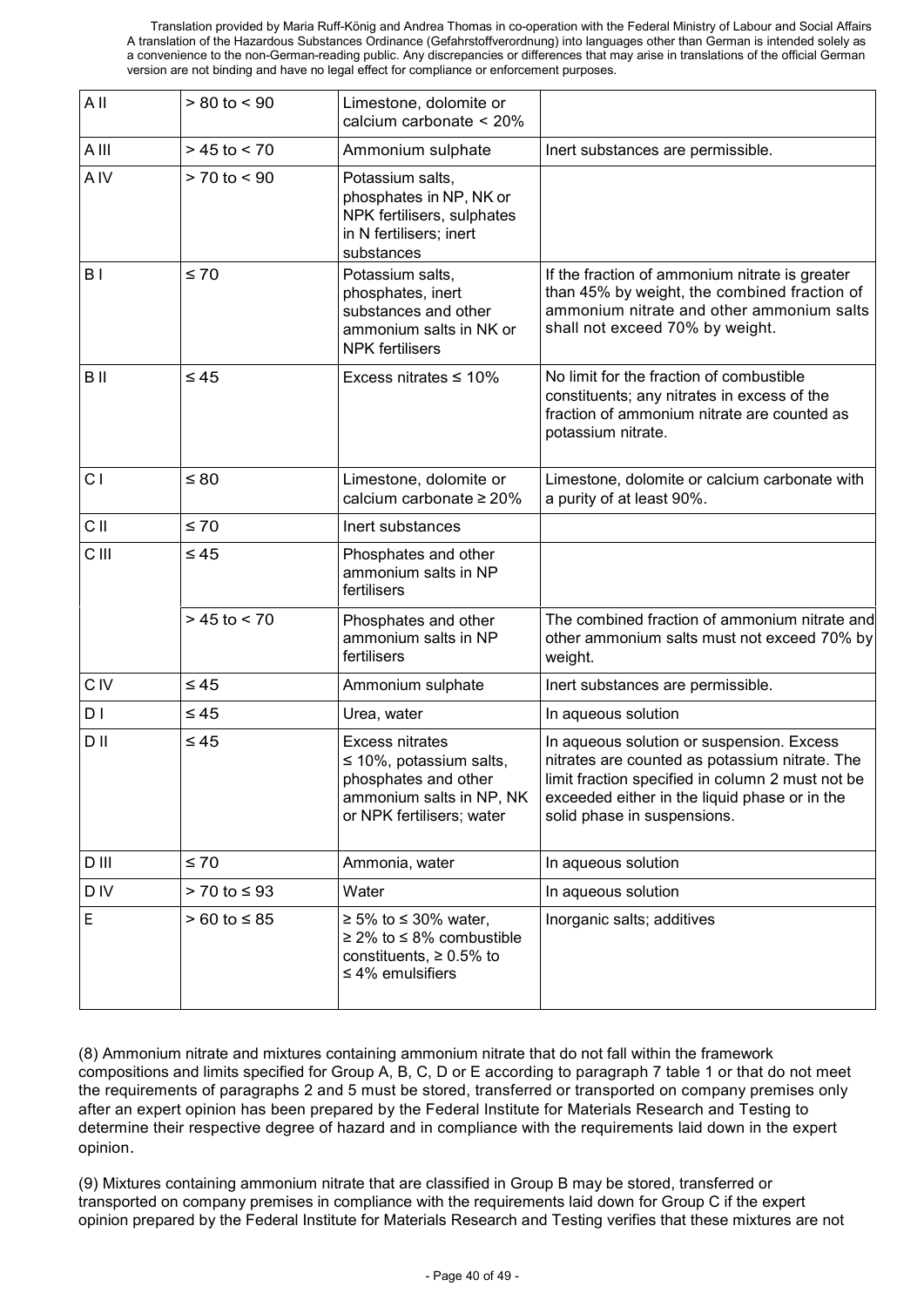at risk of undergoing self-sustaining, progressive thermal decomposition.

(10) For the classification of ammonium nitrate and mixtures containing ammonium nitrate according to paragraphs 3, 8 or 9, the group shall be designated in accordance with the findings of the expert opinion of the Federal Institute for Materials Research.

#### **5.4 Precautionary measures**

5.4.1 Basic measures for the storage of substances and mixtures classified in the groups listed under number 5.2

The following protective measures must be taken for the storage of substances and mixtures classified in Groups A, B, C, D and E:

- 1. protection against the effects of the weather,
- 2. protection against contamination and the storage of hazardous combinations of substances,
- 3. protection against unauthorised access,
- 4. fire safety,
- 5. protection against inadmissible load.
- 5.4.2 Additional measures for substances and mixtures classified in Groups and Subgroups A, D IV and E
- 5.4.2.1 General measures

(1) Substances and mixtures that have leaked or been spilled and substances and mixtures that have been contaminated must be used immediately or disposed of safely.

(2) Substances and mixtures classified in Group A must be stored and transported only in packaged form.

(3) No combustible materials shall be stored in the storage area or within a radius of 10 metres of sites used for the storage of substances and mixtures classified in Group A.

(4) Mixtures classified in Groups and Subgroups D IV and E must be protected against thermal decomposition.

5.4.2.2 Additional measures for the storage of quantities exceeding 1 tonne

(1) Substances and mixtures classified in Group A in quantities exceeding 1 tonne shall be stored only in suitable buildings after taking appropriate protective measures and in accordance with the current state of knowledge in technology.

(2) Mixtures classified in Groups and Subgroups D IV and E in quantities exceeding 1 tonne shall be stored only in suitable storage containers after taking appropriate protective measures and in accordance with the current state of knowledge in technology.

(3) Substances and mixtures classified in Group A and mixtures classified in Group E must be divided into smaller storage quantities of up to 25 tonnes prior to storage.

(4) Substances and mixtures classified in Group A may be stored in smaller storage quantities of up to 25 tonnes only if

- 1. each storage quantity is separated from the others by walls made of bricks or blocks of similar strength or by walls made of concrete, the hollow cavities of which are completely filled with non-combustible materials, and if the walls including the cavities are of a minimum thickness *d*, which is calculated from the largest storage quantity *M* using the following equation:
	- *d* = 0.1 *M*1/3 where *d* is expressed in "metres" and *M* in "kilograms",
- 2. the materials are stored only up to a height of 1 metre below the upper edge of the partition if the partition walls do not extend to the ceiling.

(5) The storage site must be located at a minimum distance (safety distance) *E* from buildings intended for continuous human occupancy; the safety distance is calculated from the largest storage quantity *M* using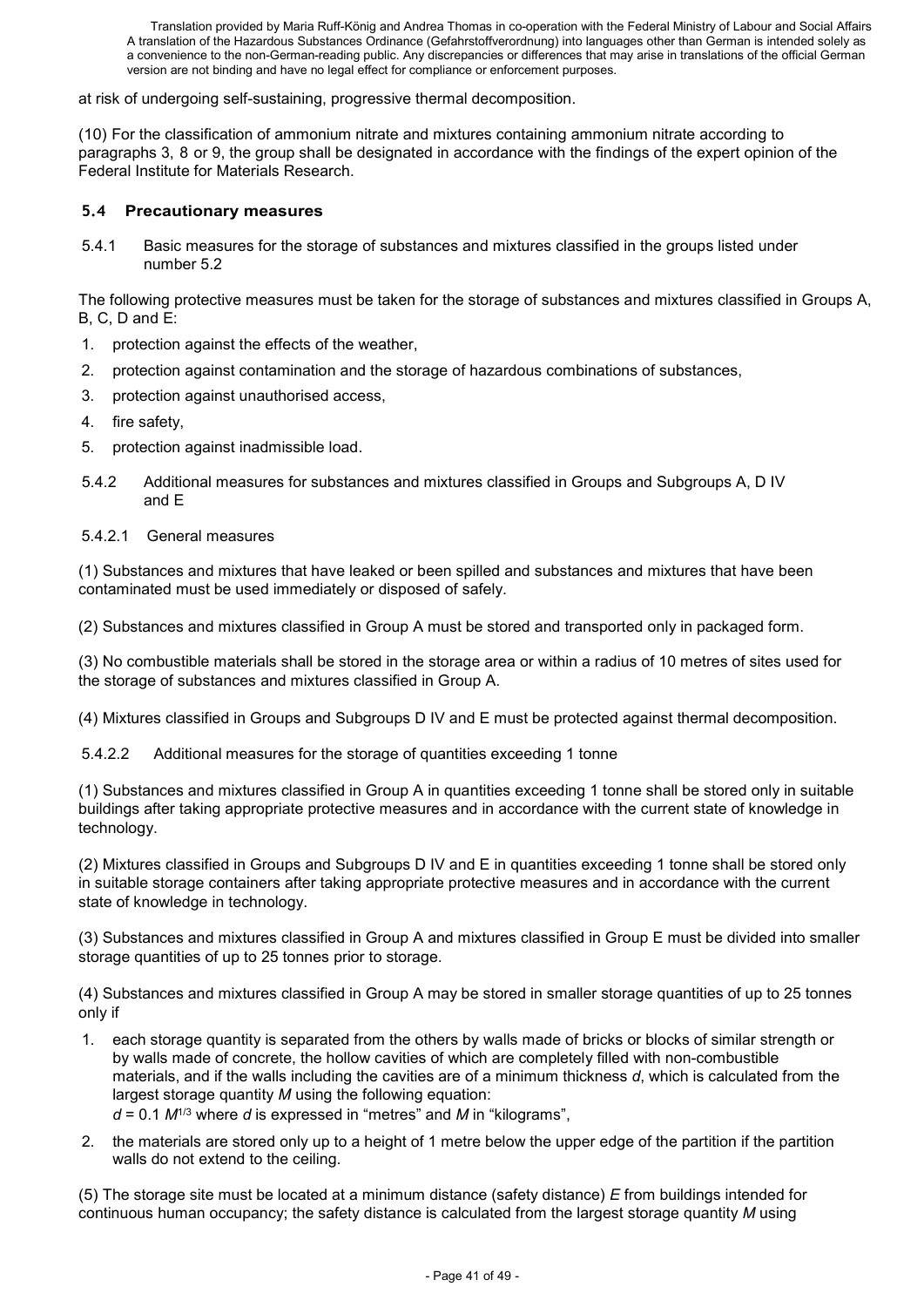the following equation:

*E* = 11 *M*1/3 where *E* is expressed in "metres" and *M* in "kilograms".

This applies to plant buildings only if they are also used for residential purposes.

(6) The safety distance to public traffic routes is equal to two-thirds of the distance calculated according to paragraph 5.

(7) In derogation from paragraphs 5 and 6, a safety distance of at least 50 metres from occupied buildings and public traffic routes must be maintained for the storage of quantities up to 3 tonnes.

5.4.2.3 Additional measures for the storage of quantities exceeding 25 tonnes

(1) Any person who intends to store substances and mixtures classified in Groups and Subgroups A, D IV and E in quantities exceeding 25 tonnes must notify the competent authority of this in written or electronic form at least two weeks in advance. If the notification is filed electronically, the competent authority may request additional copies or the documents filed with the notification in printed form.

(2) The notification must include the following information:

- 1. the name and address of the person subject to the notification requirement,
- 2. the type and maximum quantity of the substances or mixtures to be stored,
- 3. a description of the type of structure and equipping of the storage facility including floor plans and crosssections,
- 4. a site plan that clearly shows the position of the storage facility in relation to buildings and public traffic routes within a radius of 350 metres,
- 5. the identification of the buildings on the site plan according to number 4 that are intended for continuous human occupancy or residential purposes.

(3) The employer must immediately notify the competent authority of any changes to the information submitted according to paragraph 2.

(4) Rooms in buildings used for the storage of substances and mixtures classified in Group A must not be used for continuous human occupancy, with the exception of supervisory and operating personnel.

(5) Substances and mixtures classified in Group A shall be stored only in single storey buildings.

5.4.3 Additional measures for mixtures classified in Group B

5.4.3.1 General measures

Firing installations and other ignition sources are not permissible in storage rooms.

5.4.3.2 Additional measures for the storage of quantities exceeding 100 tonnes

(1) The temperature of the mixtures must not exceed 70 degrees Celsius at the time of storage.

(2) Material-handling equipment and its structural installations must be constructed and operated in such a way that any heat produced will not lead to the decomposition of the materials stored.

5.4.3.3 Additional measures for mixtures in unpackaged form exceeding 1 500 tonnes or for mixtures only in packaged form exceeding 3 000 tonnes

(1) Mixtures must be divided into smaller quantities of maximally 3 000 tonnes per storage unit. The individual storage units shall be separated by fireproof partitions, by piles of non-combustible stored materials or by a space at least 2.50 metres in width that is to be kept clear at all times. If the partition walls do not extend to the ceiling, the stored materials may be piled only to a height of 1 metre below the upper edge of the partition.

(2) Paragraph 1 does not apply if, concurrently,

- 1. appropriate fire-extinguishing systems have been installed,
- 2. water for fire-fighting purposes is available in sufficient quantities,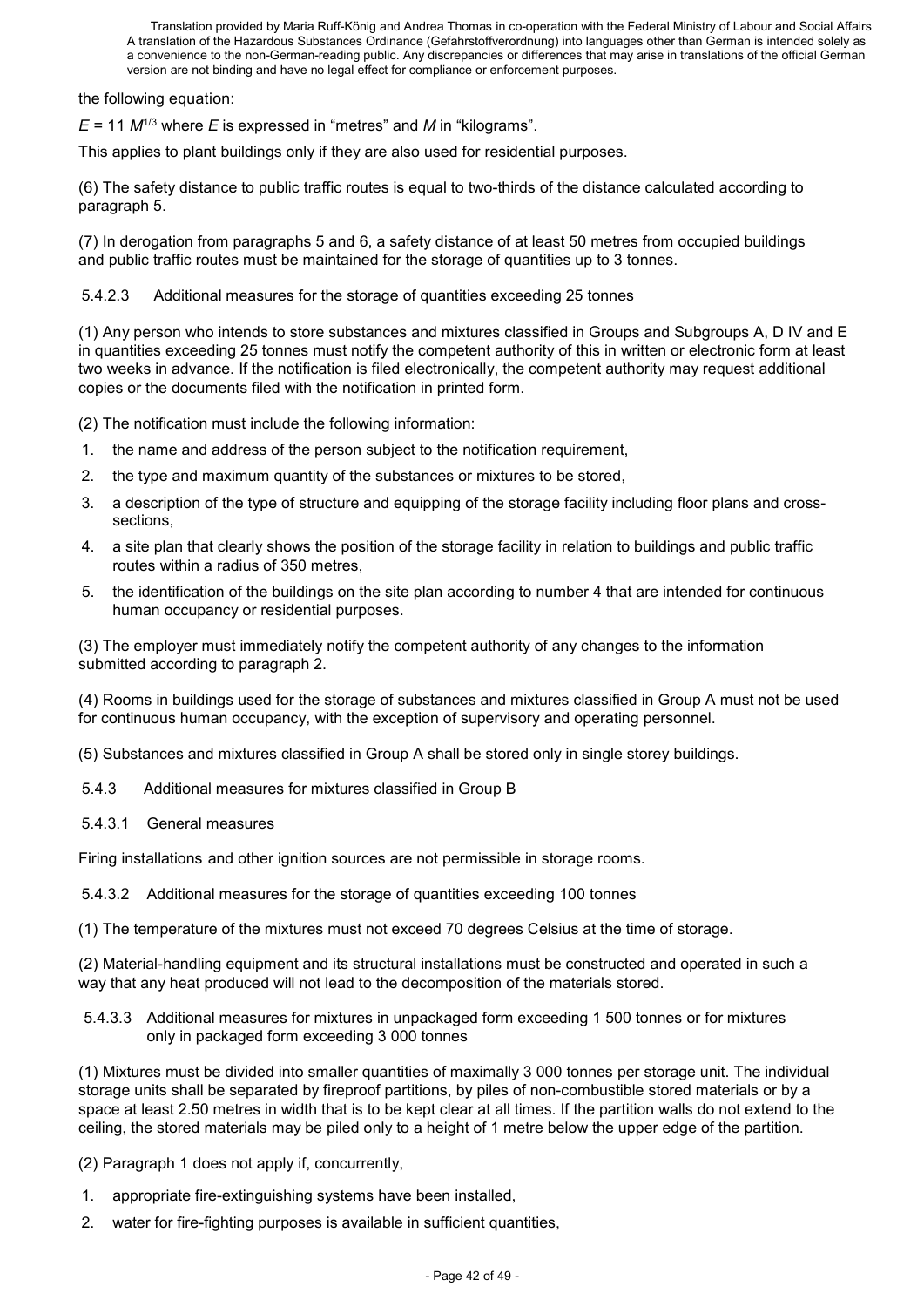- 3. a works fire brigade is available at all times,
- 4. the materials being placed into storage have been separated by sieving, and
- 5. the air in the storage room and in the disposal ducts located below the storage area is continuously monitored.
- 5.4.4 Technical safety measures for mixtures classified in Group D

Mixtures must be kept from drying out.

#### **5.5 Relieving provisions**

5.5.1 Relieving provisions for specific substances and mixtures

Substances and mixtures classified in Subgroups A I and A II and mixtures containing inert substances classified in Subgroups A IV and Group E may

- 1. in derogation from number 5.4.2.2 paragraph 3, be separated into smaller quantities (stacks) of at most 100 tonnes and
- 2. in derogation from number 5.4.2.2 paragraphs 5 and 6, be stored at a safety distance equal to half the distance prescribed for that location.

These provisions may be used only after verification by an expert opinion of the Federal Institute for Materials Research and Testing that the substances and mixtures classified in Subgroups A I, A II and A IV meet the composition requirements set forth in Annex III of Regulation (EC) No 2003/2003 of the European Parliament and of the Council of 13 October 2003 relating to fertilisers (OJ L 304 of 21 November 2003, p. 1), last amended by Regulation (EC) No 1020/2009 (OJ L 282 of 29 October 2009, p. 7), and that the substances and mixtures classified in Group E are not able to undergo detonation.

5.5.2 Relieving provisions for companies manufacturing ammonium nitrate and explosives

For companies manufacturing ammonium nitrate and explosives

- 1. number 5.4.2.1 paragraph 2 and number 5.4.2.3 paragraphs 1 to 3 do not apply to substances and mixtures classified in Group A;
- 2. the safety distance according to number 5.4.2.2 paragraphs 5 and 6 is reduced by one half.

# **5.6 Exemptions**

Any exemptions according to Article 19 paragraph 1 from the measures imposed by number 5.4.2 for substances and mixtures classified in Groups and Subgroups A, D IV and E shall be granted by the competent authority after consultation with the Federal Institute for Materials Research and Testing.

\*) Chemical Abstracts Service (CAS) registry number

# **Annex II (to Article 16 paragraph 2) Special Restrictions for the Manufacture and Use of Specific Substances, Mixtures and Articles**

(Source: Federal Law Gazette I 2010, 1674 - 1676; see footnote for individual changes)

#### **Table of contents**

| Number 1 |                                                              |
|----------|--------------------------------------------------------------|
| sbestos  | A                                                            |
| Number 2 | 2-Naphthylamine, 4-aminobiphenyl, benzidine, 4-nitrobiphenyl |
| Number 3 | Pentachlorophenol and its compounds                          |
| Number 4 | Metalworking fluids and corrosion inhibitors                 |
| Number 5 | <b>Biopersistent fibres</b>                                  |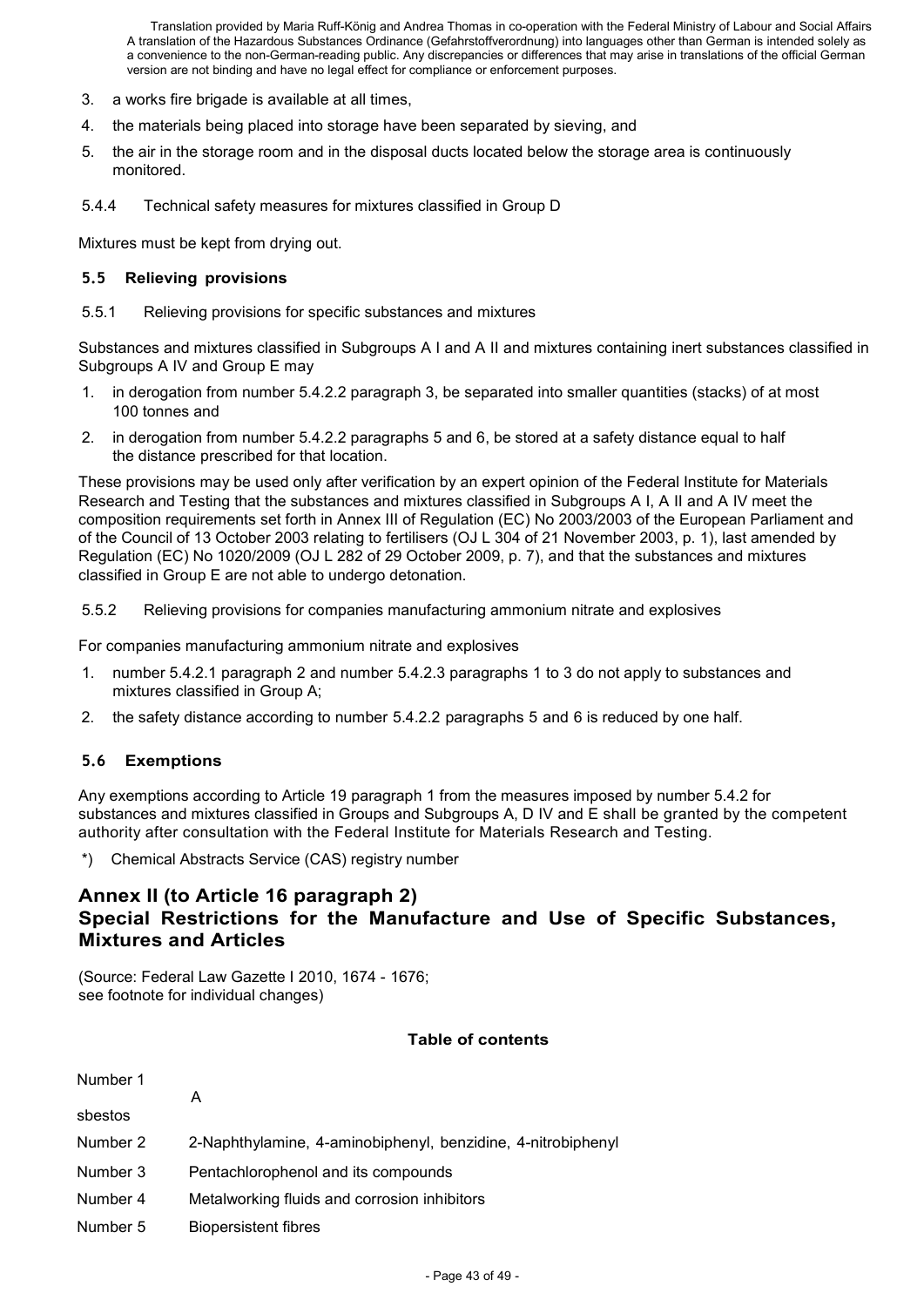Number 6 Extremely hazardous carcinogenic substances

# **Number 1 Asbestos**

(1) Work on parts of buildings, equipment, machinery, installations, vehicles and other articles containing asbestos is prohibited. Sentence 1 does not apply to

- 1. demolition work,
- 2. renovation and maintenance work, except for work resulting in the surface removal of asbestos products, unless this work is carried out using low emission processes approved by the authorities or statutory accident insurance institutions. Work processes that result in the prohibited removal of asbestos-containing surfaces are in particular abrasion, pressure cleaning, brushing off and drilling activities,
- 3. activities supported by technical measuring tools that result in the surface removal of asbestos products, but that must be performed in order to be approved as a low emissions process.

Work that is prohibited according to sentence 1 includes covering, superstructure and mounting work on asbestos cement roofs and wall claddings in addition to cleaning and coating work on uncoated asbestos cement roofs and wall claddings. The re-use of asbestos-containing objects and materials obtained during work activities for any purpose other than their disposal or recycling is prohibited.

(2) The extraction, preparation, further processing and re-use of naturally occurring mineral raw materials and mixtures and articles derived from these materials that contain more than 0.1 per cent by weight of asbestos are prohibited.

(3) Asbestos-containing waste products must bear a label in accordance with Article 67 in conjunction with Annex XVII number 6 column 2 point 3 and Appendix 7 of this Annex of Regulation (EC) No 1907/2006.

(4) Paragraphs 1 and 3 apply also to private households.

#### **Number 2 2-Naphthylamine, 4-aminobiphenyl, benzidine, 4-nitrobiphenyl**

(1) The manufacture of the following substances and mixtures that contain more than 0.1 per cent by weight of these substances is prohibited:

- 1. 2-naphthylamine and its salts,
- 2. 4-aminobiphenyl and its salts,
- 3. benzidine and its salts, and
- 4. 4-nitrobiphenyl.

(2) The prohibition to manufacture according to paragraph 1 does not apply to activities carried out for purposes of research and analysis or for purposes of academic instruction in the requisite quantities.

#### **Number 3 Pentachlorophenol and its compounds**

(1) Beyond the use prohibitions according to Article 67 in conjunction with Annex XVII number 22 of Regulation (EC) No 1907/2006, the use of these types of articles is prohibited if they have been treated with a mixture that contains pentachlorophenol, sodium pentachlorophenol or one of the other pentachlorophenol compounds and if the treated components contain more than 5 milligrams per kilogram of these substances.

(2) Paragraph 1 does not apply to wood components of buildings and furniture and to textiles treated prior to 23 December 1989 with mixtures containing pentachlorophenol, sodium pentachlorophenol or one of the other pentachlorophenol compounds. For the geographical area specified by Article 3 of the German Unification Treaty (*Einigungsvertrag*), 3 October 1990 applies instead of 23 December 1989.

(3) Paragraph 1 does not apply to waste wood disposed of in accordance with the Waste Wood Ordinance (*Altholzverordnung, AltholzV*) of 15 August 2002 (Federal Law Gazette I, p. 3302), last amended by Article 2a of the Ordinance of 20 October 2006 (Federal Law Gazette I, p. 2298).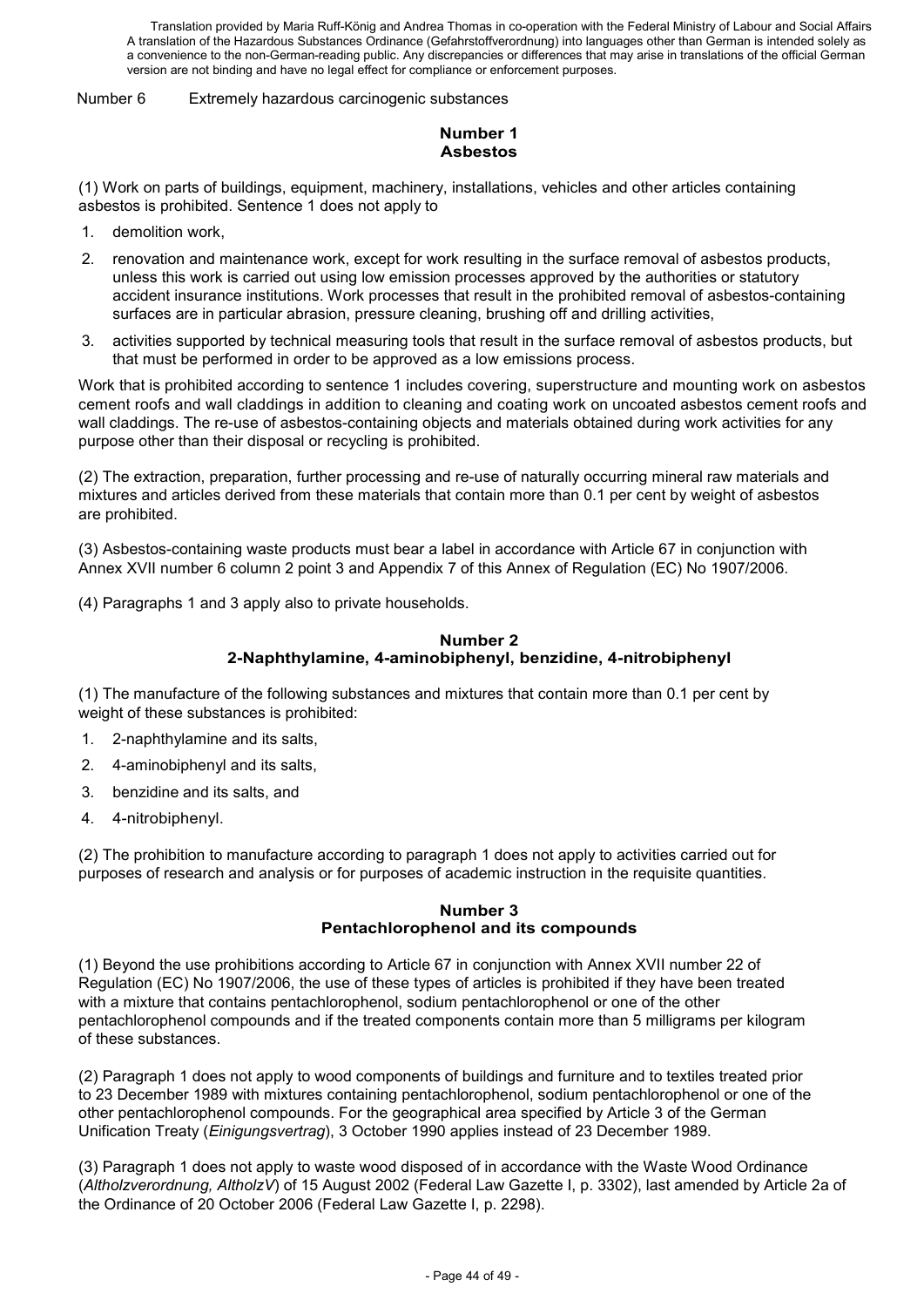(4) Paragraphs 1 to 3 apply also to private households.

#### **Number 4 Metalworking fluids and corrosion inhibitors**

(1) The use of metalworking fluids with added constituents that include nitrosating agents is prohibited.

(2) As part of the risk assessment according to Article 6, the employer must ensure that the metalworking fluids being handled do not contain nitrosating agents as an added constituent.

(3) The use of corrosion inhibitors that also contain nitrosating agents or their precursors, for example nitrite, and secondary amines, including blocked secondary amines, is prohibited. Excepted from this are secondary amines that form *N*-nitrosamines that have not been found to be carcinogenic substances subject to classification in Categories 1 or 2.

(4) The use of water-miscible and aqueous corrosion inhibitors that contain nitrosating agents or precursors such as nitrite on delivery is prohibited.

(5) As part of the risk assessment carried out according to Article 6, the employer must ensure that the corrosion inhibitors used fulfil the requirements set forth in paragraphs 3 and 4.

#### **Number 5 Biopersistent fibres**

(1) The following hazardous substances that contain mineral fibres must not be manufactured or used for thermal and sound insulation in building construction, including technical insulation, and for ventilation systems:

- 1. synthetic mineral fibres (synthetically manufactured vitreous (silicate) fibres with a random orientation that contain in total more than 18 per cent by weight of the oxides of sodium, potassium, calcium, magnesium and barium),
- 2. mixtures and articles that contain in total more than 0.1 per cent by weight of synthetic mineral fibres.

(2) Paragraph 1 does not apply if the synthetic mineral fibres fulfil one of the following criteria:

- 1. evidence of excessive carcinogenicity was not determined after performing a suitable intraperitoneal test,
- 2. after intratracheal installation of 2 milligrams of a fibrous suspension, the half-life for fibres with a length of more than 5 micrometres, a diameter of less than 3 micrometres and a length-to-diameter ratio of greater than 3 to 1 (WHO fibres) is at most 40 days,
- 3. the carcinogenicity index (CI) for synthetic mineral fibres, which is calculated from the difference between the total percentage by weight of the oxides of sodium, potassium, boron, calcium, magnesium and barium and twice the percentage by weight of aluminium oxide, is at least 40,
- 4. vitreous fibres intended for use in high temperature applications that
	- a) require a classification temperature between 1 000 degrees Celsius and 1 200 degrees Celsius have a half-life of at most 65 days according to the criteria specified under point 2, or
	- b) require a classification temperature above 1 200 degrees Celsius have a half-life of at most 100 days according to the criteria specified under point 2.
- (3) Spraying procedures that use carcinogenic mineral fibres are prohibited.
- (4) Paragraphs 1 to 3 apply also to private households.

#### **Number 6 Extremely hazardous carcinogenic substances**

(1) The manufacture and use of the following extremely hazardous carcinogenic substances are permitted only in closed systems:

- 1. 6-amino-2-ethoxynaphthalene,
- 2. bis(chloromethyl)ether,
- 3. cadmium chloride (in inhalable form),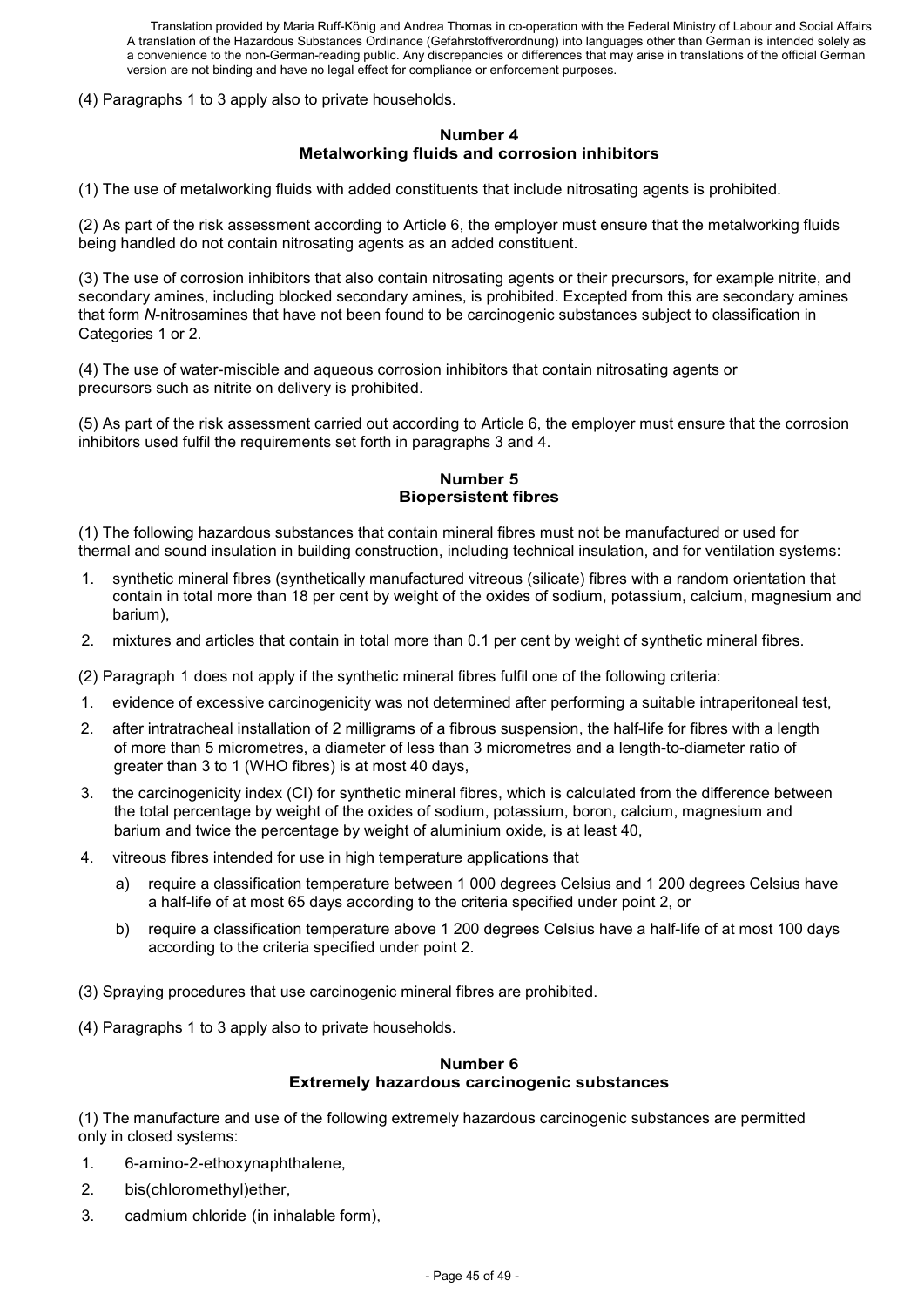- 4. chloromethyl methyl ether,
- 5. dimethylcarbamoyl chloride,
- 6. hexamethylphosphoric triamide,
- 7. 1,3-propane sultone,
- 8. *N*-nitrosamine compounds, with the exception of *N*-nitrosamine compounds that were not found to cause carcinogenic effects after appropriate testing,
- 9. tetranitromethane,
- 10. 1,2,3-trichloropropane, and
- 11. dimethyl and diethyl sulphate.

The restrictions for manufacture and use according to sentence 1 apply also to *o*-toluidine.

(2) The restrictions for manufacture and use according to paragraph 1 do not apply to purposes of research and analysis or to purposes of academic instruction in the requisite quantities.

# **Annex III (to Article 11 paragraph 4) Special Requirements for Activities Involving Organic Peroxides**

(Source: Federal Law Gazette I 2013, 2531 - 2534; see footnote for individual changes)

# **Table of contents**

Number 1 Scope and definitions

Number 2 Activities involving organic peroxides

#### **Number 1 Scope and definitions**

(1) The provisions of Annex III only serve the purpose of protecting workers and persons according to Article 1 paragraph 3 sentence 2 (other persons) against

- a) fire and explosion hazards and
- b) the effects of fires and explosions.

The provisions of Annex III do not address adverse effects on the health induced by activities involving organic peroxides.

(2) Annex III uses the following definitions:

- a) risk groups are classifications for organic peroxides that are made on the basis of their burning behaviour in packaged form,
- b) hazardous objects are plant buildings, rooms or places in and at which activities involving organic peroxides are carried out,
- c) safety distance means the distance to be observed between hazardous objects and the surrounding environment, in particular residential areas and traffic routes,
- d) separation distance means the distance to be observed on the company premises,
- e) traffic routes are roads, railway lines and waterways to which the public has unrestricted access, with the exception of routes with low traffic density,
- f) residential area means an area with occupied residential buildings that does not belong to the company; occupied residential buildings include any buildings and facilities with rooms that are not intended or suited only for temporary residence by persons.

#### **Number 2 Activities involving organic peroxides**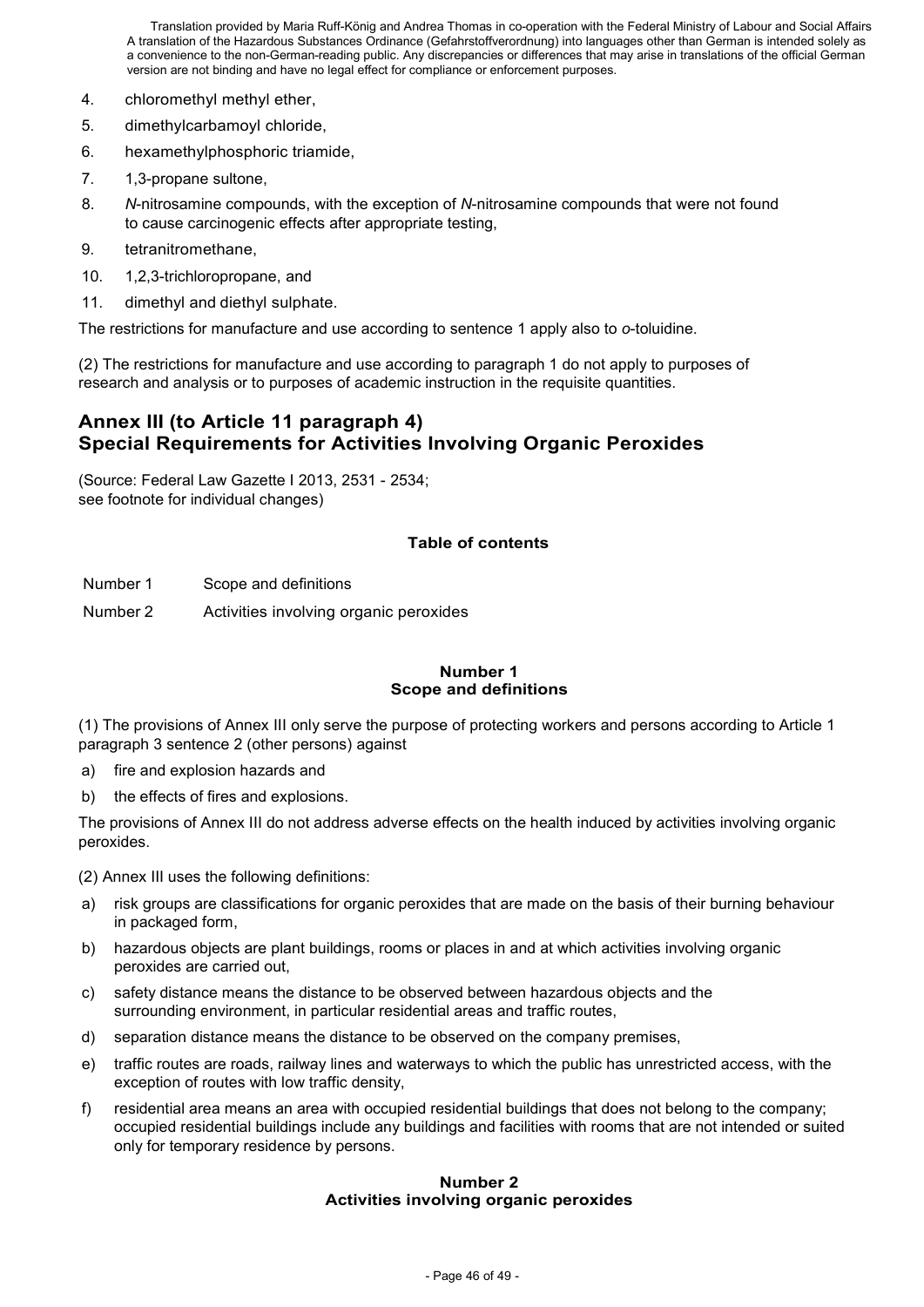### **2.1 Scope**

- (1) Number 2 applies to activities involving organic peroxides.
- (2) Number 2 does not apply to
- a) activities involving organic peroxides in the form of mixtures if
	- aa) the mixture does not contain more than 1.0 per cent available oxygen from the organic peroxides when containing not more than 1.0 per cent hydrogen peroxide or
	- bb) the mixture does not contain more than 0.5 per cent available oxygen from the organic peroxides when containing more than 1.0 per cent, but not more than 7.0 per cent, hydrogen peroxide,
- b) activities involving organic peroxides in small packaged units containing up to 100 grams of solid organic peroxides or up to 25 millilitres of liquid organic peroxides if
	- aa) the organic peroxides do not fall within the scope of the Explosives Act,
	- bb) the small packaged units were placed on the market ready for sale and the total quantity of organic peroxides available at the company in small packaged units does not exceed 100 kilograms in total,
- c) the storage of explosive organic peroxides if they are subject to the provisions of the Second Ordinance to the Explosives Act as published on 10 September 2002 (Federal Law Gazette I, p. 3543), last amended by Article 2 of the Ordinance of 26 November 2010 (Federal Law Gazette I, p. 1643).

# **2.2 Definitions**

The following definitions are used for number 2:

- a) available (active) oxygen means the cleavable oxygen of the peroxide group that is available for oxidation reactions (one oxygen atom per peroxide group),
- b) the corrected mass flow rate *Ak* (expressed in kilogram/minute) characterises the burning behaviour of organic peroxides in packaged form based on a quantity of 10 000 kilograms. This value takes into account the completeness and uniformity of combustion and the emissivity of the flames.

#### **2.3 Classification of organic peroxides into risk groups**

(1) The employer may approve the performance of an activity involving an organic peroxide only if the organic peroxide has been classified by the Federal Institute for Materials Research and Testing into a risk group according to paragraph 2. If the Federal Institute for Materials Research and Testing has published a Storage Group Classification I, II or III for explosive organic peroxides according to the Second Ordinance to the Explosives Act as published on 10 September 2002 (Federal Law Gazette I, p. 3543), last amended by Article 2 of the Ordinance of 26 November 2010 (Federal Law Gazette I, p. 1643), these organic peroxides shall be considered to have been published in Risk Group OP I, OP II or OP III. Sentence 1 does not apply to organic peroxides in mixtures containing below 10 per cent by weight of organic peroxides and below 5 per cent by weight of hydrogen peroxide.

- (2) The following criteria applies to the classification into risk groups:
- Risk Group OP I: organic peroxides of this group deflagrate violently, generating large quantities of heat; the fire spreads rapidly; individual packs of organic peroxides may explode with hardly any effects on pressure; the reaction may involve the entire contents of a pack; individual burning packs may be flung away; the risk to the surrounding environment from projectiles is low; buildings in the vicinity are in general not at risk from the effects on pressure; this risk group is divided into Subgroups Ia and Ib; Risk Group OP Ia comprises organic peroxides with a corrected mass flow rate *Ak* greater than or equal to 300 kilograms/minute; Risk Group OP Ib comprises organic peroxides with a corrected mass flow rate *Ak* greater than or equal to 140 kilograms/minute, but less than 300 kilograms/minute,
- b) Risk Group OP II: organic peroxides of this group deflagrate rapidly, generating large quantities of heat; the fire spreads rapidly; individual packs of organic peroxides may explode with hardly any effects on pressure; however, the reaction does not involve the entire contents of a pack; the primary hazard to the surrounding environment is posed by the flames and thermal radiation; buildings in the vicinity are not at risk from the effects on pressure; Risk Group OP II comprises organic peroxides with a corrected mass flow rate *Ak* greater than or equal to 60 kilograms/minute, but less than 140 kilograms/minute,
- c) Risk Group OP III: organic peroxides of this group deflagrate, the effects caused by the fire are the same as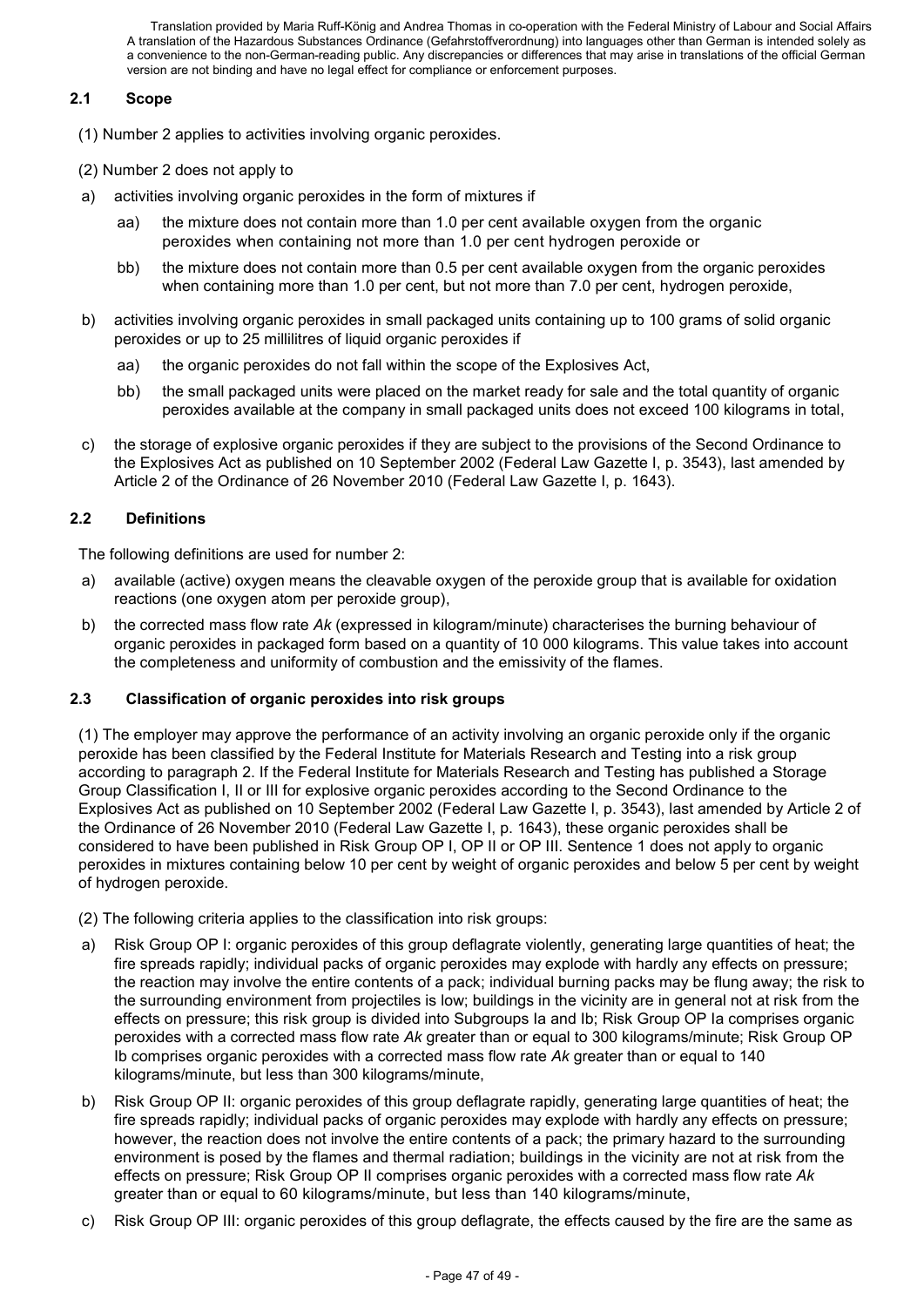those caused by ordinary combustibles; Risk Group OP III comprises organic peroxides with a corrected mass flow rate *Ak* less than 60 kilograms/minute,

d) Risk Group OP IV: organic peroxides of this group have low combustibility and burn so slowly that the surrounding environment is hardly at risk from flames and thermal radiation; a corrected mass flow rate *Ak* cannot be determined for this risk group.

(3) If an organic peroxide has not been classified into a risk group, the employer must file an application for classification with the Federal Institute for Materials Research and Testing in written or electronic form. The application must be submitted together with the requisite documents. The Federal Institute for Materials Research and Testing shall publish the risk group classification.

(4) In derogation from paragraph 3, the employer may have the risk group classification carried out by another suitable agency. In this case, the employer must submit the results of the evaluation to the Federal Institute for Materials Research and Testing together with the required documents. The Federal Institute for Materials Research and Testing shall publish the risk group classification upon review and approval.

(5) Prior to the publication of the risk group classification by the Federal Institute for Materials Research and Testing, organic peroxides with a peroxide concentration of

- a) greater than or equal to 57 per cent must be handled as organic peroxides of Risk Group OP Ib,
- b) greater than or equal to 32 per cent, but less than 57 per cent, must be handled as organic peroxides of Risk Group OP II,
- c) greater than or equal to 10 per cent, but less than 32 per cent, must be handled as organic peroxides of Risk Group OP III.

(6) On approval by the competent authority, non-combustible organic peroxides with a peroxide concentration greater than or equal to 10 per cent may be handled as organic peroxides classified in Risk Group OP IV. The preliminary risk group classification may be used only for a limited period of up to two years.

### **2.4 Information collection and risk assessment**

(1) As part of the risk assessment carried out according to Article 6 for activities involving organic peroxides, the employer must determine if the risk group classification published by the Federal Institute for Materials Research and Testing for organic peroxides is applicable to these activities based on good professional practice. If the classification criteria coincide with the requirements for these activities, the employer must implement the protective measures required for that risk group. If the employer concludes that the published risk group classification is not appropriate for a specific activity, the employer must determine which other risk group would be appropriate for the respective activities based on good professional practice. If the employer does not possess the requisite competency, the employer must seek advice from a competent person.

(2) If the risk assessment according to Article 6 indicates that mixtures may form during the manufacture, handling or processing of organic peroxides that may detonate or are liable to deflagrate rapidly or undergo violent thermal explosions, the employer must request the preparation of an expert opinion by the Federal Institute for Materials Research and Testing, which in particular specifies which protective measures are to be taken. This applies also if the activities involving organic peroxides are carried out in stationary outdoor installations, including their storage in tanks or silos.

#### **2.5 Safety and separation distances**

(1) If buildings and outdoor installations are being used for activities with organic peroxides, the employer must establish appropriate safety distances between these sites and residential areas and public traffic routes and separation distances between these sites and other buildings and installations on the company premises. No safety or separation distances need to be maintained for buildings used for activities involving only organic peroxides classified in Risk Group OP IV.

(2) Safety and separation distances must be established on the basis of the risk group classification and the quantity of organic peroxides available in addition to the position, arrangement and type of buildings and installations.

(3) Safety and separation distances do not need to be maintained for the storage of organic peroxides classified in Risk Group OP Ia up to a net mass of 100 kilograms and for those classified in Risk Groups OP Ib, OP II and OP III up to a net mass of 200 kilograms. It has to be ensured, however, that any unintended reactions involving